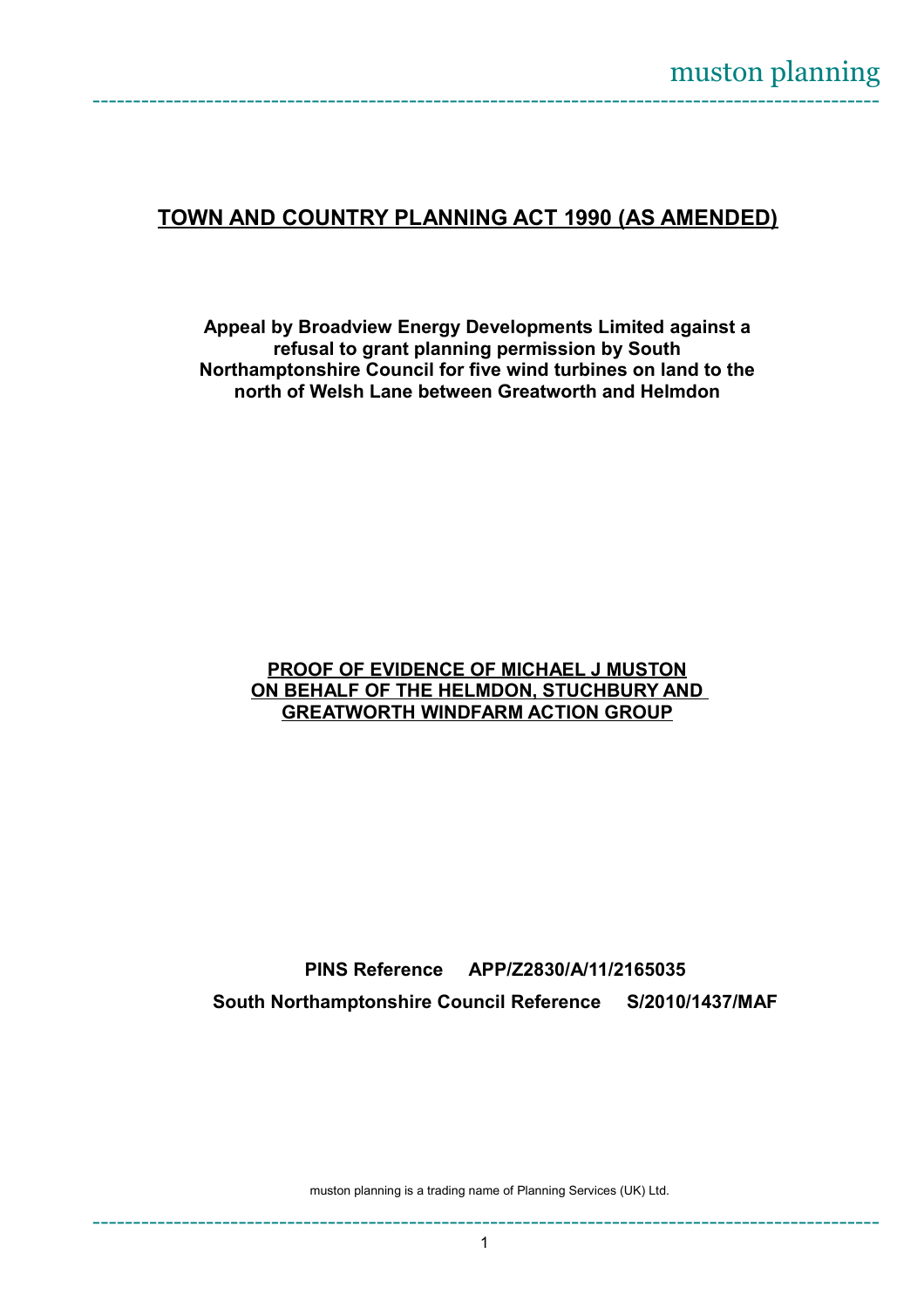## **1) INTRODUCTION**

- 1.1. My name is Michael John Muston. I am Director of Muston Planning, a position I have held since July 2002. Prior to setting up my own company, I had over 24 years experience in local government, 12 of which were at management level, and held the post of Head of Development Services with Stroud District Council until July 2002. I am retained by the Helmdon, Stuchbury and Greatworth Windfarm Action Group to give evidence in respect of this appeal. I have dealt with other applications and appeals for wind turbines, including giving evidence for Councils at public inquiries. These have included a wind turbine at Nympsfield, Gloucestershire (for Stroud DC) and 3 wind turbines at Beech Tree Farm, Kingsbridge (for South Hams DC).
- 1.2. I hold the qualifications of a BA (Hons) Geography from the University of Southampton, and a MPhil Environmental Planning from the University of Reading. I am a member of the Royal Town Planning Institute and have been for over 30 years.
- 1.3. The evidence I have prepared and provided for this appeal in this proof of evidence is true and has been prepared and is given in accordance with the guidance of my professional institution and I confirm that the opinions expressed in this proof are my honest professional opinions.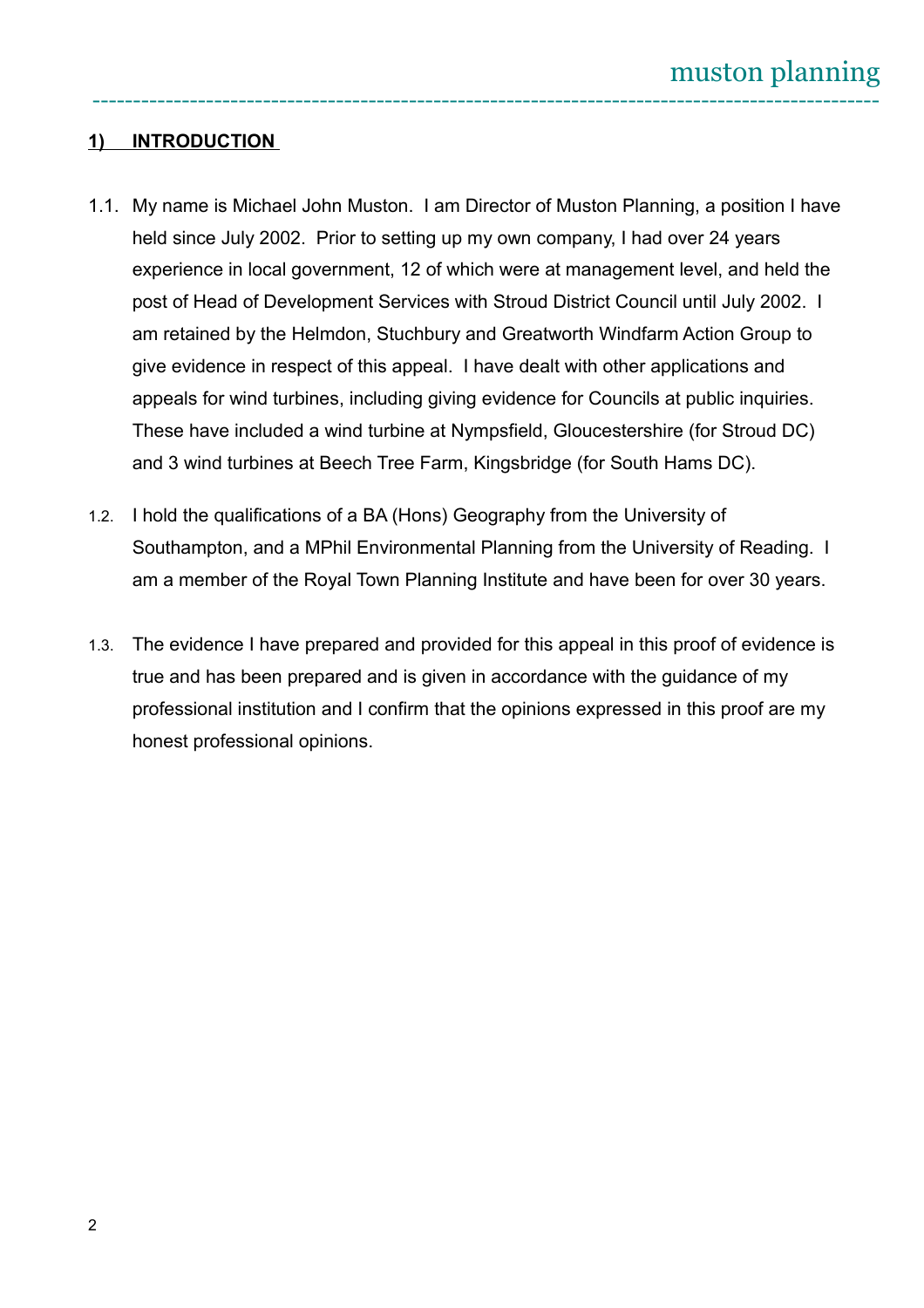## **2) MAIN ISSUES**

- 2.1. I consider the main issues in the appeal to be
	- 1. the impact of the proposal on landscape character and the historic landscape (including impacts on the setting of heritage assets);
	- 2. the impact of the proposal on the amenity of local residents (visual and noise);
	- 3. the impact of the proposal on the amenity of the locality and Public Rights of Way (visual and noise);
	- 4. the effect of the proposal on highway safety;
	- 5. whether any harm which results from the above and any other issues would be sufficient to outweigh the benefits, particularly in terms of climate change, which flow from renewable energy generation.
- 2.2 I have also considered the relevant planning policies in this proof of evidence in the light of the points made in the Appellant's Statement of Case about the weight to be given to the Development Plan policies, in the light of the National Planning Policy Framework (NPPF). I note however that the Appellant accepts in paragraph 10.1 of its Statement of Case that the policies in the Development Plan are compliant with the NPPF.
- 2.3 This appeal will be determined afresh, with this Inspector making up his own mind on the basis of all the evidence now before him. However, the factual conclusions of the previous Inspector are relevant to this inquiry. The Inspector's decision was quashed, and her approach to the Development Plan and the overall balance was impugned by the Court. However, her conclusions on the detailed issues must be accepted as being relevant as one expression of opinion on those issues.
- 2.4 The Action Group objected to the application, and appeared at the previous inquiry. when Fiona Davies gave evidence. The objection, dated January 2011, is included as Appendix 1 to this proof, and a copy of Fiona Davies' statement as Appendix 2.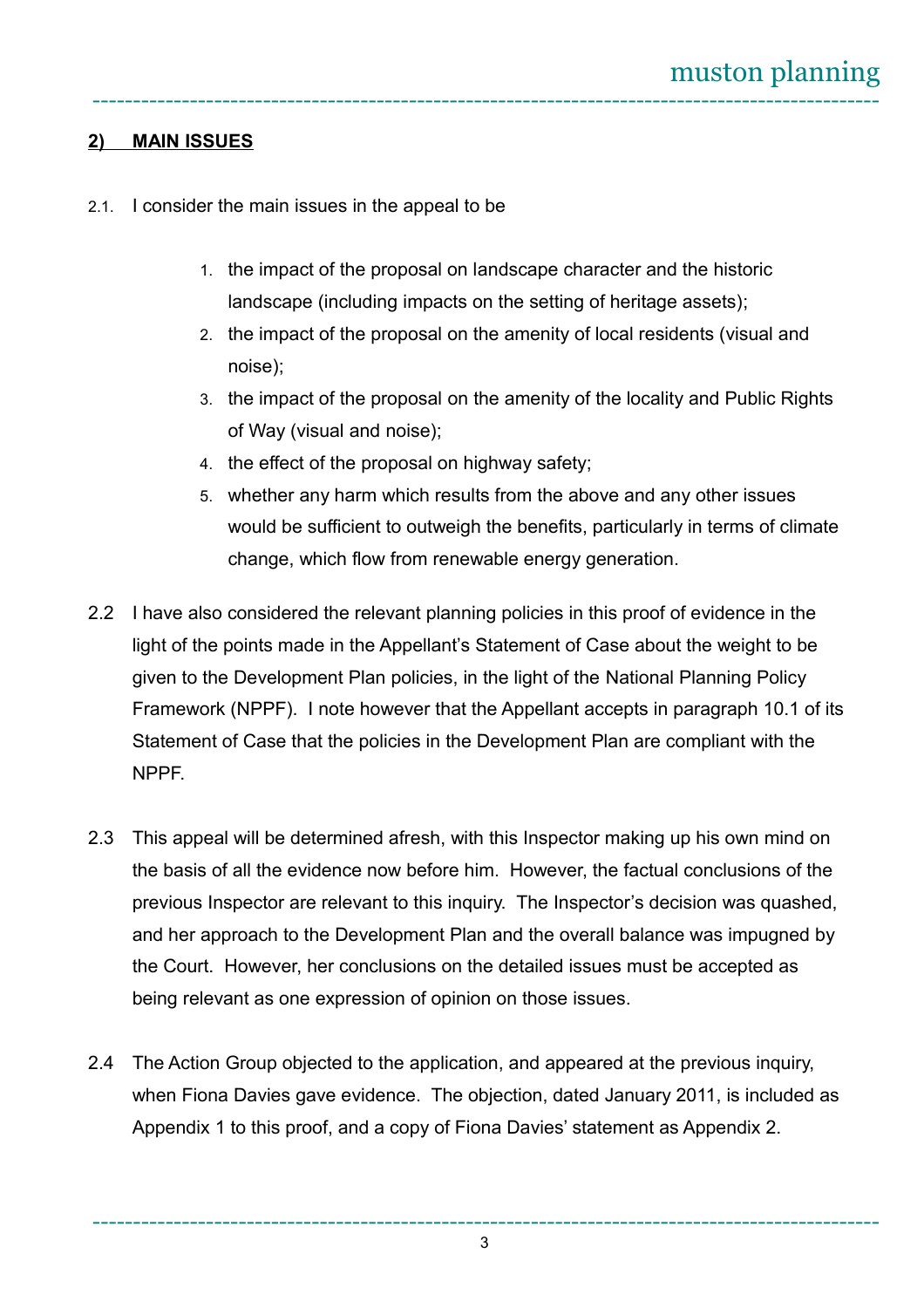## **3) THE APPEAL PROPOSAL**

- 3.1 A description of the appeal proposal is set out in Section 4 of the Statement of Common Ground signed by the Appellant and the Council. I am happy that this is an accurate description of the proposal and its surroundings.
- 3.2 I have had full regard to the characteristics of the development, including the duration of the proposed development and its reversibility, when assessing the proposal and weighing the benefits of the development against the harm caused.
- 3.3 The appeal site is evidently tightly constrained. As set out in Section 4 of the Statement of Common Ground, it is surrounded by villages, public rights of way, and heritage assets, including listed buildings, Scheduled Ancient Monuments, a Registered Park and Garden and Conservation Areas. There are also a number of dwellings not within villages around the site (including Stuchbury Hall Farm and Grange Farm). This high level of constraint has meant that it has not been possible for the appeal proposal to react appropriately to its neighbours, as moving a turbine or turbines to improve the impact on one constraint would result in exacerbating the impact on another (for example moving a turbine because of the impacts on bats bringing it even closer to Stuchbury Hall Farm.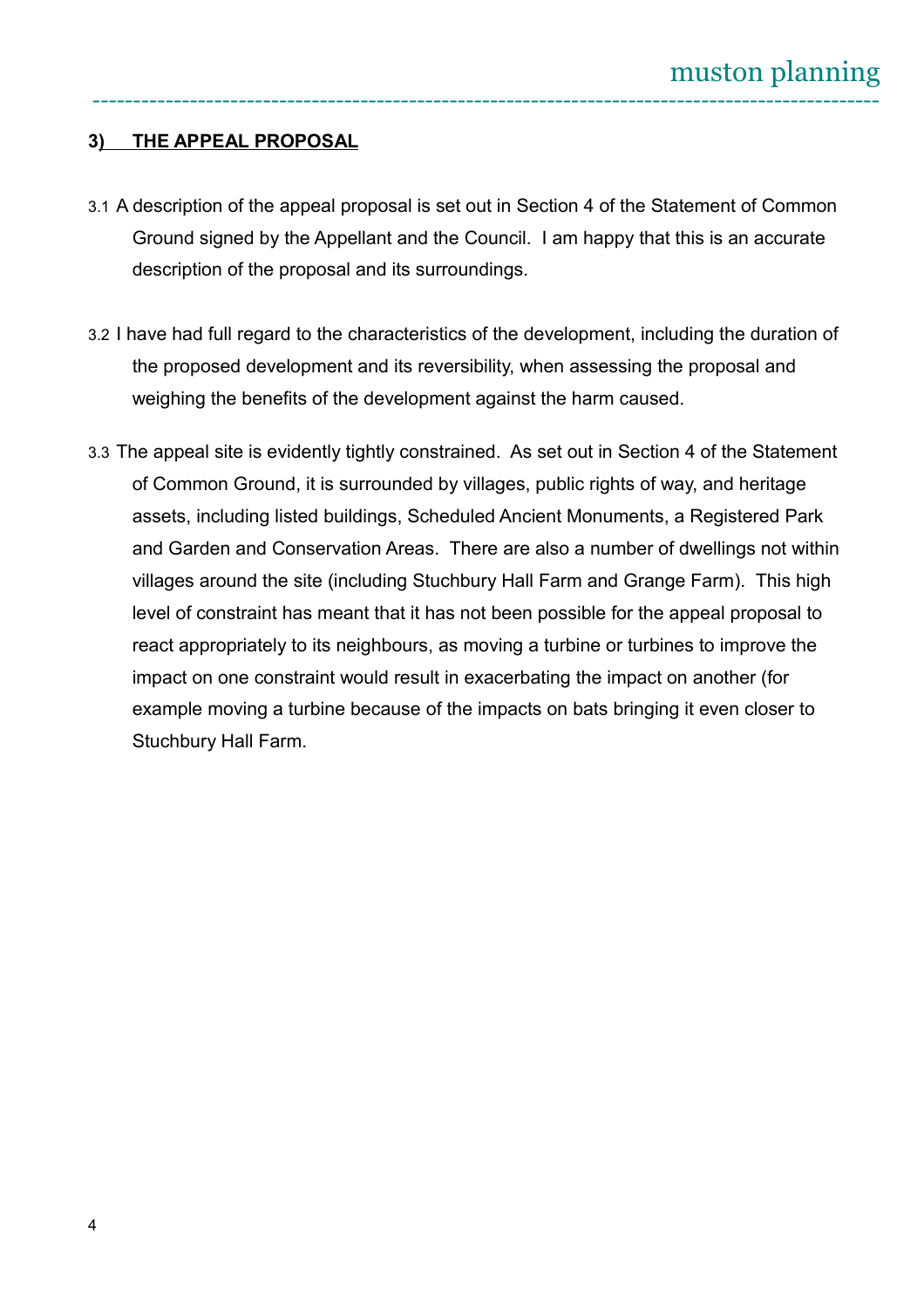## **4) PLANNING POLICIES**

#### *South Northamptonshire Local Plan*

- 4.1 The statutory development plan for the District currently comprises the South Northamptonshire Local Plan 1997, adopted in April 2006. Policies from this plan have been saved beyond September 2007, and only those saved policies are referred to in this proof. They are therefore part of the Development Plan.
- 4.2 The relevant policies from the South Northamptonshire Local Plan are saved Policies G3, EV1, EV2, EV11, EV12 and EV31. Policy G3 is a permissive policy, which says that planning permission will normally be granted where the development meets certain criteria. These include that it is compatible in terms of type, scale, siting, design and materials with the existing character of the locality, that it will not unacceptably harm the amenities of any neighbouring properties, that it is sympathetic to the quality and character of any building listed as being of special architectural or historic importance, or its setting, and that it does not harm the character, appearance or setting of a conservation area. The policy therefore strikes a balance by allowing development to proceed where no harm to the important considerations in the list of criteria is caused. It does not go on to say that, should some harm be caused in respect of one of these considerations, that permission will necessarily be refused, but rather that, without any such harm, permission will normally be granted. The implication is therefore that any harm found contrary to the policy would need to be justified in some way, so that permission can be granted, perhaps by the scale of the benefits of the development..
- 4.3 Policy EV1 says that proposals for new development will be expected to pay particular attention to a list of elements of design. These are existing site characteristics, including landscape features and levels, the relationship with adjoining land and buildings, the scale, density, layout, height, massing, landscape and materials in relation to the site and its surroundings, and the appearance and treatment of the spaces between and around buildings. This policy reflects the Government's message (enshrined in the National Planning Policy Framework amongst other places) about

------------------------------------------------------------------------------------------------- 5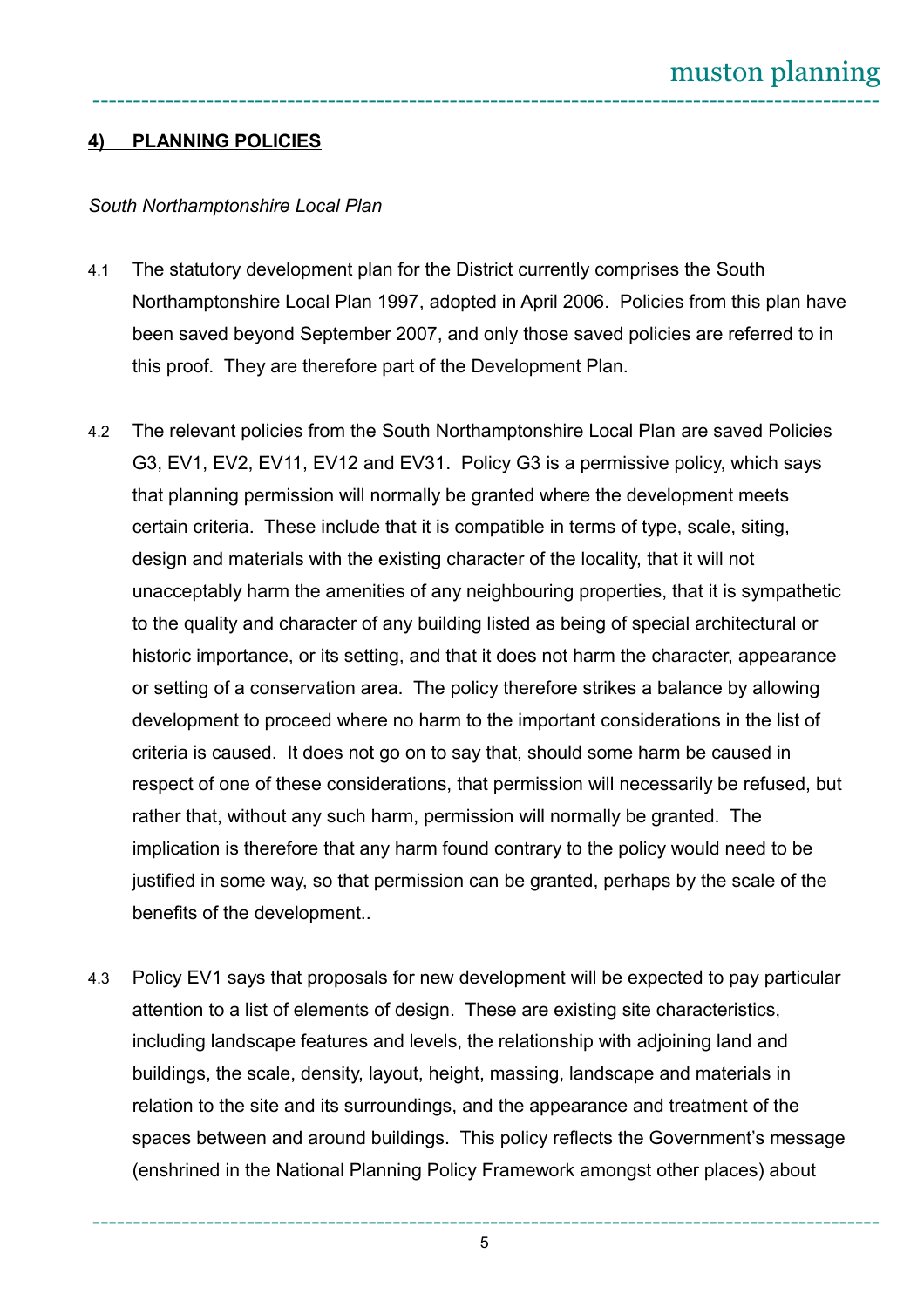the importance of design. In short, the policy requires a development to be designed so as to produce the best fit with its setting.

- 4.4 Policy EV2 says that planning permission will not be granted for development in the open countryside. Exceptions are listed, but these do not include wind turbines.
- 4.5 Policy EV11 says that planning permission will not be granted for any development proposals outside a conservation area which have an adverse effect on the setting of the conservation area or on any views into or out of the area. Paragraph 4.29 above the policy itself reminds readers of Section 72 of the Planning (Listed Buildings and Conservation Areas) Act 1990, and that the Council is required by that section to pay special attention to the desirability of preserving or enhancing the character or appearance of a conservation area. It goes on to note that this should also be a material consideration in the Council's handling of development proposals, which are outside the conservation area but which would affect the setting of or views into or out of the conservation area. This measured wording does not suggest that the Council intended in drafting this policy that any application would automatically be refused, just because some adverse effect on the setting of the conservation area was found.
- 4.6 As with all significant developments, when tested against the Development Plan, some policies will support the development and others will not (perhaps because criteria are breached). It is necessary under Section 38(6) of the Planning and Compulsory Purchase Act 2004 to have regard to all the relevant policies in the Development Plan and ask whether the development accords with the Plan, taken as a whole, or not. If for example the development does not accord with the majority of the relevant Plan policies it is likely that it would not be judged to comply with the Plan taken as a whole. Then of course one moves to the second part of Section 38(6) to ask whether other material considerations, not reflected in Plan policies, mean that the answer indicated by judging accordance with the Development Plan should be reversed or reinforced. These other material considerations in this case will include matters such as the emerging Core Strategy, the National Planning Policy Framework, other relevant policy, other land use planning impacts, and the benefits of the development, amongst other things.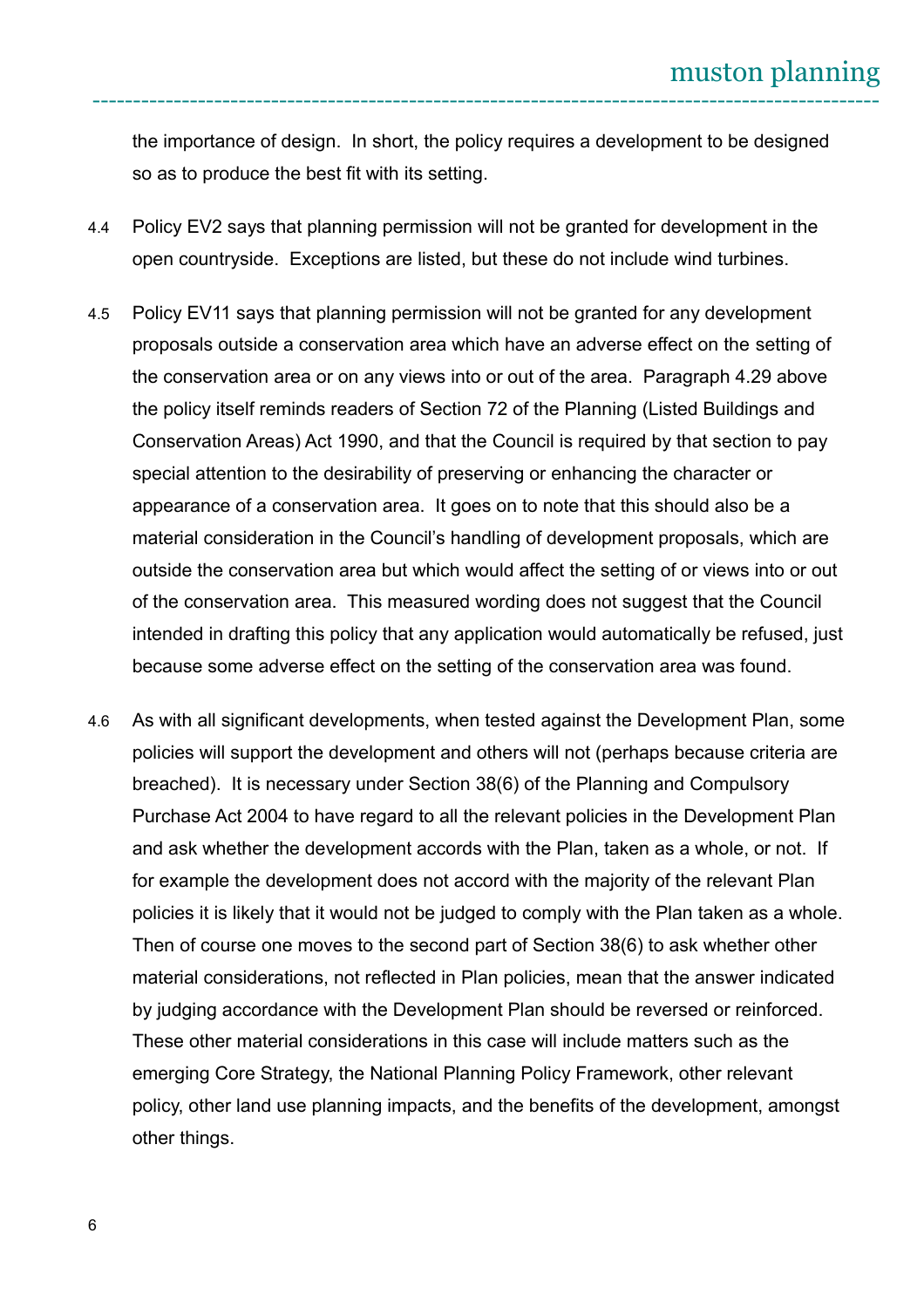- 4.7 Policy EV12 points out that the Council will also seek to preserve and enhance the setting of listed buildings by control over the design of new development in their vicinity, the use of adjoining land and, where appropriate, by the preservation of trees and landscape features. This is another policy that gives recognition to a statutory duty (this time under Section 66 of the Planning (Listed Buildings and Conservation Areas) Act 1990) but that again, with measured wording, suggests that any failure to preserve or enhance the setting of listed buildings would not automatically lead to the development being refused planning permission but that any breach of the policy would need to be weighed when testing compliance with the Development Plan as a whole, albeit by having special regard to it, as required by statute.
- 4.8 Policy EV31 says that *"proposals which require planning permission for the erection of overhead lines, telecommunications installations and public utility equipment will be permitted provided they will not be visually intrusive, detract significantly from any existing landscape feature and there is no reasonable possibility of sharing existing facilities."* This Policy is agreed as being relevant to the appeal proposal in the Statement of Common Ground signed by the appellants and the Council. Whilst not expressly stated to apply to wind turbines (and the mention of sharing facilities is plainly irrelevant) wind turbines could be "public utility equipment"; wind turbines are clearly of the sort of development which would fall within the intention of Policy EV31. The message in the Policy to avoid being visually intrusive and detract significantly from existing landscape features is relevant to the appeal proposal. The Policy uses the word "intrusive" to show that not all visual impact is unacceptable and also the word "significantly" again to show that some adverse impact on landscape should be accommodated before the Policy is breached.
- 4.9 In my opinion, when the relevant Local Plan policies are looked at in the round and the Local Plan is taken as a whole, the picture is of a permissive Plan, which allows development to take place except where the harm caused by doing so would be unacceptable. It does not matter that there is no policy specifically on wind farms within the Local Plan. One should not expect a Local Plan to contain specific policies on every type of development. The reason there are criteria-based policies in local plans on general land use topics is precisely so there is no need for lots of policies to deal with specific types of development. More important is that the Plan contains, as it

------------------------------------------------------------------------------------------------- 7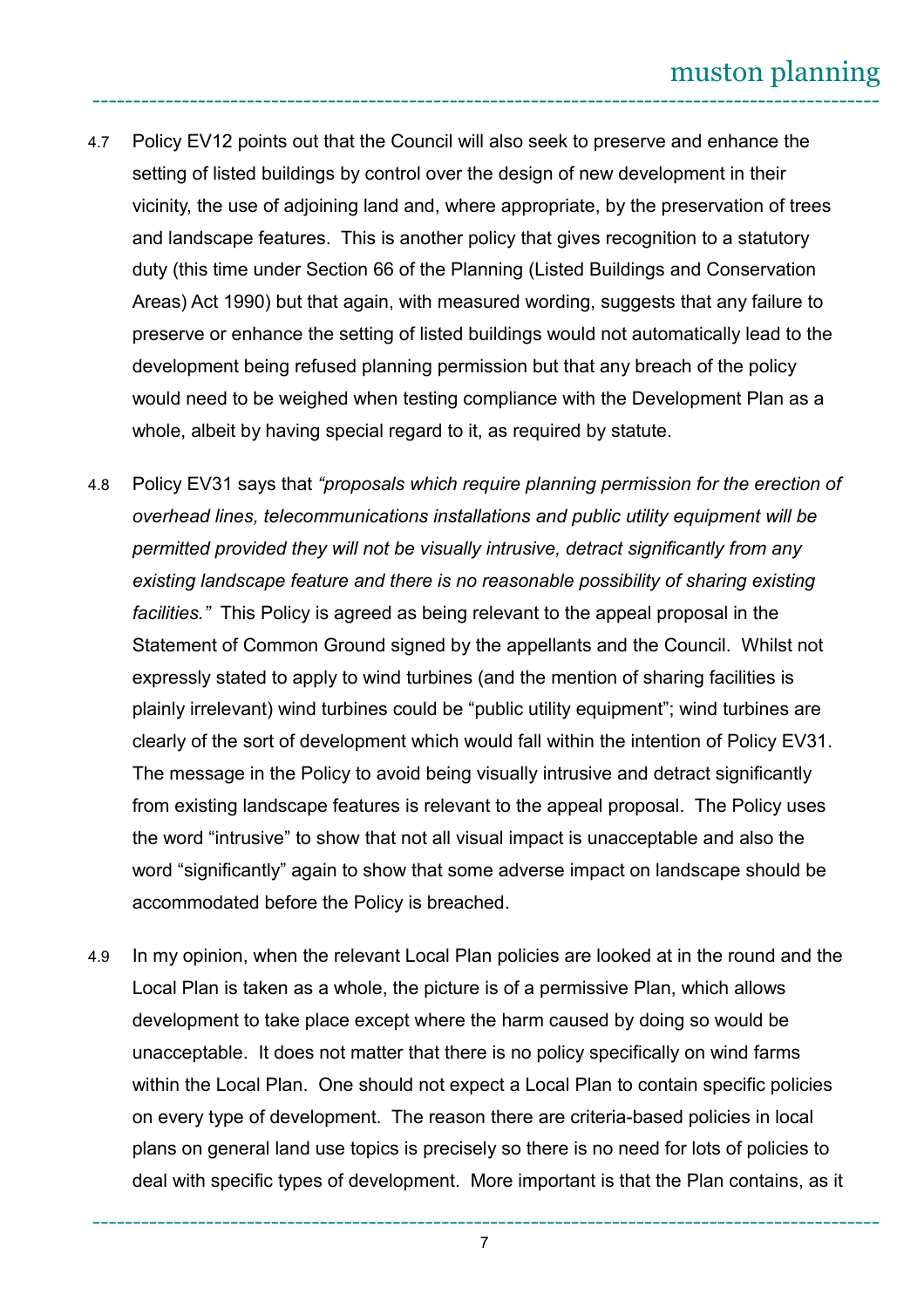does, reasoned and balanced policies dealing with harm to the character of the locality and the landscape, harm to the amenities of residential properties, and harm to the settings of conservation areas and listed buildings. The Plan is not silent or absent on any of these potential land use impacts from wind turbines and should not be considered to be so, just because it does not specifically address wind farms in a particular policy in the Plan. All the necessary policies are in place to allow a wind farm proposal to be assessed against the policies of the Development Plan. As I explain below, the Local Plan Policies are consistent with the NPPF and therefore should be regarded as being up-to-date and given full weight, notwithstanding their age.

#### *Draft Core Strategy*

- 4.10 The Council has been involved in the preparation of the West Northamptonshire Joint Core Strategy. This is a joint Core Strategy covering the areas of Daventry District, Northampton Borough and South Northamptonshire Councils. As set out in the Statement of Common Ground, agreed between the appellants and the Council, it was first published in February 2011 and an amended version was published on 31 December 2012. It was the subject of an examination in April/May 2013. The Inspector requested, in the light of the revocation of the East Midlands Regional Spatial Strategy, and in the light of evidence considered at the hearings, that a fresh assessment of objectively assessed housing needs for the area be prepared. Hearings are likely to continue in October 2013. Relevant policies from the Core Strategy include S11 and BN5.
- 4.11 Policy S11 deals with renewable energy. There was only one objection lodged to Policy S11 and no debate about it at the examination. The Inspector at this appeal can therefore accord it significant weight as an emerging planning policy, which is making good progress through the examination process.
- 4.12 Policy S11 says that applications for proposals to generate energy from renewable sources will be expected to bring wider environmental, economic and social benefits and contribute to national renewable energy production targets in terms of addressing climate change, have no significant adverse impact on the historic and natural landscape, landscape character, townscape or nature conservation interests, and have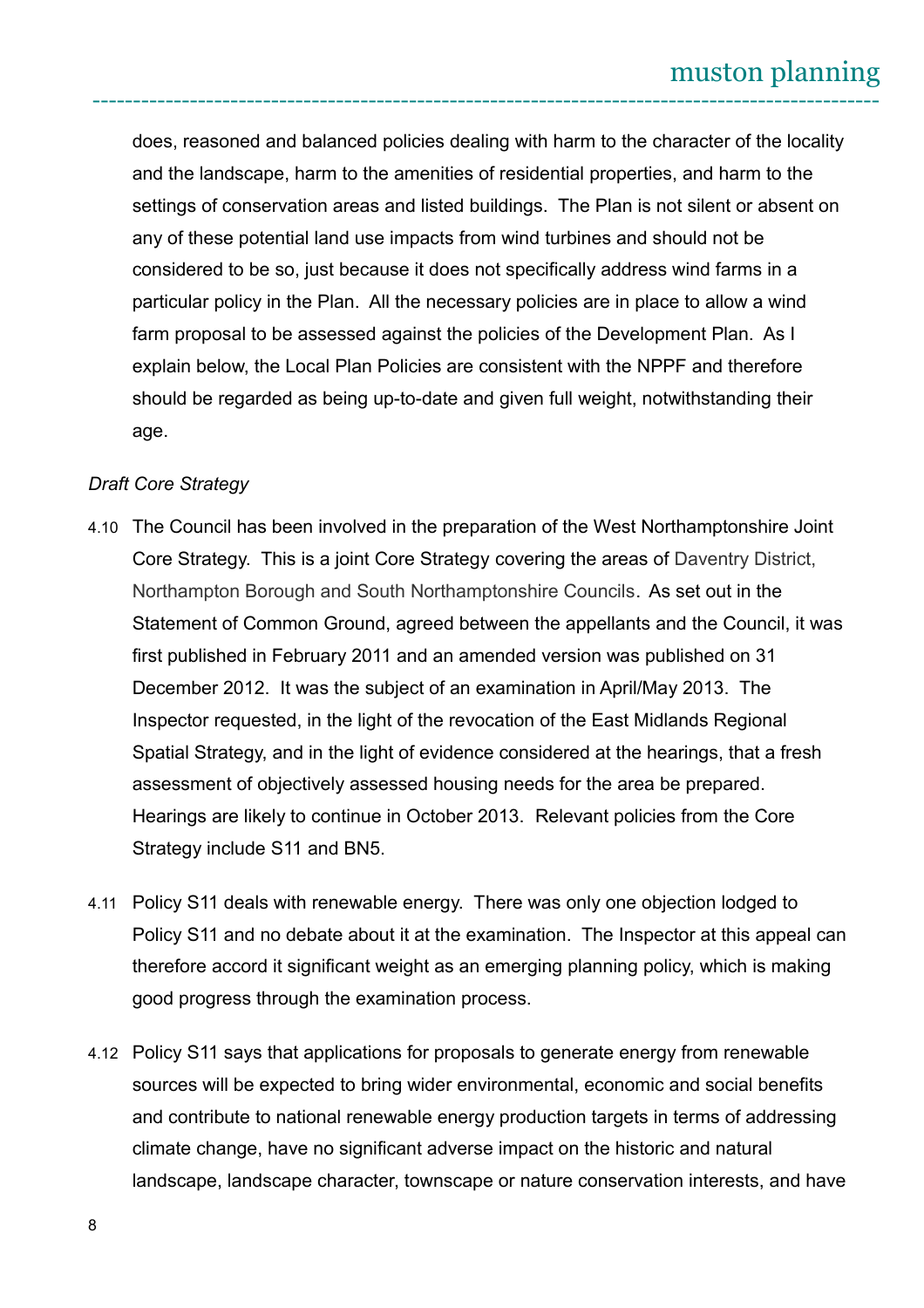no significant adverse impact on the amenity of the area in respect of flicker, glare, noise, dust, odour and traffic generation. This policy is therefore supporting renewable energy but also balancing the wider benefits against any significant adverse impact that is identified in any particular case. The word "significant" again shows that some adverse impact should be accommodated before the Policy is breached. This is in line with the approach taken in the National Planning Policy Framework (the NPPF). I consider emerging Policy S11 to be compliant with the NPPF.

- 4.13 Policy S11 is a policy dealing specifically with wind farms (and other applications for renewable energy). In my opinion, this policy serves to add further detail to a policy position contained in the Local Plan, the Development Plan. It has a similar thrust to the policies in the Development Plan I set out above, but applies them specifically to wind farms.
- 4.14 If the Inspector does not agree with me that the South Northamptonshire Local Plan should be given full weight as part of the Development Plan, then I consider that the emerging Joint Core Strategy policies, and in particular Policy S11, should be given considerable weight. This policy has been formulated by three local Councils, to take appropriate account of local circumstances. The Action Group fully understands that "localism" does not mean doing everything local communities want to see happen and ignoring the national picture. However, in this case it must be more appropriate to give greater weight to the locally calibrated policies of the draft Core Strategy than the more general policies in the National Planning Policy Framework (NPPF), intended to apply over the whole country. Relying entirely on the NPPF would raise the questions, "what is the point of the Plan-led system?" and "what is the point of localism at all?".
- 4.15 If the Inspector is concerned that the Local Plan does not include a specific policy on wind turbines, notwithstanding the views I have expressed above, then the emerging Policy S11 provides that development-specific locally-formulated policy which ought to be taken into account, even though it is not yet adopted. Both the emerging Core Strategy and the NPPF fall into the same category as "other material considerations" in terms of Section 38(6). One is adopted and the other one is not. One is local and the other one is general. There is no factor in this case which means that the NPPF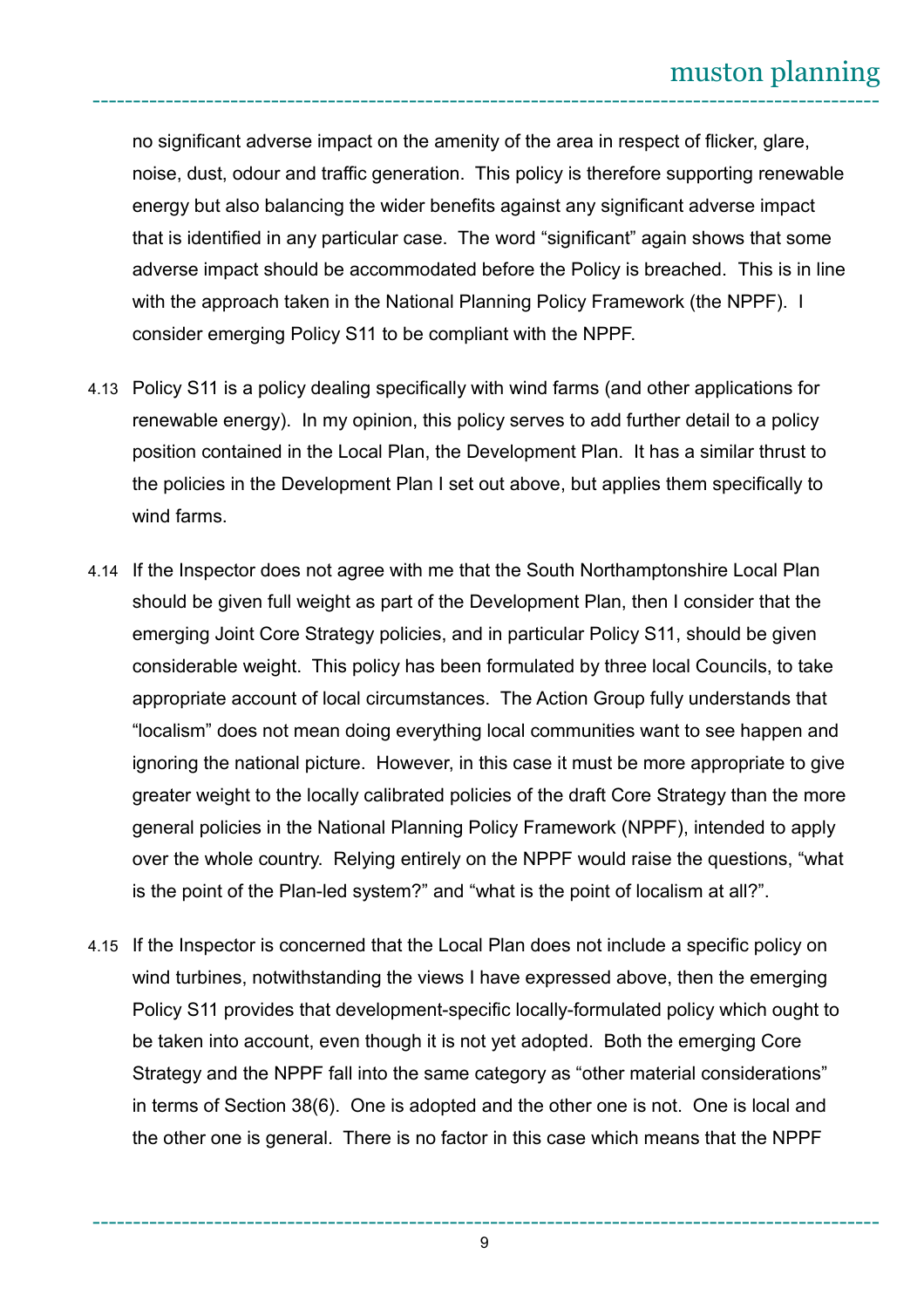must be applied and the emerging Policy S11 set to one side. They are both relevant, but in my view emerging Policy S11 attracts significant weight in this case.

4.16 Policy BN5 says that designated and non-designated heritage assets and their settings will be conserved and enhanced in recognition of their contribution to west Northamptonshire's sense of place. Development will be expected to demonstrate an appreciation and understanding of impacts on surrounding heritage assets and their setting; be sympathetic to locally distinctive landscape features, design styles and materials in order to contribute to a sense of place. This policy echoes the statutory duty in Section 66 of the Planning (Listed Buildings and Conservation Areas) and the provisions of the Local Plan and the NPPF.

#### *National Planning Policy Framework*

- 4.17 The National Planning Policy Framework (the NPPF) is a relevant material consideration that must be taken into account. Paragraph 215 says that due weight should be given to relevant policies in existing plans according to their degree of consistency with the NPPF (the closer the policies in the plan to the policies in the NPPF, the greater the weight that may be given). In this case, the Inspector in the previous appeal (paragraph 13 or her decision letter), and the Appellant (paragraph 10.1 of its Statement of Case), concluded that the relevant policies in the Local Plan are compliant with the NPPF. I agree. As a result, they should be given the full weight of the Development Plan. I have included an assessment of the Development Plan policies against the policy base in the NPPF later in this section of my proof.
- 4.18 The NPPF reminds us that planning law requires that applications for planning permission must under Section 38(6) be determined in accordance with the development plan unless material considerations indicate otherwise. It also introduces a presumption in favour of sustainable development, comprising environmental, economic and social sustainability. However, this presumption does not apply to development that is not sustainable. Whether a development is sustainable or not is to be judged by testing it against the policies in the NPPF. I will show in this proof that the proposed development, of this scale, in this location, is environmentally unsustainable because of the degree of resultant conflict with the relevant policies in the NPPF (as well as the Development Plan and other policy). As a result, the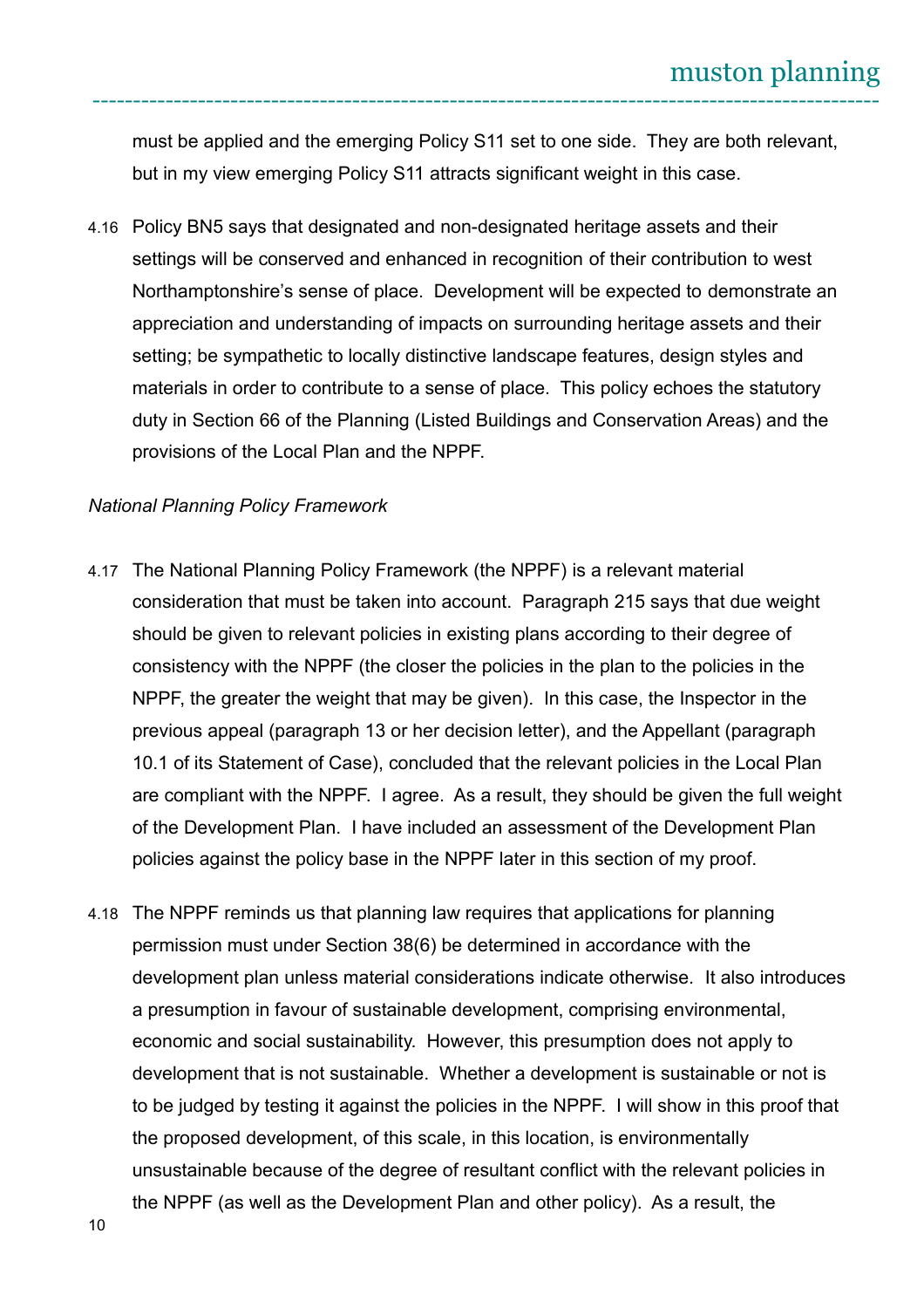presumption in favour does not apply, whilst determining the application in line with Development Plan policies does.

- 4.19 In addition, paragraph 14, which introduces the presumption in favour of sustainable development, states that, for decision-making, the presumption means approving development proposals that accord with the development plan without delay. It goes on to say that, where the development plan is absent, silent, or relevant policies are out of date, this means granting permission unless any adverse results of doing so would significantly and demonstrably outweigh the benefits, when assessed against the policies of the NPPF taken as a whole, or where specific policies in the NPPF indicate development should be resisted. In footnote 9, it gives examples of such policies, which includes designated heritage assets, which are involved in this case. As in my judgement the development does not comply with policies in the NPPF on designated heritage assets, it means that even if the Local Plan is considered to be out-of-date permission should still be refused regardless of whether the "significantly and demonstrably" test is met.
- 4.20 I do not accept that the development plan should be regarded as absent, silent, or with relevant policies out-of-date. However, if the Inspector disagrees with me on this point, but still finds harm to designated heritage assets, contrary to the policies in the NPPF, then the test to be applied from the NPPF is not that of the adverse results of granting permission significantly and demonstrably outweighing the benefits.
- 4.21 Paragraph 17 of the NPPF sets out 12 core land-use planning principles should underpin both plan-making and decision-taking. These include that planning should always seek to secure high quality design and a good standard of amenity for all existing and future occupants of land and buildings, take account of the different roles and character of different areas, recognising the intrinsic character and beauty of the countryside and supporting thriving rural communities within it, support the transition to a low carbon future in a changing climate, encouraging the use of renewable resources (for example, by the development of renewable energy), contribute to conserving and enhancing the natural environment, and conserve heritage assets in a manner appropriate to their significance, so that they can be enjoyed for their contribution to the quality of life of this and future generations.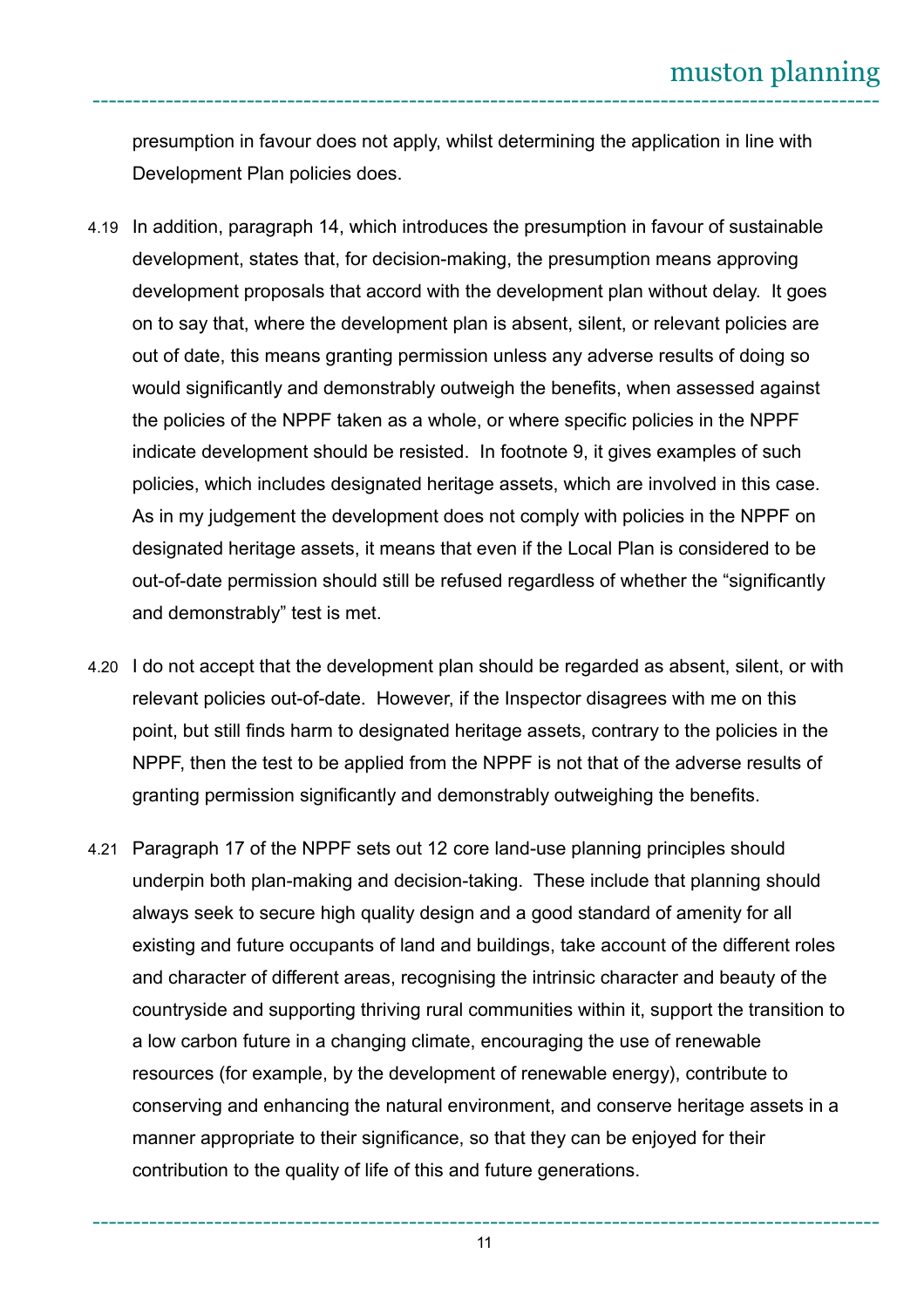- 4.22 The NPPF stresses the importance of good design in the planning process. In paragraph 56 it says that *"The Government attaches great importance to the design of the built environment. Good design is a key aspect of sustainable development, is indivisible from good planning, and should contribute positively to making places better for people."* Paragraph 64 says that *"Permission should be refused for development of poor design that fails to take the opportunities available for improving the character and quality of an area and the way it functions."*
- 4.23 Paragraph 93 of the NPPF says that the delivery of renewable energy infrastructure is to be supported, and that it is *"central to the economic, social and environmental dimensions of sustainable development"*. Paragraph 97 seeks an objective of increasing the supply of renewable energy. Paragraph 98 of the NPPF says that, when determining planning applications for renewable energy, local planning authorities should approve the application if its impacts are (or can be made) acceptable. It makes it clear in a footnote that this is subject to the caveat "*unless material considerations indicate otherwise*". In my opinion, when considering whether the impacts (note that this is expressed in the plural in the NPPF) would be "acceptable", it must be right to consider the impacts caused together. The test must be whether all the impacts caused by a particular scheme, taken together, are acceptable.
- 4.24 The NPPF stresses the importance of conserving and enhancing the natural environment. In paragraph 109 it says that the planning system should contribute to this by, amongst other things, by *"protecting and enhancing valued landscapes"*. In paragraph 123 it says that planning policies and decisions should avoid noise from giving rise to significant adverse impacts on health and quality of life as a result of new development. It also says that planning policies and decisions should aim to, amongst other things, *"identify and protect areas of tranquillity which have remained relatively undisturbed by noise and are prized for their recreational and amenity value for this reason"*.
- 4.25 Paragraph 129 of the NPPF says that *"local planning authorities should identify and assess the particular significance of any heritage asset that may be affected by a proposal (including by development affecting the setting of a heritage asset) taking*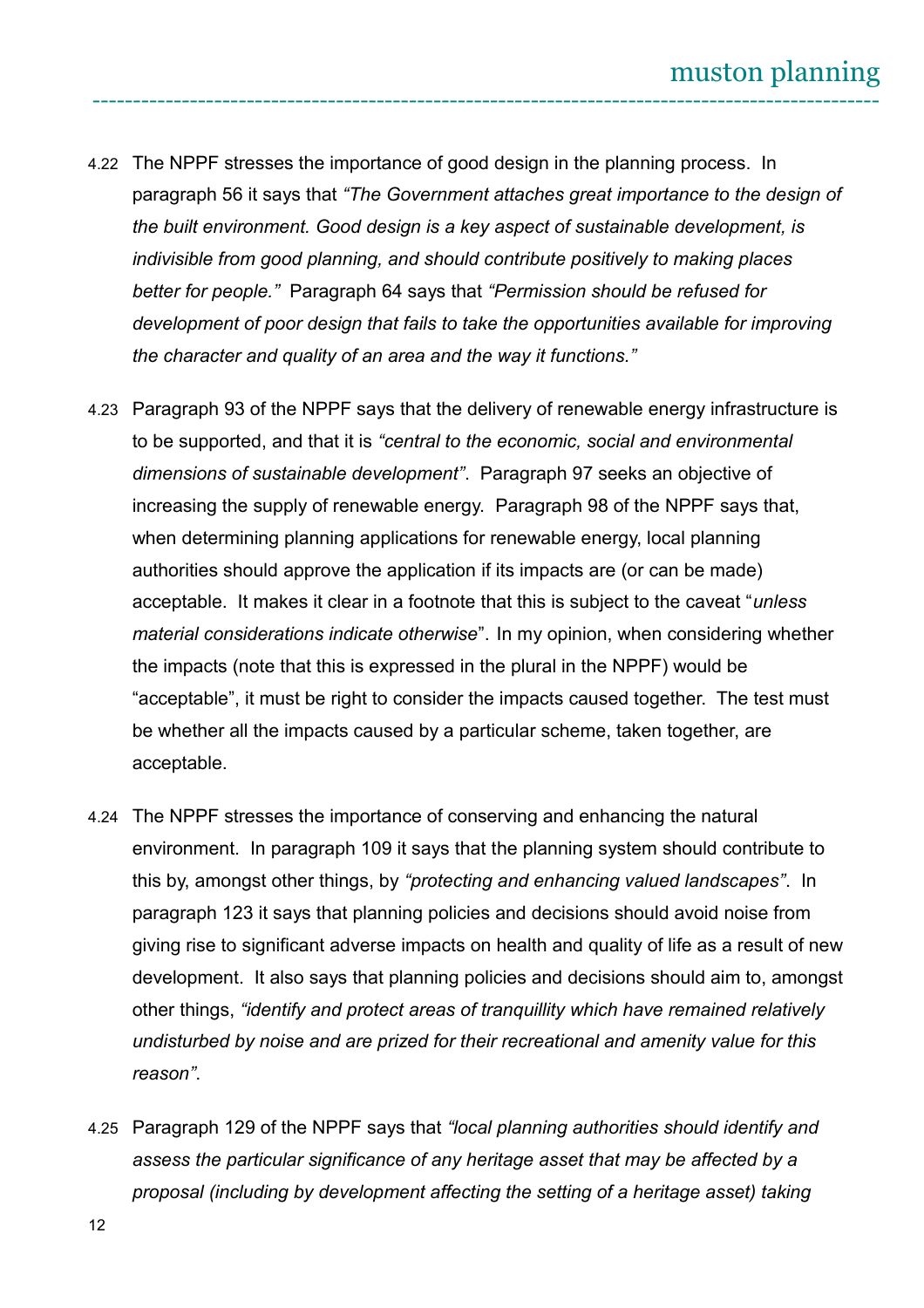*account of the available evidence and any necessary expertise. They should take this assessment into account when considering the impact of a proposal on a heritage asset, to avoid or minimise conflict between the heritage asset's conservation and any aspect of the proposal".*

- 4.26 Paragraph 132 of the NPPF says that "*When considering the impact of a proposed development on the significance of a designated heritage asset, great weight should be given to the asset's conservation. The more important the asset, the greater the weight should be. Significance can be harmed or lost through alteration or destruction of the heritage asset or development within its setting. As heritage assets are irreplaceable, any harm or loss should require clear and convincing justification. Substantial harm to or loss of a grade II listed building, park or garden should be exceptional. Substantial harm to or loss of designated heritage assets of the highest significance, notably scheduled monuments, protected wreck sites, battlefields, grade I and II\* listed buildings, grade I and II\* registered parks and gardens, and World Heritage Sites, should be wholly exceptional."*
- 4.27 The NPPF does not go on to consider how substantial harm to conservation areas should be treated, and whether this should also be *"wholly exceptional"*. The statutory requirement under Section 72 to *"pay special attention to the desirability of preserving or enhancing the character or appearance of a conservation area"* suggests that this must be the case. If substantial harm were to be allowed to a Conservation Area as a reasonably commonplace occurrence, this would be wholly incompatible with the statutory requirement to pay special attention to the desirability of having a neutral or positive effect. In my opinion, allowing a proposal to proceed that caused substantial harm to the character or appearance of a Conservation Area should at least be "exceptional".
- 4.28 Paragraph 133 of the NPPF says that *"Where a proposed development will lead to substantial harm to or total loss of significance of a designated heritage asset, local planning authorities should refuse consent, unless it can be demonstrated that the substantial harm or loss is necessary to achieve substantial public benefits that outweigh that harm or loss"*, or other circumstances apply, which are not relevant in this case. Paragraph 134 says that *"Where a development proposal will lead to less*

------------------------------------------------------------------------------------------------- 13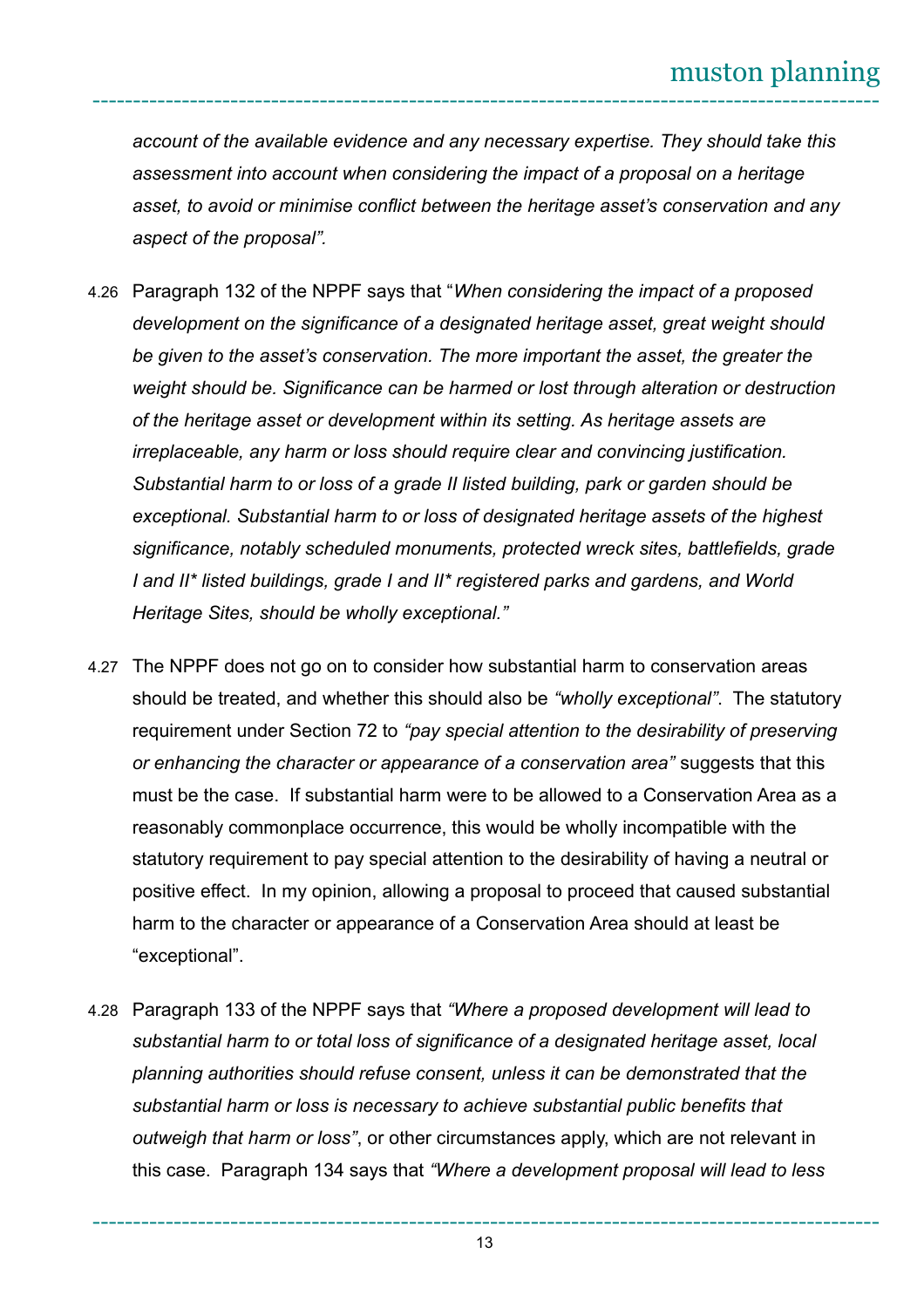*than substantial harm to the significance of a designated heritage asset, this harm should be weighed against the public benefits of the proposal, including securing its optimum viable use."*

- 4.29 In my opinion, in putting the policy tests in paragraphs 133 and 134 into practice, you cannot look at each heritage asset in isolation, conclude there is no substantial harm and move on. Rather after considering each it must be necessary to stand back and look at the collective harm to heritage assets together as a whole and ask whether that causes substantial or less than substantial harm to the local historic environment.
- 4.30 Paragraph 135 says that *"The effect of an application on the significance of a nondesignated heritage asset should be taken into account in determining the application. In weighing applications that affect directly or indirectly non designated heritage assets, a balanced judgement will be required having regard to the scale of any harm or loss and the significance of the heritage asset."*
- 4.31 Paragraph 139 says that *"Non-designated heritage assets of archaeological interest that are demonstrably of equivalent significance to scheduled monuments, should be considered subject to the policies for designated heritage assets."* I have seen the evidence produced by Alison Farmer and in my opinion the earthworks she describes have been demonstrated to be of equivalent significance to scheduled monuments and should therefore be considered subject to the relevant policies for designated heritage assets.

*Comparison of Development Plan policies with advice in the Framework*

#### *Policy G3*

4.32 Policy G3 is a general policy, dealing with a number of issues applicable to many proposals. I have considered above what the policy means and how it is to be applied. It is essentially a permissive policy, which says that planning permission will normally be granted where the development meets certain criteria. This is similar to the message in the NPPF, that sustainable development should be permitted, but that lack of compliance with specific policies in the NPPF (as set out in paragraph 14 and footnote 9) may mean that permission should be refused. The Policy sets a test of acceptability of impacts. The criteria in Policy G3 are also reflected in the NPPF. For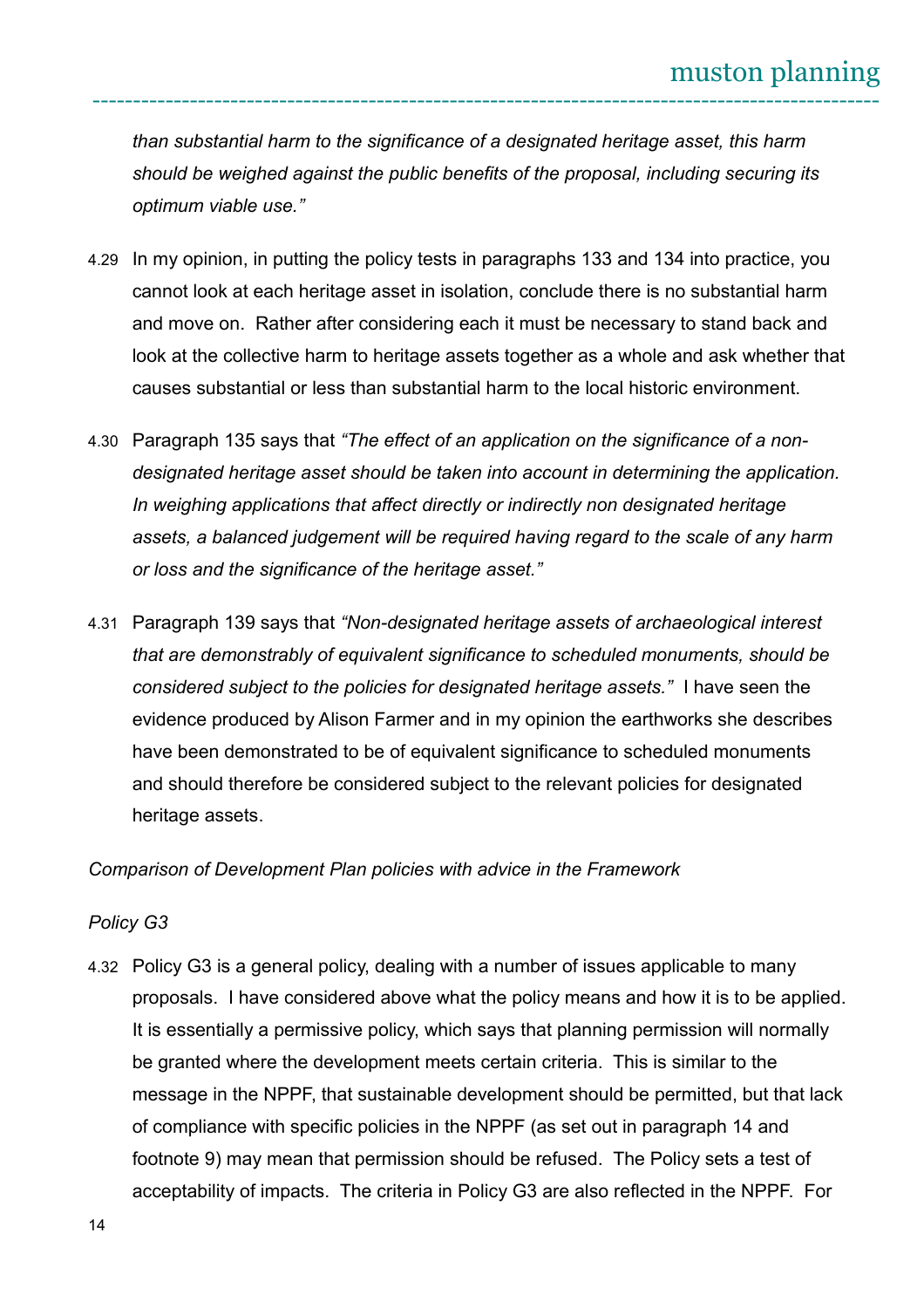example, Policy G3(A) on compatibility with the character of the locality in terms of type, scale, siting, design and materials reflects the NPPF at for example paragraphs 17, 56, 57, 58, 59, 64 and 65. Policies G3(I) and G3(J) on the setting of listed buildings and conservation areas echo the policy in EV11 and EV12 which I consider below. I consider Policy G3 to be compliant with the policy in the NPPF and can be afforded the full weight of a development plan policy.

## *Policy EV1*

4.33 Policy EV1 sets out areas where proposals will be expected to pay particular attention to a list of elements of design. This policy accords with the NPPF's advice on design, although it does not go as far as the advice in the NPPF, which stresses the indivisibility of good planning and good design (paragraph 56) and says that permission should be refused for development of poor design that fails to take the opportunities available for improving the character and quality of an area and the way it functions (paragraph 64). I consider Policy EV1 to be compliant with the policy in the NPPF and can be afforded the full weight of a development plan policy. To the extent that there is a difference between Policy EV1 and the NPPF it gives the benefit to the Appellant by not going as far as the NPPF.

#### *Policy EV2*

4.34 Policy EV2 says that planning permission will not be granted for development in the open countryside, other than for a list of exceptions. I consider that this policy, which effectively seeks to prohibit much development in the open countryside, is not in line with the more permissive stance in favour of sustainable development set out in the Framework and consequently cannot be afforded the full weight of the development plan. It is however necessary to look at the development plan as a whole and discern the overall thrust of the plan in relation to the appeal proposals. Just because one policy would not allow a wind farm development in the countryside does not mean that the development plan as a whole excludes such development.

#### *Policy EV11*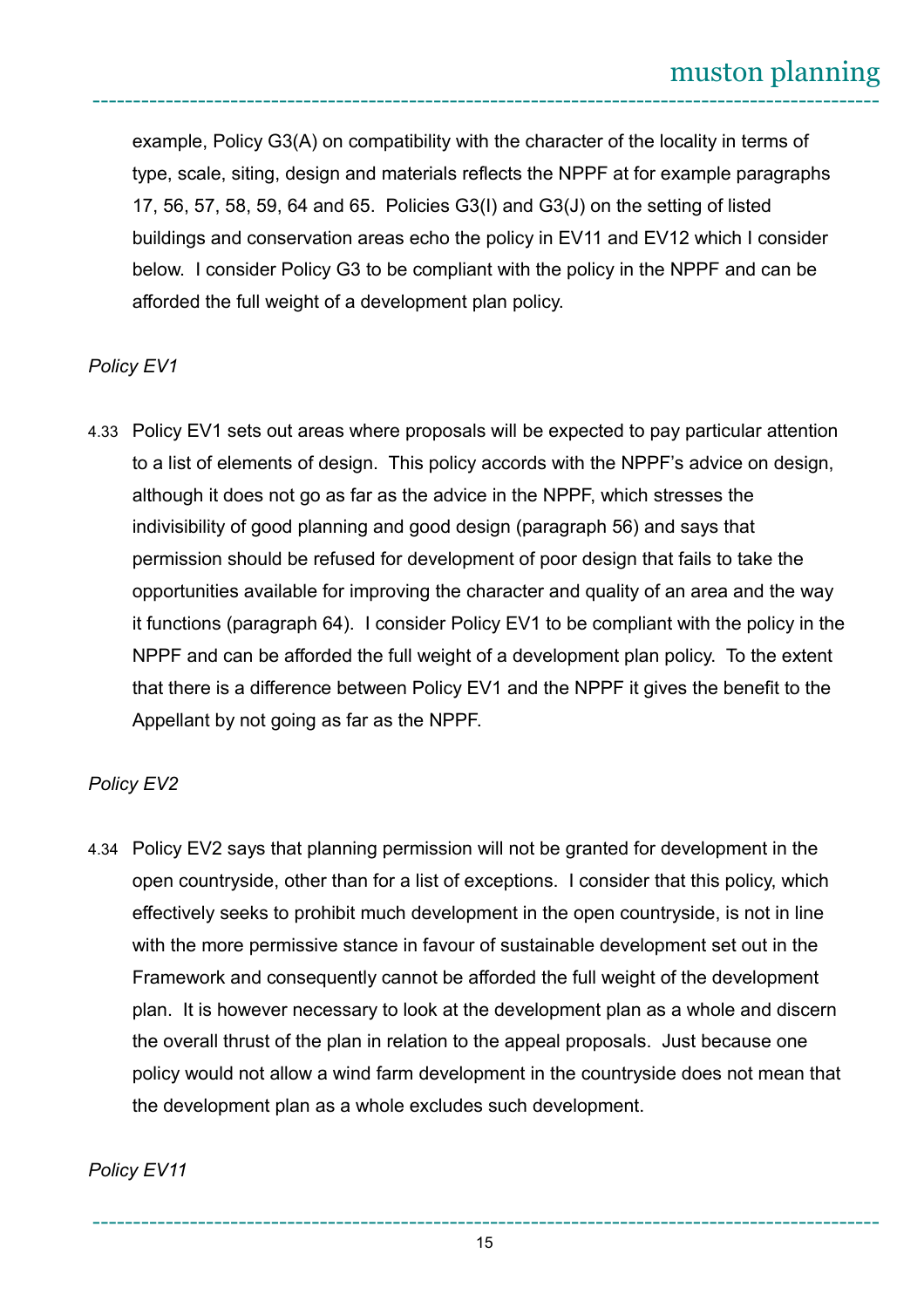4.35 Policy EV11 says that planning permission will not be granted for any development proposals outside a conservation area which have an adverse effect on the setting of the conservation area or on any views into or out of the area. I have considered above what this policy means. As I set out above, the measured wording in the supporting text to this policy does not suggest that the Council intended that any application would automatically be refused, if any adverse effect on the setting of the conservation area was found. The Policy sets a test of acceptability of impacts. Not only are conservation areas protected by the statutory duty in Section 72, but they are also protected by the NPPF's policy. The NPPF defines "designated heritage asset" to include conservation areas and then gives those protection in policy by means of footnote 9 and paragraphs 132 to 134, including in relation to settings. I consider Policy EV11 to be compliant with the policy in the NPPF and can be afforded the full weight of a development plan policy.

## *Policy EV12*

4.36 Policy EV12 points out that the Council will seek to preserve and enhance the setting of listed buildings by control over the design of new development in their vicinity, the use of adjoining land and, where appropriate, by the preservation of trees and landscape features. This is another policy that reflects a statutory duty (this time under Section 66 of the Planning (Listed Buildings and Conservation Areas) Act 1990). I have considered above what this policy means. The Policy sets a test of acceptability of impacts. The policy in the NPPF protects listed buildings and their settings by means of footnote 9 and paragraphs 132 to 134. I consider Policy EV12 to be compliant with the policy in the NPPF and can be afforded the full weight of a development plan policy.

## *Policy EV31*

4.37 Policy EV31 is a policy dealing with a specific type of development. I have considered above what this policy means. It is not replicated in the Framework. However, the supporting text acknowledges that the Policy is dealing with a necessary form of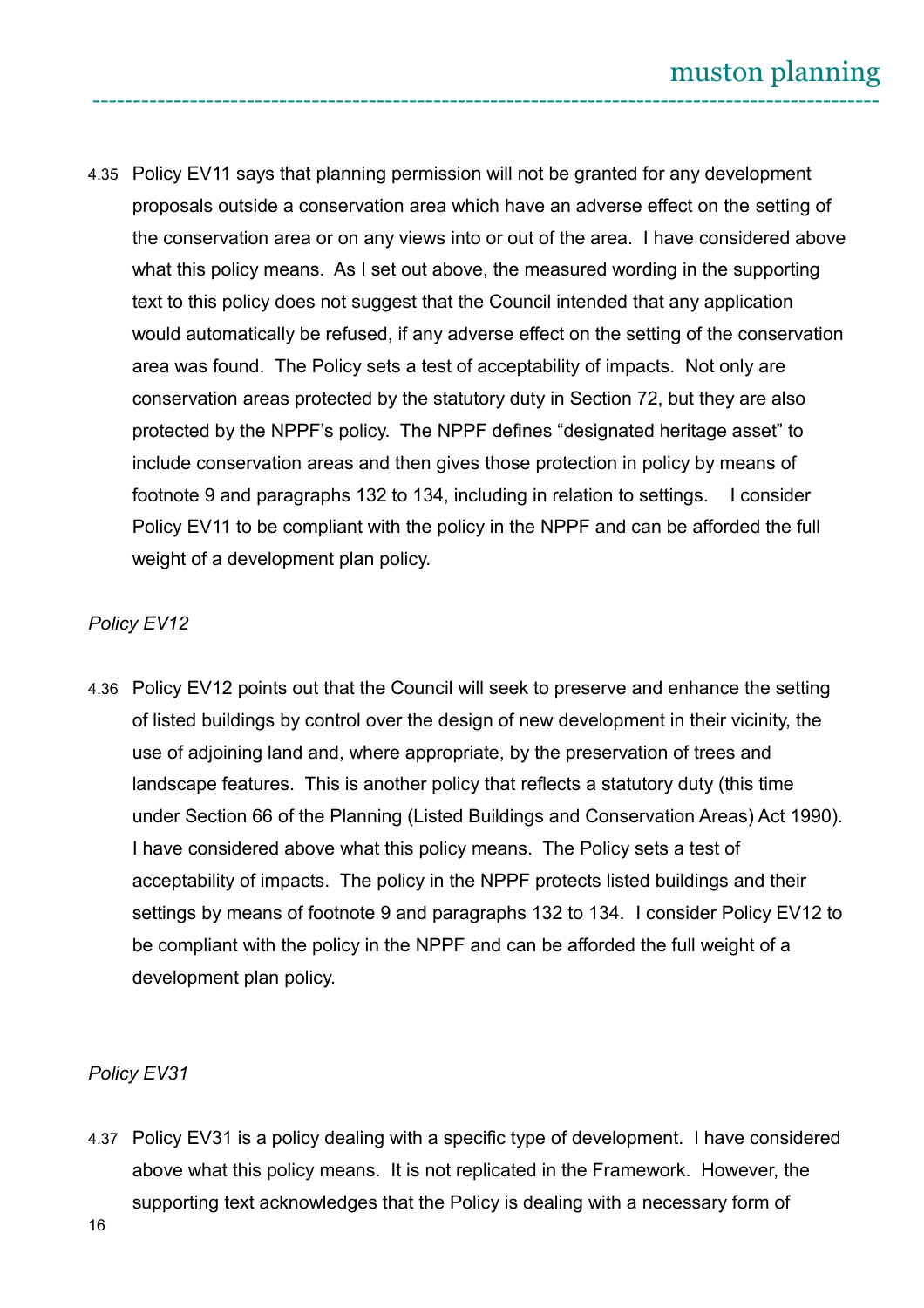development. The Policy therefore seeks to balance the need for the development against the harm that might be caused and seeks to prevent the development from detracting significantly from any existing landscape feature and being visually intrusive. The policy is therefore seeking to judge whether harm is acceptable or not and to balance the need for the development against the harm it might cause, in a similar way to that carried out in the NPPF. The Policy sets a test of acceptability of impacts similar to that for example in paragraph 98 of the NPPF. I consider Policy EV31 to be compliant with the policy in the NPPF and can be afforded the full weight of a development plan policy.

#### *Supplementary Planning Document on Low Carbon and Renewable Energy*

- 4.38 This SPD was adopted by the Council in July 2013 and is a relevant material consideration in this appeal. This document points out that the Council aims to preserve the character of the District, recognising that there is much about the area that is special, notably its significant historical assets, attractive villages and market towns and landscape quality. One of the stated purposes of the SPD is to support renewable energy developments that are consistent with pursing Council priorities. The SPD states that it does not provide guidance on large scale wind farm development, as that is the subject of a separate SPD. Its general thrust is still relevant however. In paragraph 6.8, it says that the Council will expect that renewable technology is appropriate to the location in question in terms of any visual or amenity impact it may have, and is of a high quality design.
- 4.39 From paragraph 6.12 onwards, the SPD deals with the impact on landscape character and visual amenity. It says that planning applications for renewable development will be judged for their impact on visual amenity and the quality of the District's landscape. It says that, *"Whilst renewable and low carbon energy development should be maximised there is a need to ensure that adverse impacts are addressed satisfactorily, including cumulative landscape and visual impacts."*

#### *Supplementary Planning Document on Wind Turbines in the Open Countryside*

4.40 Another material consideration in this appeal is the Supplementary Planning Document adopted by the Council in 2010 entitled "Wind Turbines in the Open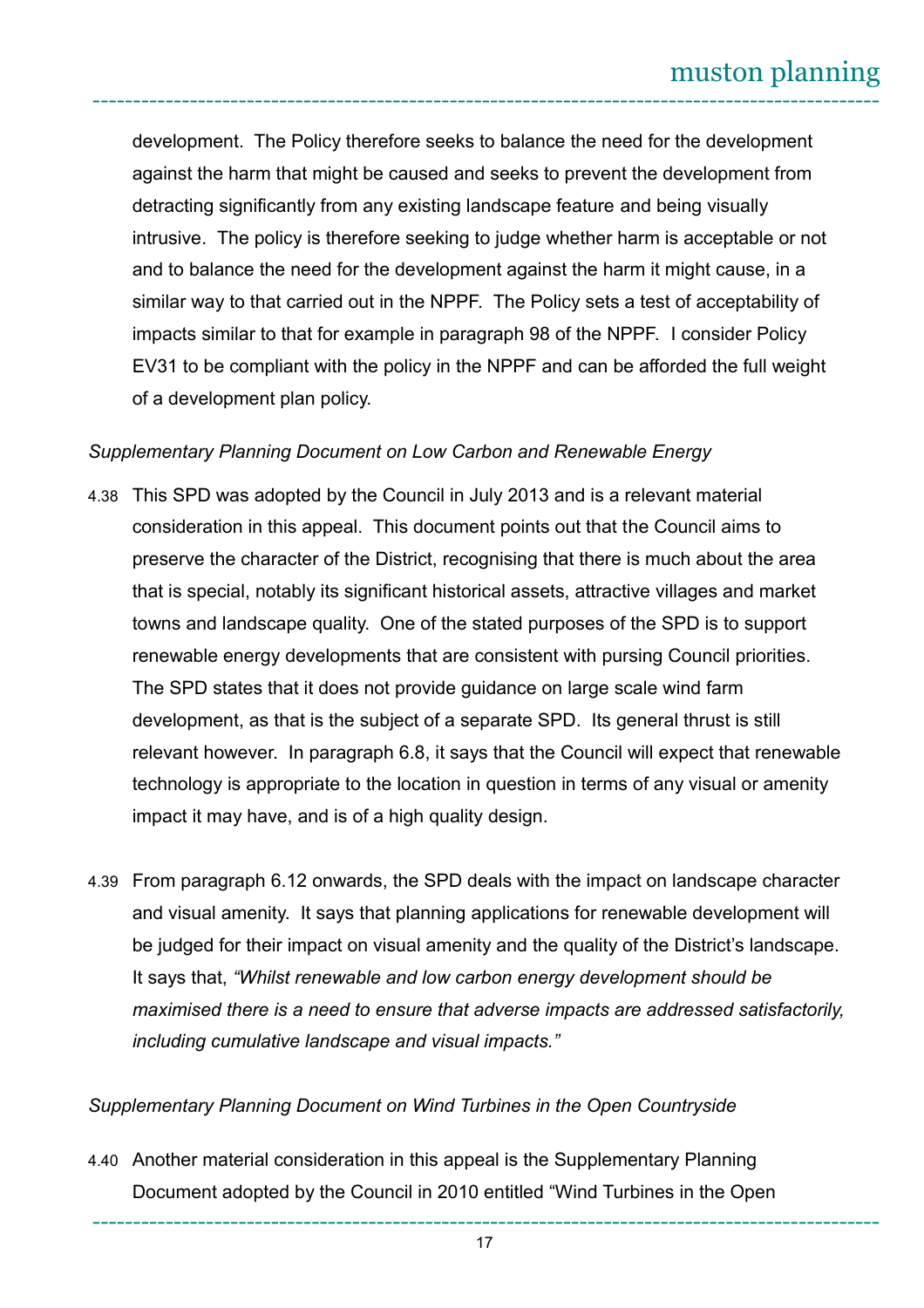Countryside". Paragraph 5.3 says that *"careful consideration needs to be given to any effects that may arise from renewable energy schemes. Wind energy schemes are no exception to this. Schemes need to be well designed, reflect local circumstances and demonstrate how any environmental, social and economic impacts have been minimised through careful site selection, design and other measures. These are also material planning considerations and as such, these issues will need to be addressed on a site by site basis to determine the most acceptable scheme for a site."*

- 4.41 Paragraph 5.4 says that *"In South Northamptonshire renewable energy developments will be favourably considered if a number of requirements are met. These relate to the effect on landscape character, biodiversity and the natural and built heritage, green infrastructure, the effect on local amenity, economy and highways, aircraft operations and telecommunications; and that the proposals take all practical steps to reduce any adverse impacts. It also requires for the environmental, economic, social and energy*  benefits to be given significant weight and for measures to show how a proposal will *be dealt with once operation ceases."*
- 4.42 The SPD notes that a balance must be struck between benefits and harm in many cases and that this is only possible if the electricity produced and CO2 saved is known. The key issue that the Council will consider is whether the amount of CO2 saved from a scheme compared to other energy sources outweighs whatever local environmental disbenefits arise from the proposal.
- 4.43 The SPD goes on to note the importance of landscape impacts and to set out requirements for landscape impact assessment. It also includes a section on cultural heritage and notes that *"Key considerations are the impact of proposals on Scheduled Ancient Monuments, other archaeological features, Conservation Areas and Listed Buildings, historic parks and gardens and other cultural designations and whether the impact arising from proposed turbines either directly or on the setting of these features has been avoided where possible."*
- 4.44 Paragraph 11.10 of the SPD reminds readers of the English Heritage advice on wind energy and the historic environment. This includes the visual dominance of wind turbines, whereby they are far greater vertical scale than historic features such as a church spire, the scale of the wind farm and the movement generated by the turning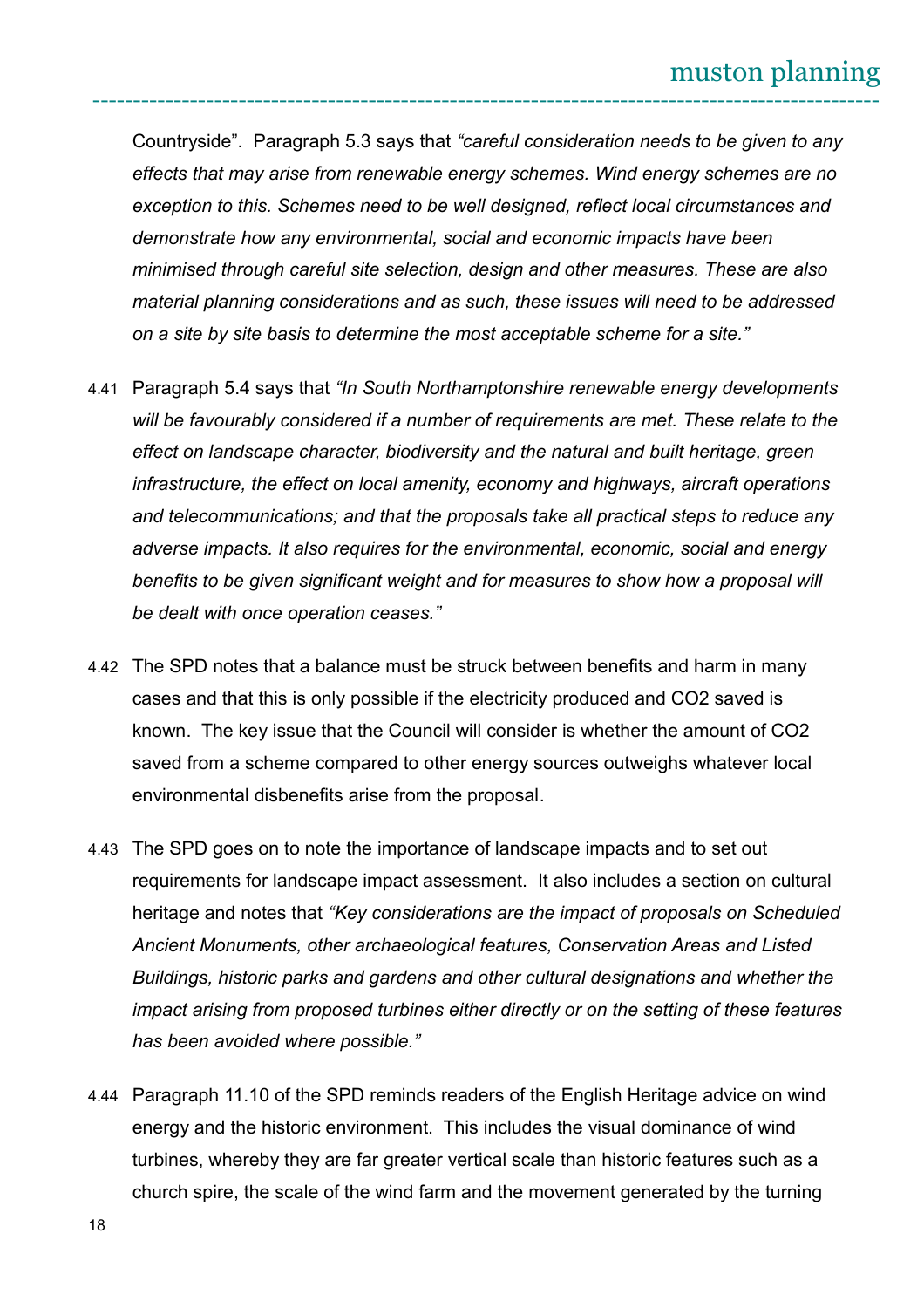blades. The guidance goes on to examine the impact of wind farms on the settings of conservation areas and listed buildings.

- 4.45 The SPD also deals with impacts on local amenity, including noise. The SPD says that the Council will need to be satisfied that the living conditions of local residents would not be unreasonably affected.
- 4.46 The SPD quotes from the Highways Agency advice note on wind turbines, SP12/09, about driver distraction, as follows:

*"15. Any potential for visual distraction should be minimised, not by screening but rather by the provision of a clear, continuous view of the wind farm that develops over the maximum possible length of approach carriageways. The potential for distraction may be greater than other roadside features – advertisements, etc, do not generally rotate – but a clear view from distance will considerably reduce the temptation for drivers to turn their heads when passing the towers."*

*"16. Sites where the topography, vegetation or buildings might conceal the view of the turbines until the last minute should be avoided as drivers may be distracted suddenly and take their attention from the road and other traffic."*

*"17. Wind farms should not be located where motorists need to pay particular attention to the driving task, such as the immediate vicinity of road junctions, sharp or unexpected bends and crossings for pedestrians and cyclists. Therefore, the associated road network should be reviewed with particular attention being paid to the complexity of junctions, traffic flows and the possible presence of short headways between vehicles."*

- 4.47 Paragraphs 17.22 17.28 deal with the lack of research into distraction from wind farms but liken them to other forms of distraction, where research has frequently shown a correlation between distraction from moving objects and an increased risk and/or incidence of accidents. In this respect I note that the former Companion Guide to PPS22 (now revoked) said that wind turbines should not be treated any differently from other distractions a driver must face.
- 4.48 The SPD adopts a similar tone overall to the NPPF. It accepts the importance of providing wind turbines in order to maximise the use of renewable energy and minimise CO2 emissions. However, it also points out, as does the NPPF, that wind turbines have the potential to cause harm to a number of planning interests. It suggests that wind turbines will be acceptable in the open countryside, if the level of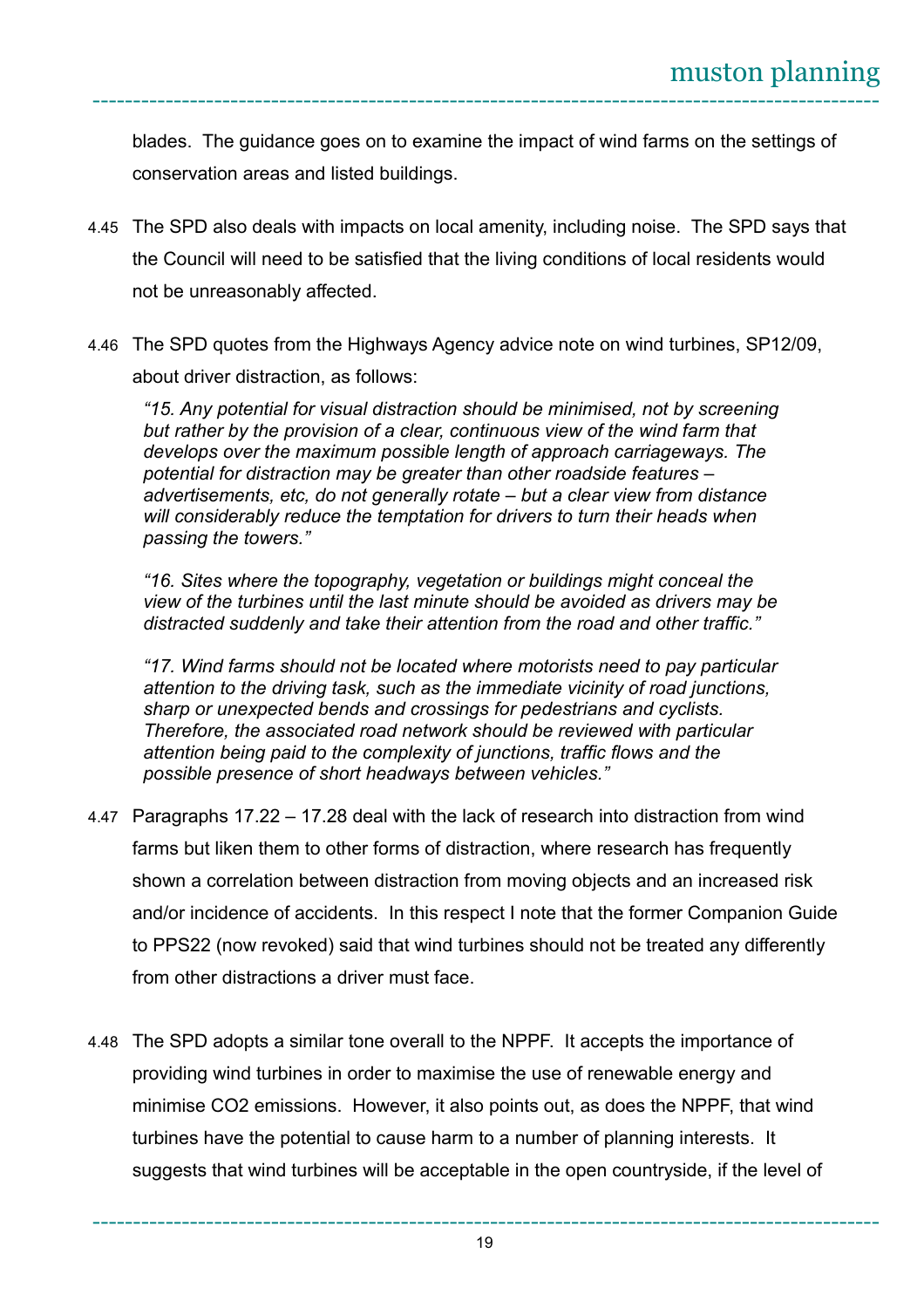harm is acceptable and is outweighed by the benefits in any particular case. This is a similar message, albeit in more detail, to that contained in the NPPF. In my view, the SPD is compliant with the NPPF.

#### *Planning Policy Statement 5 : Practice Guide*

- 4.49 Whilst Planning Policy Statement 5 has been cancelled, the Practice Guide that accompanied it remains extant. This contains much useful guidance. I would particularly like to draw the Inspector's attention to the section on additional policy principles guiding the consideration of applications for development affecting the setting of a designated heritage asset. In paragraph 121, this says that *"The design of a development affecting the setting of a heritage asset may play an important part in determining its impact. The contribution of setting to the historic significance of an asset can be sustained or enhanced if new buildings are carefully designed to respect their setting by virtue of their scale, proportion, height, massing, alignment and use of materials."*
- 4.50 In this case, the impacts on the setting of the heritage assets discussed by Alison Farmer in her proof are made particularly harmful by the fact that the new structures have not been carefully designed to respect their setting and are alien in terms of scale, proportion, height and use of materials.

#### *Energy Policy*

4.51 The Government's approach to renewable energy is set out in the Statement of Common Ground agreed by the Appellant and the Council. I am happy to agree that the summary of national energy policy contained in Appendix 2 to the Statement of Common Ground is a reasonable summary of the position. I have taken energy policy and the renewable energy benefits of this scheme fully into account in considering this scheme and have given it great weight, including the National Policy Statements EN-1 and EN-3, designated by Parliament in July 2011. The Government's current energy policy is an important material consideration in this case. I do not consider it at length in my proof of evidence because it is common ground. The lack of discussion of it in my proof should not be taken to suggest that I have not taken it into account or given it great weight.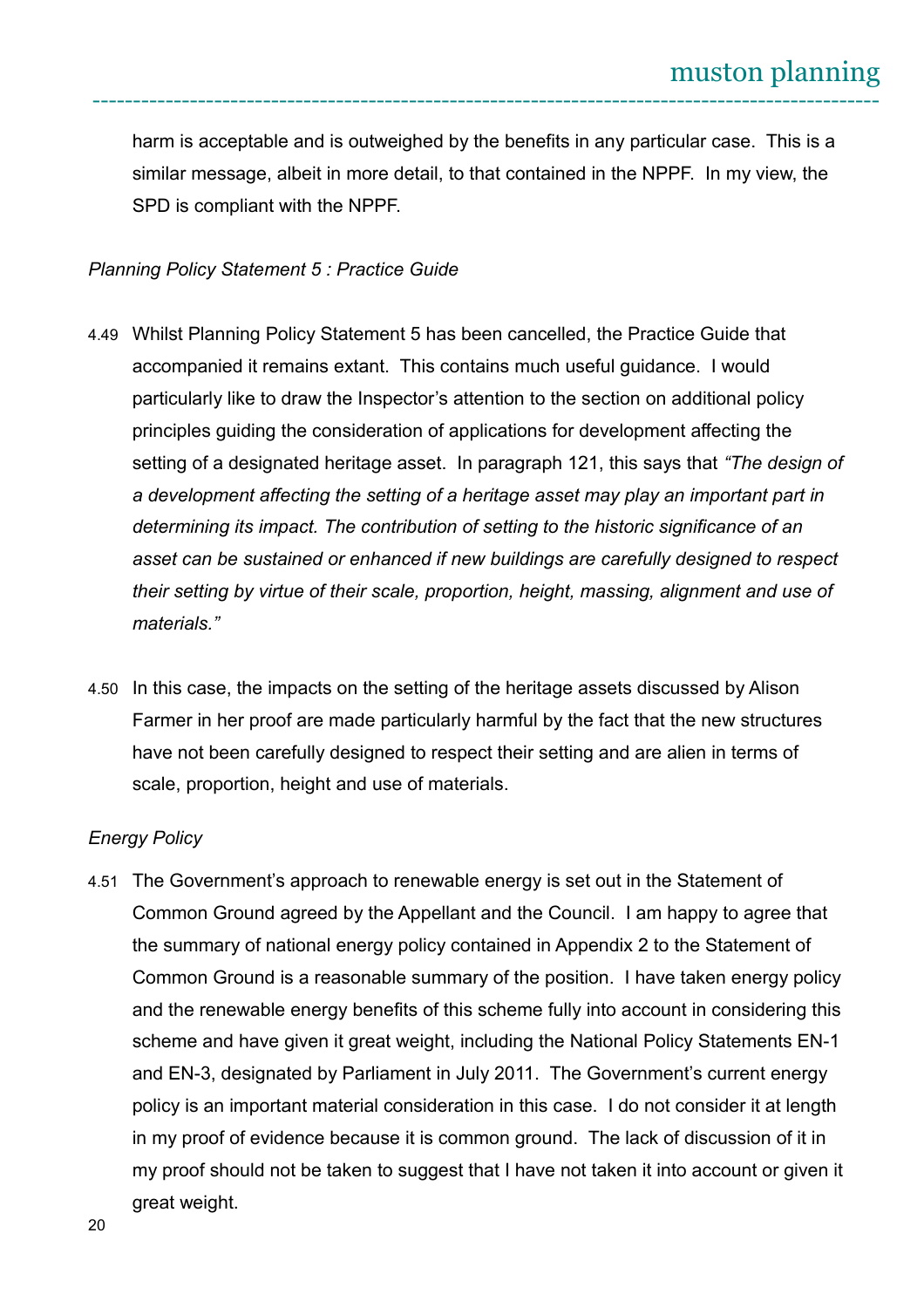#### *Recent Ministerial Statement and Guidance on Wind Turbines*

- 4.52 On 6 June 2013, the Government issued a Ministerial Statement about onshore wind farms. It suggested that many wind farms are proposed and developed with insufficient engagement with local communities. This is very true in this case. The appeal proposal is a classic case of a proposal being developed in isolation from, and with scant regard for, local people. The statement concludes by saying that "communities will have a greater say over proposed onshore wind development". This statement is a material consideration and one that should be given weight in this case, where the local community are overwhelmingly opposed to the proposals embodied within the appeal scheme.
- 4.53 The Ministerial Statement also recorded the Secretary of State's view that *"current planning decisions on onshore wind are not always reflecting a locally-led planning system"*. This statement is relevant here in relation to the weight to be given to the Local Plan and the draft Core Strategy Policy S11.
- 4.54 In July 2013, the Government followed up this Ministerial Statement by releasing a document entitled *"Planning practice guidance for renewable and low carbon energy"*. The guidance points out in paragraph 3 that *"Planning has an important role in the delivery of new renewable and low carbon energy infrastructure in locations where the local environmental impact is acceptable".* It stresses the impact of renewable energy schemes on local residents and says in paragraph 8 that *"The views of local communities likely to be affected should be listened to"*.
- 4.55 Paragraph 11 makes it clear that *"the expectation should always be that an application should only be approved if the impact is (or can be made) acceptable"*.
- 4.56 Paragraph 15 sets out some of the considerations when considering applications for renewable energy, and points out that the need for renewable or low carbon energy does not automatically override environmental protections, and that local topography is an important factor in assessing whether wind turbines could have a damaging effect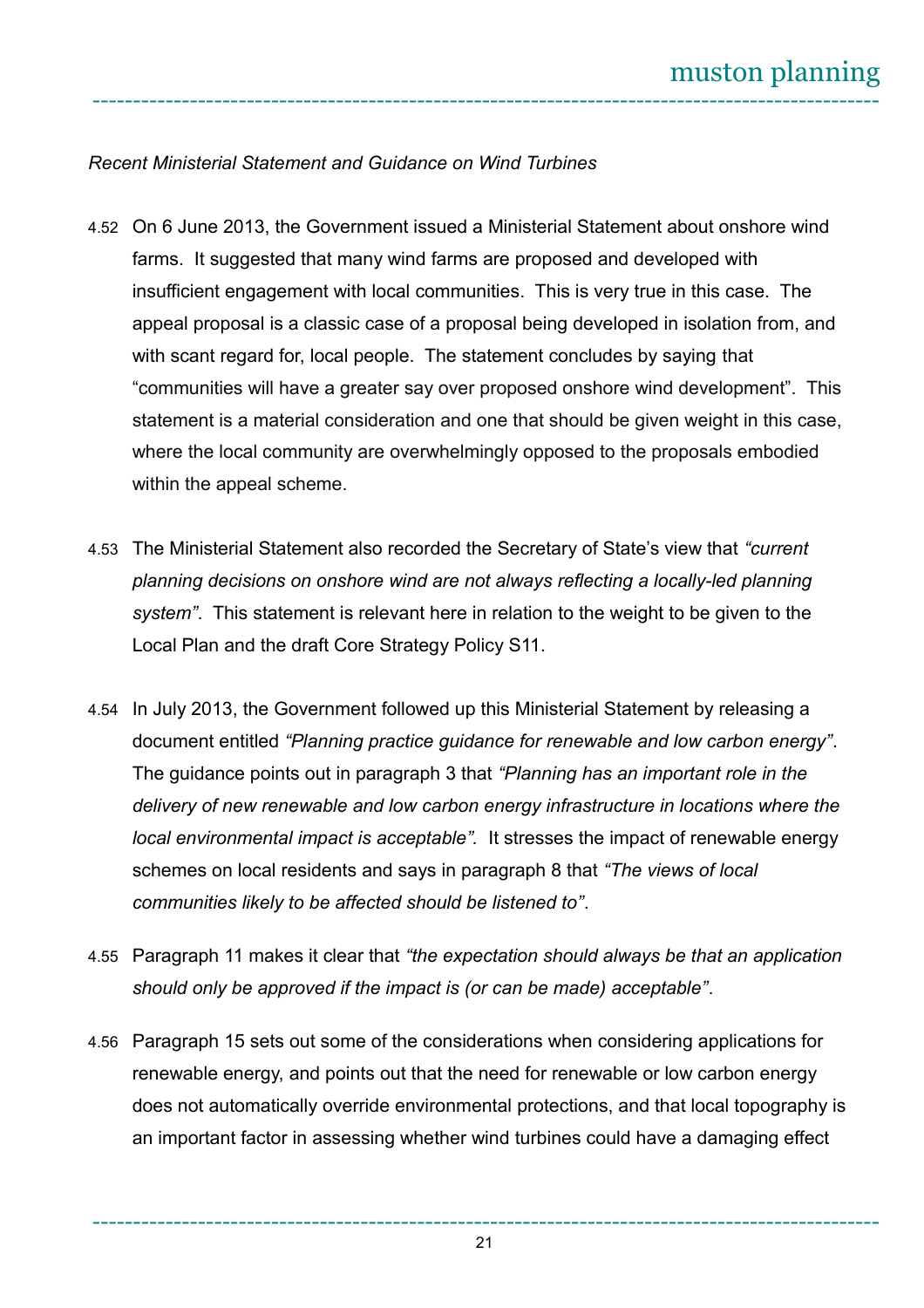on landscape, with the impact being potentially as great in predominantly flat landscapes as in hilly or mountainous areas.

- 4.57 Later paragraphs deal specifically with proposals for wind turbines. Paragraph 34 makes it clear that wind turbines are capable of causing harm to the setting of a heritage asset to the extent of "substantial harm", within the meaning of paragraph 133 of the NPPF:- *"Depending on their scale, design and prominence a wind turbine within the setting of a heritage asset may cause substantial harm to the significance of the asset"*.
- 4.58 Paragraph 38 points out that the energy generated by a particular turbine or wind farm can vary for a number of reasons. It points out that knowledge of the 'capacity factor' can be useful information in considering the energy contribution to be made by a proposal, particularly when a decision is finely balanced. This makes it clear both that the energy capture at a particular application site is a relevant consideration and that the onus is on the developer to provide this information (as it is the developer which holds it). Without this, one piece of "useful information" which would help to consider the energy contribution made by a particular proposal is missing. This is of course different to not requiring applicants to demonstrate the overall need for renewable energy as said in paragraph 98 of the Framework.
- 4.59 Paragraphs 39 to 44 give helpful practical guidance about landscape and visual impact assessment.
- 4.60 The Ministerial Statement of June 2013 remains as a statement by the Government of the day of their views on how wind turbine applications should be considered. This concluded that *"communities will have a greater say over proposed onshore wind development".* This is a statement regarding process (how applications and appeals should be determined) rather than technical guidance about how wind farm applications should be considered. It suggests a change in the weight to be given to different factors in the overall balancing exercise, compared with how it has been undertaken in the recent past. This theme was not developed any further in the July 2013 guidance but in my opinion remains as a statement of Government policy, and is a material consideration in its own right.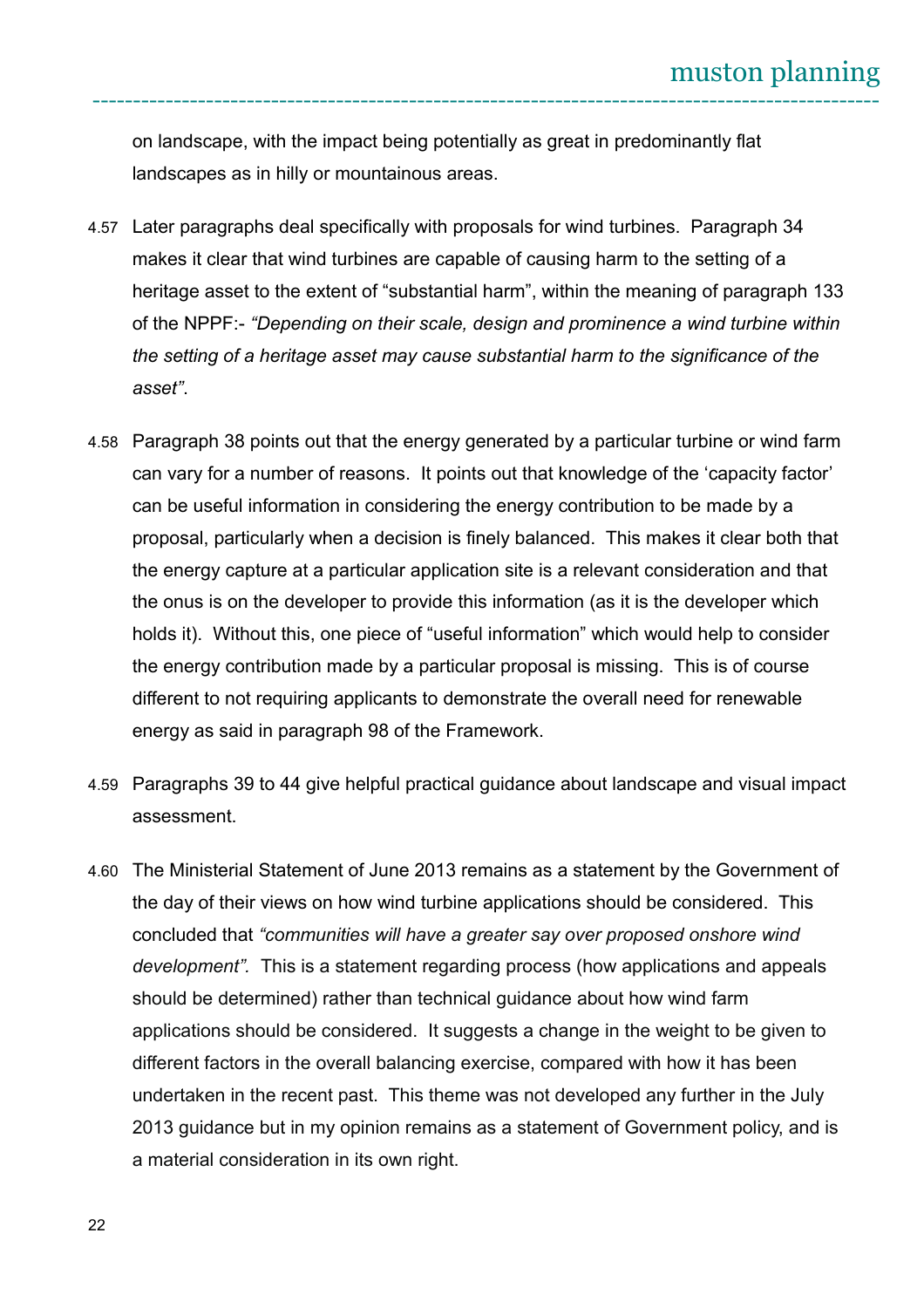4.61 In the press release from CLG dated 29 July 2013 which accompanied the publication of the new planning practice guidance, the Secretary of State said that the guidance *"makes clear the importance of environmental protections in deciding applications"* and that it *"ensures environmental considerations like landscape and heritage are given proper weight when determining applications"*. The Secretary of State also said that *"this new guidance is an important step in ensuring that… landscape and heritage are properly considered and protected"*.

## *Conclusion on Policy Framework*

4.62 In my opinion, all the various parts of the policy framework, including the Local Plan, the draft Core Strategy, the NPPF, the SPDs, and the recently produced guidance, all deliver a similar message. That is that wind turbines will generally be allowed in the countryside, subject to the cumulative land use impacts in any given case being acceptable and being outweighed by the benefits in any particular case. Section 38(6) says that development should be determined in accordance with the development plan unless material considerations indicate otherwise. That means that the development plan (in this case the Local Plan) must be the starting point, with other elements of the policy framework, including the draft Core Strategy, the NPPF and the SPDs, being material considerations. In this case these material policies reinforce the approach of the development plan.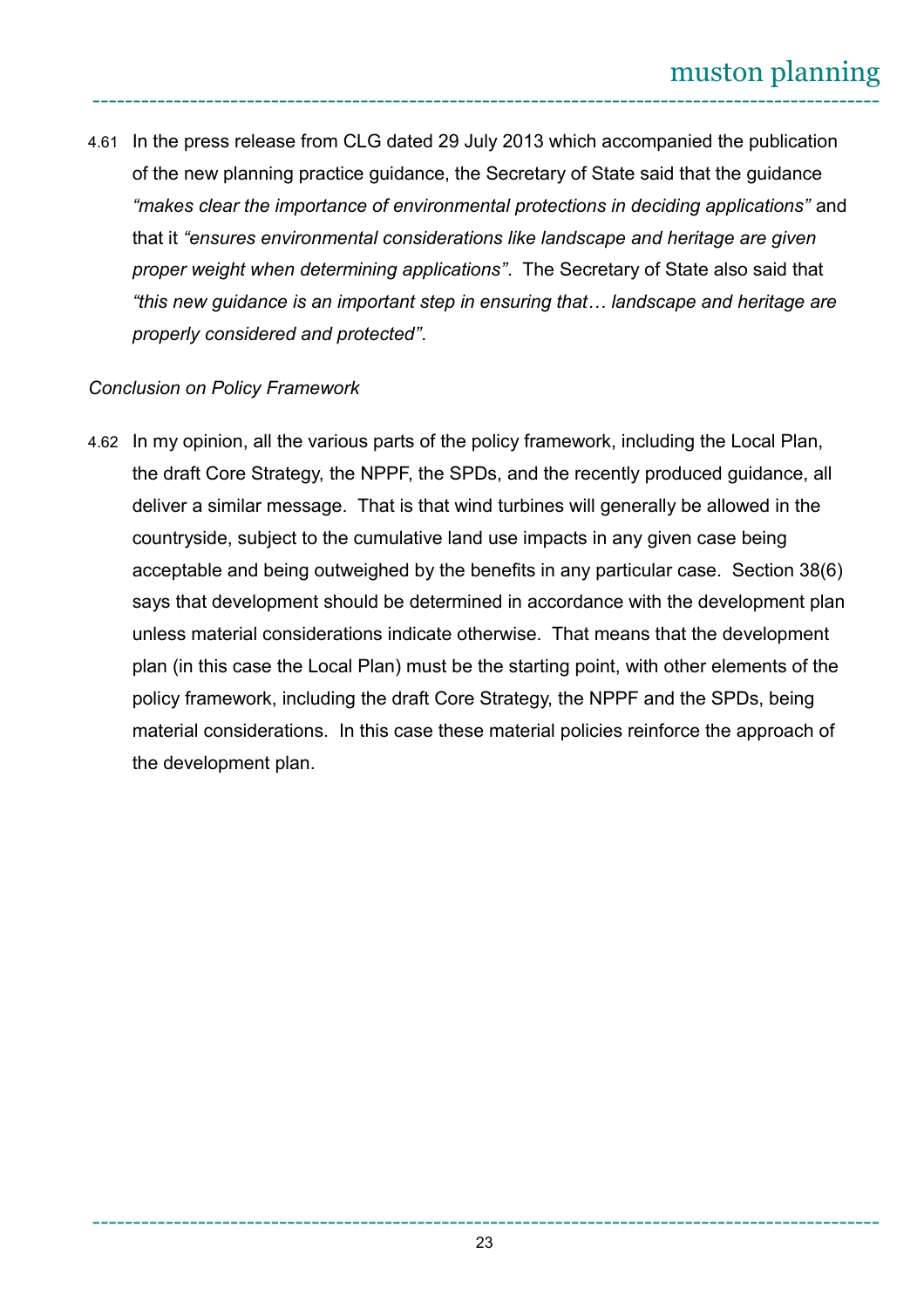### **5) IMPACT ON LANDSCAPE CHARACTER AND THE HISTORIC LANDSCAPE**

- 5.1 Alison Farmer is considering the impact of the appeal proposal on the character of the landscape and the historic landscape, including on the setting of heritage assets. On landscape character, she has concluded that the impact on landscape character of the valley in which the turbines would sit would be major adverse and substantial. She considers that here the turbines would appear conspicuously out of scale and would become a dominant feature as confirmed by the Appellants' acceptance of the creation of a wind farm landscape. The large scale of the turbines relative to other landscape features including trees and historic buildings and features, field enclosure patterns and the vertical scale of the valley, would be of a wholly different order and at odds with the current composition and qualities of the valley. The moving presence of the turbines, their scale, noise and shadows, all of which would be experienced in the valley, would undermine the current rural character and tranquillity of the area.
- 5.2 Alison Farmer concludes that, more widely a local landscape with wind farm sub-type would be created, which would extend further to the north into the Sulgrave Valley. Here the presence of the turbines would be prominent on the skyline and would undermine the current rural character and perceptions of scale and distance.
- 5.3 I agree with Alison Farmer's conclusions on the impact of the proposal on landscape character. The impact would be unsatisfactory and unacceptable. The proposal would therefore in my opinion be contrary to Policy G3 of the Local Plan, as it would be incompatible in terms of type, scale, siting, design and materials with the existing character of the locality. It would be contrary to Policy EV1 of the Local Plan as it does not pay particular attention to existing site characteristics, including landscape features and levels, the relationship with adjoining land and buildings, or the scale, layout, height, massing, and materials in relation to the site and its surroundings. It would be contrary to Policy EV31 as it would be visually intrusive, and detract significantly from existing landscape features. It would therefore be contrary in terms of impact on the landscape to three important development plan policies.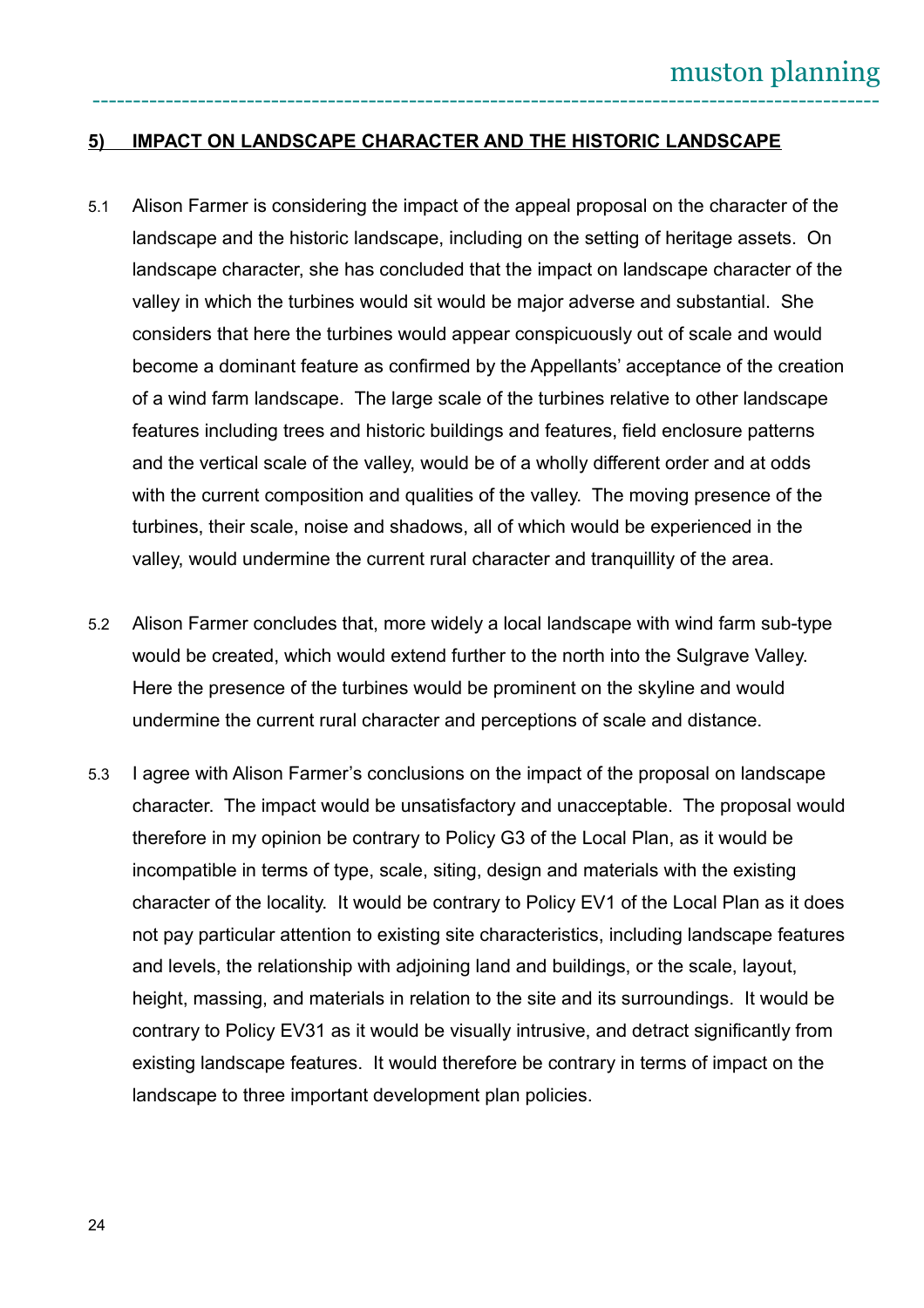- 5.4 The proposal would be contrary to Policy S11 of the draft Core Strategy in terms of the impact of the proposal on landscape character as it would have a significant adverse impact on the natural landscape and landscape character.
- 5.5 The proposal would be contrary to the NPPF in terms of the impact of the proposal on landscape character as it would fail to recognise the intrinsic character and beauty of the countryside (paragraph 17), fail to take any opportunity available for improving the character and quality of an area (paragraph 64), have an unacceptable impact on the landscape (paragraph 98), fail to protect or enhance a valued landscape (paragraph 109), harm an area of tranquillity which has remained relatively undisturbed by noise and which is prized for its recreational and amenity value for this reason (paragraph 123). The proposal would therefore be contrary to specific advice in the NPPF and cannot therefore be considered to be sustainable development.
- 5.6 The proposal would be contrary to the SPD on renewable energy in terms of the impact of the proposal on landscape character as it would harm the landscape quality of the area, be inappropriate to the location in question in terms of the visual impact it has, and would fail to address satisfactorily adverse impacts on the landscape.
- 5.7 In respect of the same subject area, it would be contrary to the SPD on "Wind Turbines in the Open Countryside" as it would not be well designed, or reflect local circumstances, nor does it demonstrate how any environmental, impacts have been minimised through careful site selection, design and other measures. It would also harm landscape character, contrary to paragraph 5.4 of that SPD.
- 5.8 By harming the landscape, it would also be contrary to the recently published planning practice guidance.
- 5.9 In respect of the impact of the appeal proposal on the historic landscape, Alison Farmer concludes, having considered the various heritage assets within 4km of the proposed development, that in many instances the impacts are considerable and that the impact on the Stuchbury earthworks and the Sulgrave Conservation Area would constitute substantial harm. She further says that the significant adverse effects on a large number of heritage assets of high importance should result in collective weight against the scheme. She points out that this collective impact should be an important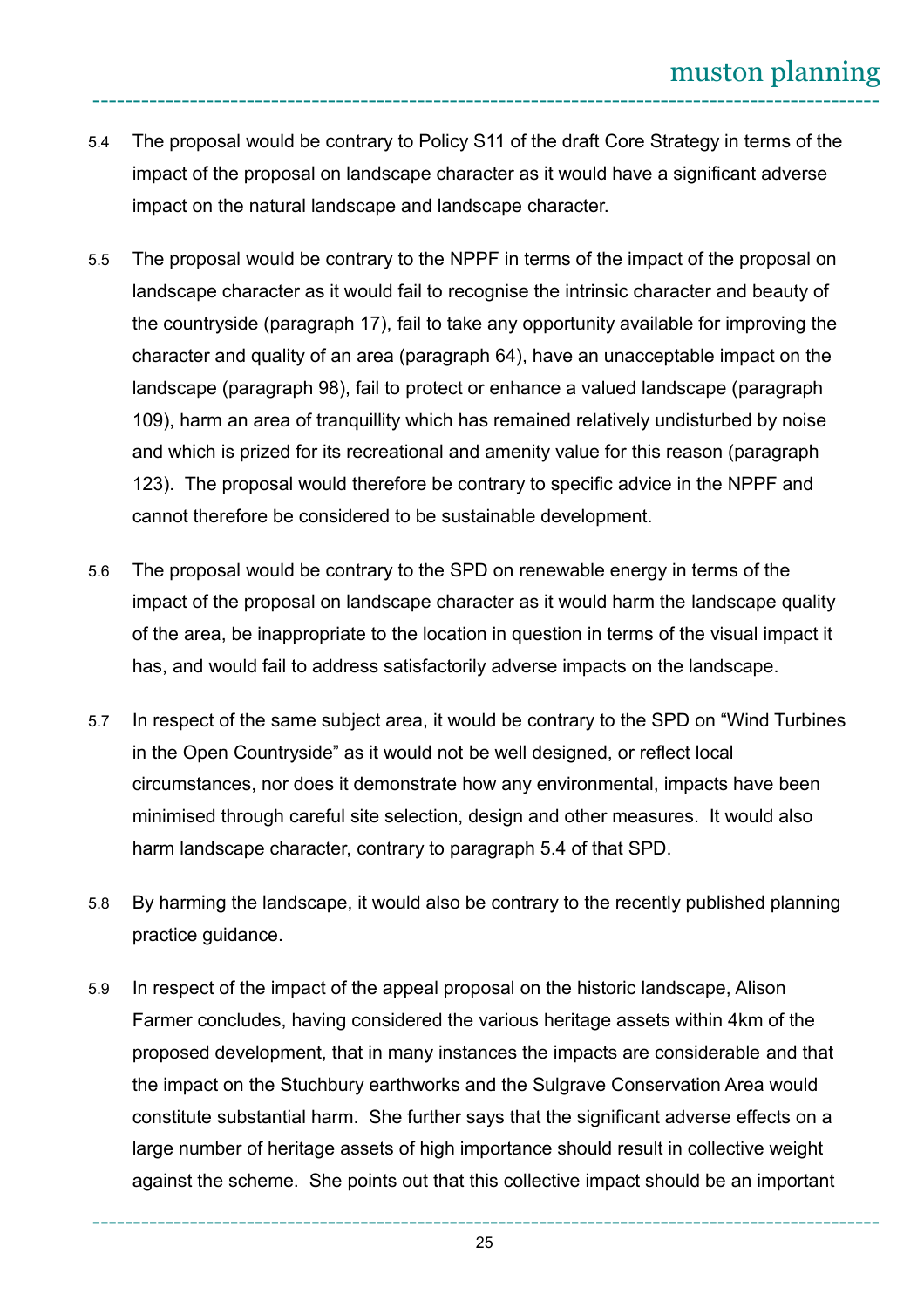factor in the final balancing exercise required in NPPF para 134. She considers that the number of important assets significantly affected should be considered as a collective impact against the scheme. I have considered the matter for myself as a planner and agree with Ms Farmer's conclusions. The impact would be unsatisfactory and unacceptable.

- 5.10 The proposal would be contrary to Policy G3 of the Local Plan in terms of the impact of the proposal on heritage assets, as it is not sympathetic to the setting of a number of buildings listed as being of special architectural or historic importance, and it would harm the setting of conservation areas. The proposal would be contrary to Policy EV11 as it would have an adverse effect on the setting of more than one conservation area and on views into and out of such areas. It would be contrary to Policy EV12 as it would harm the setting of a number of listed buildings.
- 5.11 The proposal would be contrary to Policy S11 of the draft Core Strategy in terms of the impact of the proposal on heritage assets as it would have a significant adverse impact on the historic landscape.
- 5.12 The proposal would cause substantial harm to the significance of a designated heritage asset, contrary to the advice in paragraph 133 of the NPPF, and substantial harm to a non-designated heritage asset, contrary to the advice in paragraphs 135 and 139 of the NPPF. Causing such substantial harm such as this should be, following the advice in in paragraph 132 of the NPPF, at the very least "exceptional". As set out in paragraph 133 of the NPPF, it would need to be "*demonstrated that the substantial harm or loss is necessary to achieve substantial public benefits that outweigh that harm or loss".* I do not consider that substantial public benefits have been demonstrated, and certainly not of a level that would outweigh the substantial harm identified by Alison Farmer, the occurrence of which should be exceptional.
- 5.13 In addition, the less than substantial harm to other heritage assets identified by Alison Farmer needs to be added in to the balance, thereby adding to the unacceptable impacts on heritage assets caused by the appeal proposal. Even though in most cases the impact Alison Farmer has identified falls below the substantial harm test set out in the NPPF, I consider that it is necessary to look at all the impacts together and as a whole and not artificially split them up by looking at each asset in isolation. I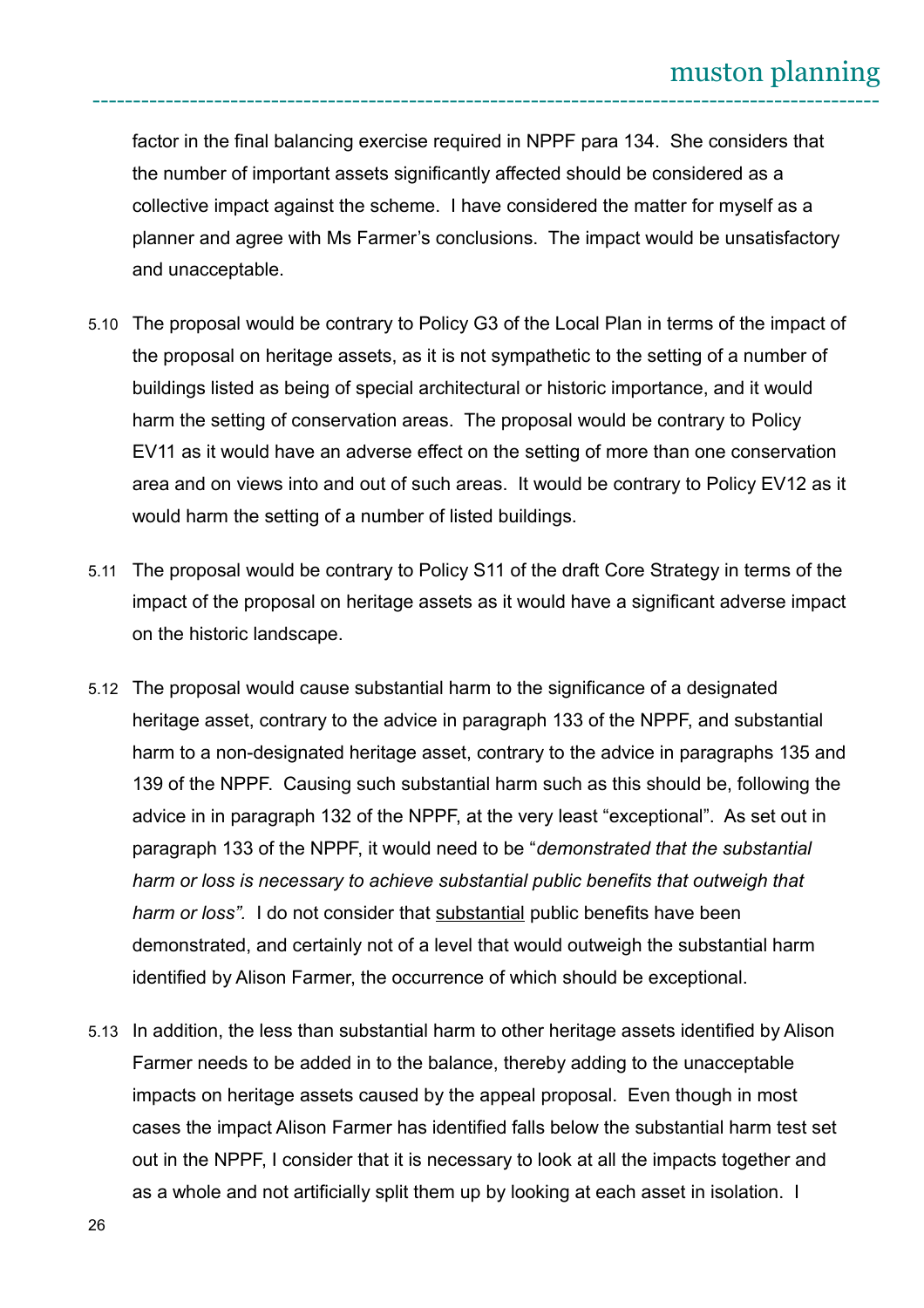considered this in my paragraph 4.29 above and argued that it must be necessary to stand back and look at the collective harm to heritage assets together as a whole and ask whether that causes substantial or less than substantial harm to the local historic environment. In my view, the collective impact of the appeal scheme on the local historic environment must be considered as substantial and cannot be considered "acceptable" within the meaning of paragraph 98 of the NPPF.

- 5.14 The proposal would be contrary to the SPD on renewable energy in terms of the impact of the proposal on the historic landscape as it would harm significant historical assets. In respect of the same subject area, it would be contrary to the SPD on "Wind Turbines in the Open Countryside" because of the impact on archaeological features, Conservation Areas and Listed Buildings, and other cultural designations.
- 5.15 The proposal would be contrary to the Practice Guide to Planning Policy Statement 5, because of its adverse impact on the setting of designated heritage assets.
- 5.16 It would also be contrary to the message contained in the recently published planning practice guidance, by harming the setting of heritage assets.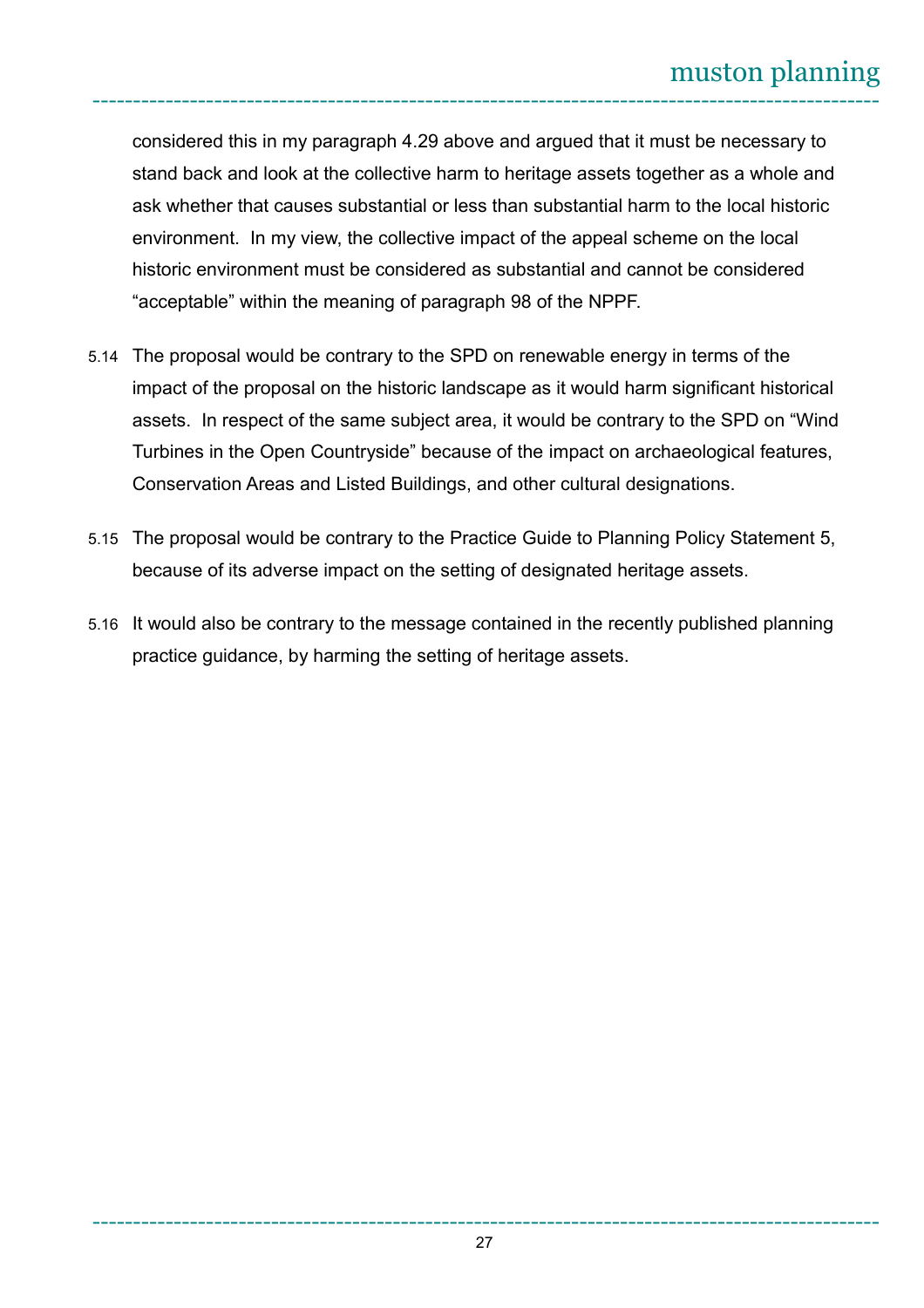#### **6) IMPACT ON THE AMENITIES OF LOCAL RESIDENTS**

- 6.1 Alison Farmer is considering the impact of the appeal proposal on the landscape and the visual impact of the proposal on the amenity of local residents and their homes. Robert Davis is considering the impact of noise from the appeal proposal on local residents. I will sum up the totality of those impacts as experienced by local people living in close proximity to the wind farm. It is important to remember that this is how the impacts will be experienced by local residents, with both the visual and the noise impact combined. The two aspects cannot be considered in isolation.
- 6.2 The property most damagingly affected by the appeal proposal would be Stuchbury Hall Farm. The farm sits on the northern (south-facing) slope in a secluded valley. The proposed wind turbines would be from just over 750 metres to about 1000 metres away, set at a similar height, on the southern (north-facing) slope of the valley. The owners of the farm have farmed the land in a way that retains its intimate small scale qualities. As a result, it has a character which is very much the essence of rural England. This is set out in Edward Tims' statement to the inquiry.
- 6.3 If the appeal proposal is allowed to go ahead, this would completely change. As set out in Alison Farmer's proof, the owners and occupiers (the Tims) of Stuchbury Hall Farm would be living and working within a landscape dominated by the 5 wind turbines on the opposite side of the valley. The Inspector is invited to consider the views of these turbines from all over the Tims' land. The proposed location of the 5 turbines would mean that at least one would be visible from most points on the farm. The Tims would have great trouble escaping from the impact of the turbines wherever they were in their house, their gardens or at work on their farm. Alison Farmer shows in her evidence the impact that the turbines would have on this landscape and on those living and working within the landscape. In addition, Robert Davis's evidence shows that, as well as the unacceptable visual impact, there would also be an unacceptable impact from the noise that these turbines would make.
- 6.4 The property at Stuchbury Hall Farm is particularly severely affected. The nearest turbine would be within 780 metres of the property. Turbines would be visible when approaching the property along the access path from the north. The property's garden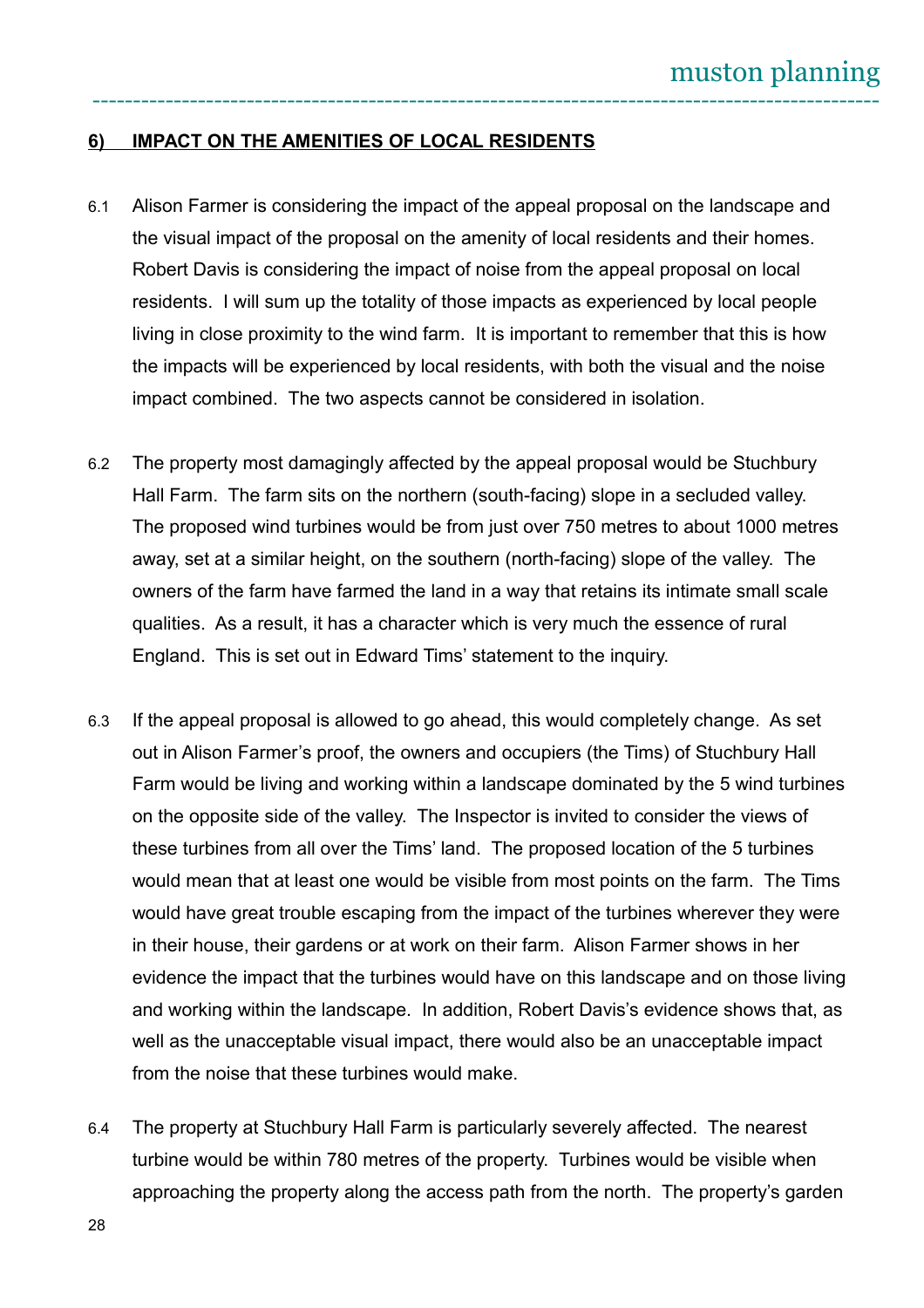area is on its southern side and faces south, towards the turbines. There are significant views to the south of the property towards the appeal site from the main living room (with French windows facing south), an upstairs bedroom, and from the garden area. The turbines would be directly in view from the south facing parts of the property (not in oblique views). The cattle sheds between the garden and the turbines are low level and would only screen the rotors of the turbines when close up to them. There are deciduous trees in the distance which provide some degree of screening, depending on the season. However, the turbine blades would rotate and would appear above that screening in places. At least two of the turbines would be in full view between the trees. Two others would be partially screened by the trees. The spread of the turbines would be over a wide arc.

- 6.5 The Tims have applied for planning permission to convert the barn at the southern end of the farm into a dwelling. This would be used by Michael and Joan Tims, to allow Edward to live on and work the farm and stay in the main house. This is vital if the long-standing family business is to continue to thrive. This new dwelling would be slightly nearer the appeal site than the existing house and would also suffer from the presence of the turbines in the same way as Stuchbury Hall Farm. In addition, in order to provide the new dwelling with some amenity space not totally shaded by the large adjoining trees, some of these would have to be felled. If the appeal proposal goes ahead, this would mean that less screening would be available between Stuchbury Hall Farm and the new dwelling, and the turbines.
- 6.6 The Tims would get up in the morning and see the turbines dominating their southerly outlook across the valley. They would go to work in the farmyard and the fields and work all day in the shadow of the turbines. If the turbines are operating, and particularly on days when the farm is downwind from any of the turbines, they would also be constantly aware of the swish of the rotating blades. In summer, they might finish work and relax in their garden, where again their outlook would be dominated by the turbines and, when the turbines are operating and are upwind of the farmhouse, the noise of the turbines would be all pervading. Finally, they would retire to bed. On a warm night, they might leave the windows open in order to cool the bedrooms down.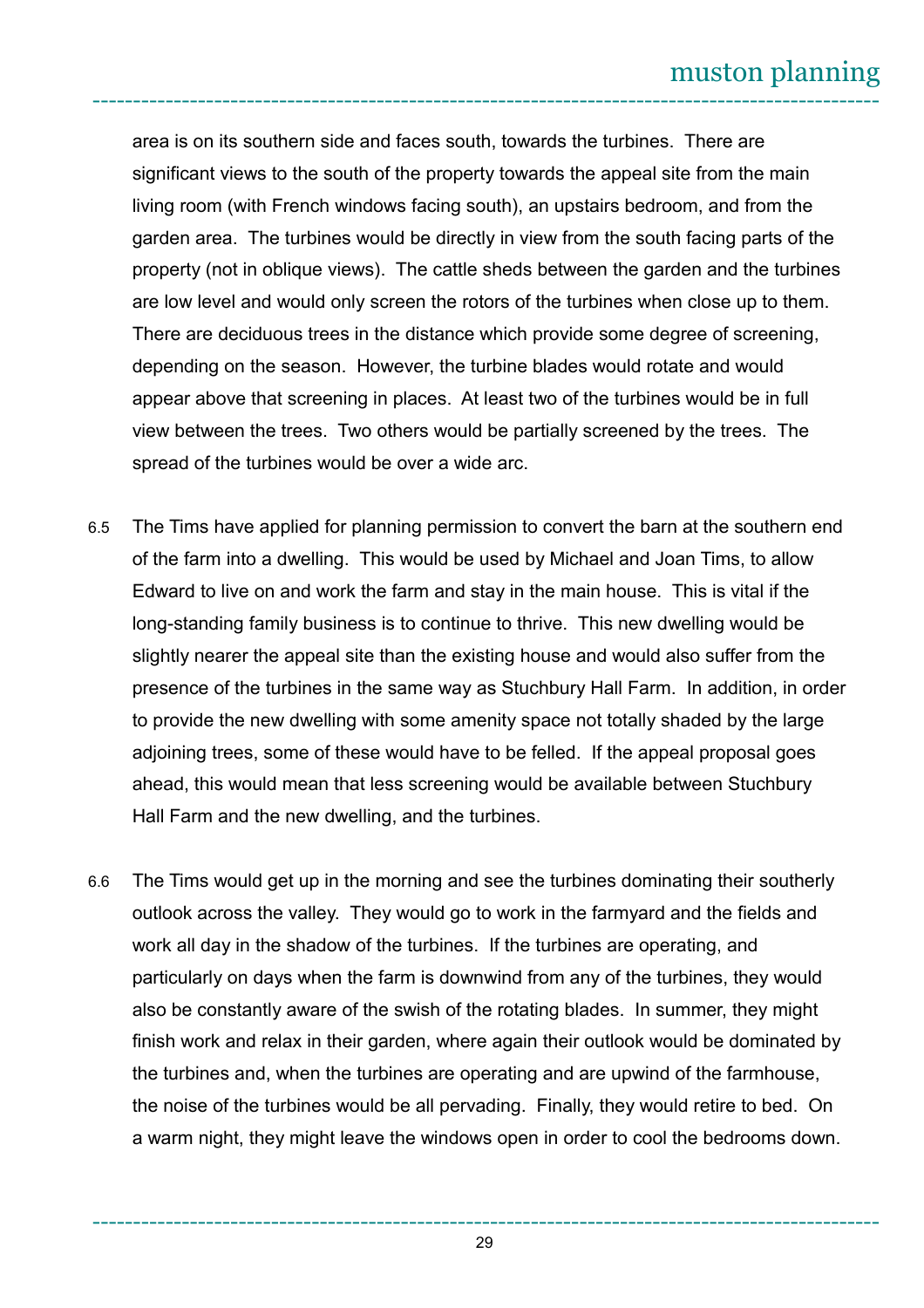Even then, the noise of the turbines might disturb them. There would be no respite from the turbines throughout their working and home lives.

- 6.7 Policy G3 of the Local Plan says that proposals will be permitted as long as they do not unacceptably harm the amenities of any neighbouring properties. In addition, Policy S11 of the emerging Core Strategy says that proposals should have no significant adverse impact on the amenity of the area. This proposal would cause considerable unacceptable harm to the occupiers of Stuchbury Hall Farm and would as a result be contrary to both these policies and paragraph 98 of the NPPF. The proposal would also be contrary to the advice in paragraph 123 of the NPPF, that decisions should avoid noise from giving rise to significant adverse impacts on health and quality of life as a result of new development. In addition, the proposal would be contrary to advice in the SPD on wind turbines, which says that the Council will need to be satisfied that the living conditions of local residents would not be unreasonably affected.
- 6.8 The previous Inspector found that *"the proposed development would be unpleasantly imposing and pervasive"* (para 62) on the occupiers of Stuchbury Hall Farm. She went on to conclude that it "*would not be so overwhelming as to make the property unattractive and/or an unsatisfactory place in which to live*". I accept that the farm would not become uninhabitable. However, in my opinion, the impacts on its occupiers would be profound and would amount to a totally unacceptable diminution of their living conditions. I do not consider that any family should have to suffer to that extent. In my opinion, this impact alone is sufficient to outweigh the benefits that the proposal would bring in relation to the generation of renewable energy and for the appeal to be dismissed. Put simply, this is the wrong place for this proposal and the decision on this appeal should reflect that.
- 6.9 Grange Farm, to the east of the appeal site, has been converted into four properties; the Granary, the Old Farmhouse, Orchard End and Grange Barn. At present, these dwellings are in a peaceful rural location, set away from roads or indeed any urban features. The tranquillity of the area is its characterising feature. These dwellings would be just over 850 metres from the nearest turbine. From here, the turbines would be less overpowering than when seen from Stuchbury Hall Farm. However, as set out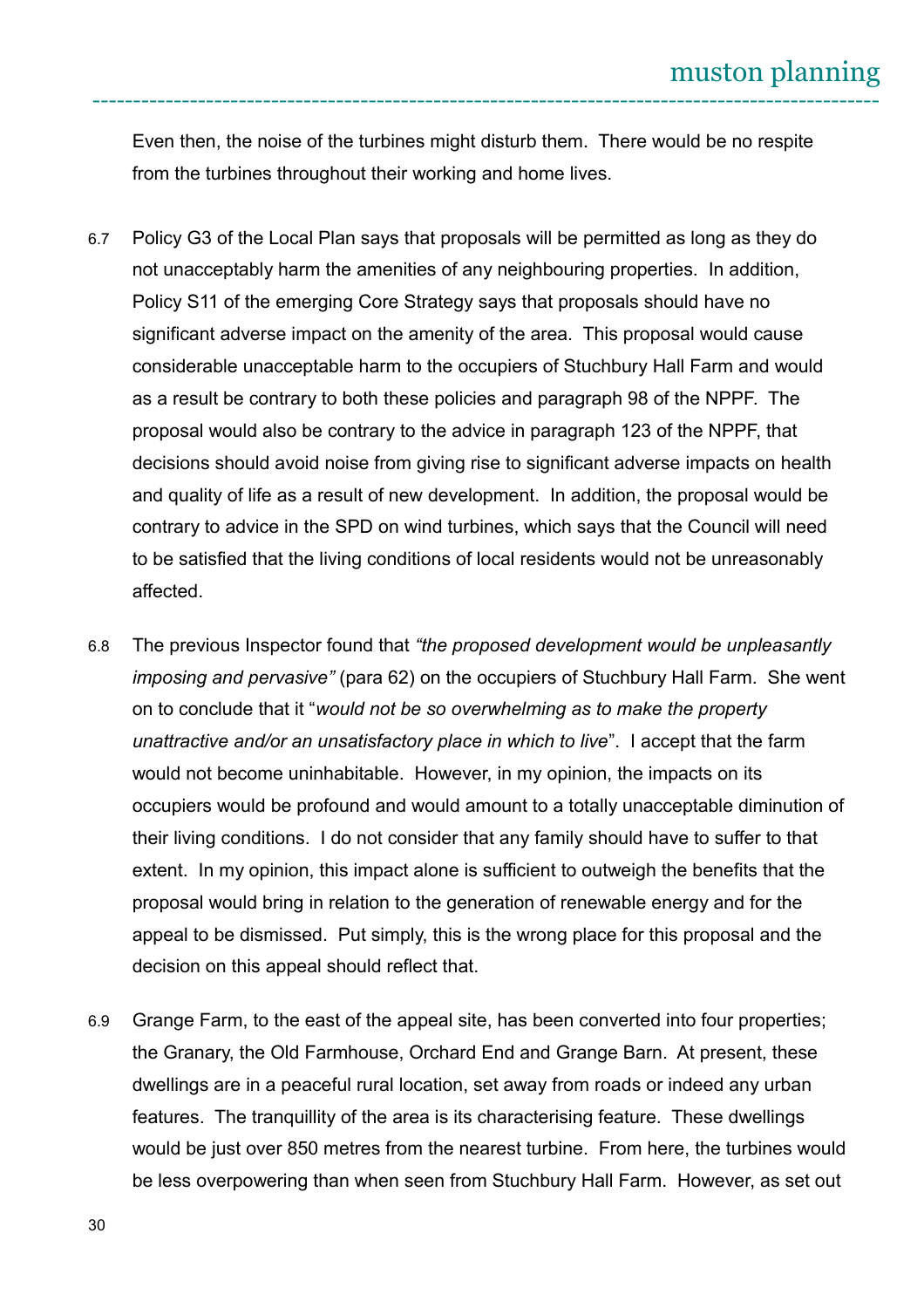in Alison Farmer's proof, they would still totally dominate the view in a westerly direction and would be seen one behind the other, thereby creating a confusion of moving blades, which would be very distracting and annoying. In addition to the visual impact of the turbines, the occupiers of the Grange Farm properties would also be affected by the noise from the turbines, as set out in Table T 7.22 of Robert Davis' proof. The Inspector in the 2012 decision concluded in relation to Grange Farm that "the impact on some properties would be likely to be substantial and unpleasantly imposing". I agree. The current tranquil peaceful character, so much a part of living here, would be seriously harmed.

- 6.10 The Old Farmhouse and The Granary lie on the western side of the complex. Occupiers of these houses would have views of turbines directly to the west. At least one turbine would be seen from all the main ground floor rooms. Turbines would also be visible from all the principal bedrooms at the rear of these properties. The extensive garden and paddock to the Old Farmhouse would provide a clear view of the turbines, slightly screened by a row of deciduous trees. Turbines 1, 2 and 3 would be seen more or less in a line, with irritating and conflicting rotating blades.
- 6.11 The orientation of Orchard End is such that no turbines would be seen from the principal rooms. However, the property has an extensive garden, from where the full extent of at least one set of rotating blades would be seen from a number of places. Views of the turbines from Grange Barn would be largely screened by the other buildings. However, there would be clear views of the nearest turbines, 4 and 5, from a number of places in its extensive garden.
- 6.12 The appeal proposal would cause unacceptable harm to the occupiers of these properties at Grange Farm. For the same reasons as set out above in relation to Stuchbury Hall Farm, the proposal would be contrary to Policy G3 of the Local Plan, Policy S11 of the emerging Core Strategy, the Framework and the SPD on wind turbines.
- 6.13 On the road out of Greatworth to the north-east are a number of terraced properties facing slightly south of east across the road. These are Nos 1-12 Astral Row. One of the main attributes of these houses, and that makes living here pleasant for the occupiers, is the outlook across open fields to the east. From these houses, turbine 1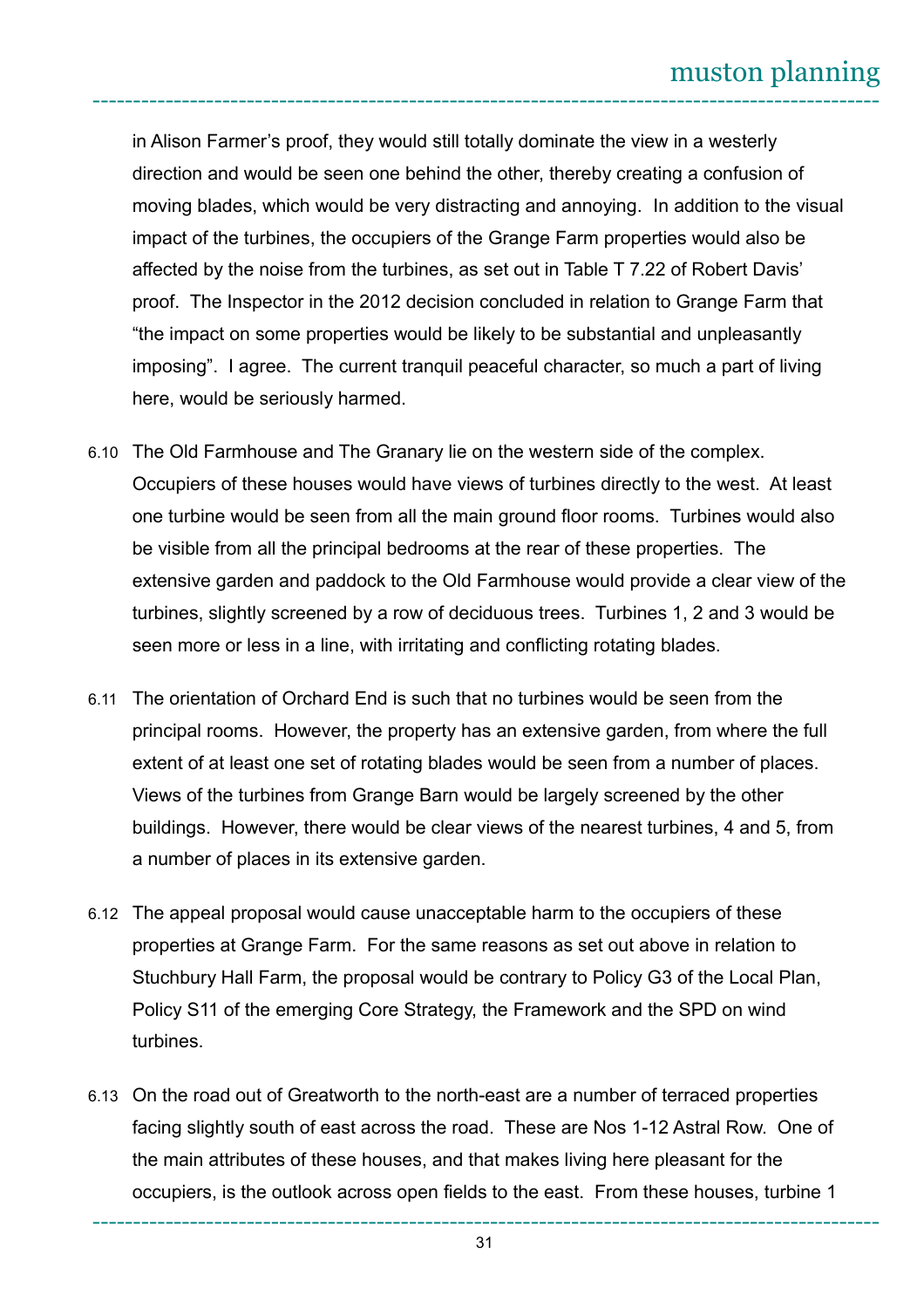would be some 850 metres away, in a slightly north of easterly direction. The other turbines would also be visible, albeit farther away. The main rooms of these houses are at the front, looking out across their small front gardens towards the proposed wind turbines. If the appeal proposal went ahead, the wind turbines would be a constant presence in the lives of the occupiers of these houses. They would wake up in the morning and draw the curtains and look straight across at the wind turbines. They would come downstairs and look out of the front window, straight towards the wind turbines. They would leave their houses by the front door and look across at the wind turbines. Their lives would come to be dominated by the turbines.

- 6.14 Astral House, at the northern end of Astral Row, would be slightly closer to the turbines than the houses in Astral Row. However, the problem would be a little less severe, as there is more screening between that house and the proposed turbines. Further to the south-west, a row of detached and semi-detached houses front Helmdon Road. These are Odds On, The Gables, Midway, Somerfields, Doralea, Witsend, Watendlath, Mountside, Four Winds, Hareth, Almond House (detached) and 1-8 Dering Cottages (semi-detached). These face in a slightly more southerly direction than Astral Row and so would not face directly towards the turbines. The occupiers of these properties would still be adversely affected, although less severely than those in Astral Row. Finally in Greatworth, the properties of Whitman's Farm, Mavis Bank and Bontiki are all accessed off Church Lane and lie to its northern or eastern side. There would be clear views from these properties, particularly towards turbine 4.
- 6.15 The visual impact from the properties in Greatworth would not be as great as from Stuchbury Hall Farm or from Grange Farm, but the turbines would still be dominant and intrusive features. In addition to the visual impact of the turbines, the occupiers of these houses in Greatworth would also be affected by the noise from the turbines, as set out in Table T 7.22 of Robert Davis' proof, thereby adding to the harm to the amenities of the occupiers of those houses.
- 6.16 The appeal proposal would cause unacceptable harm to the occupiers of these properties at Greatworth. For the same reasons as set out above in relation to Stuchbury Hall Farm, the proposal would be contrary to Policy G3 of the Local Plan,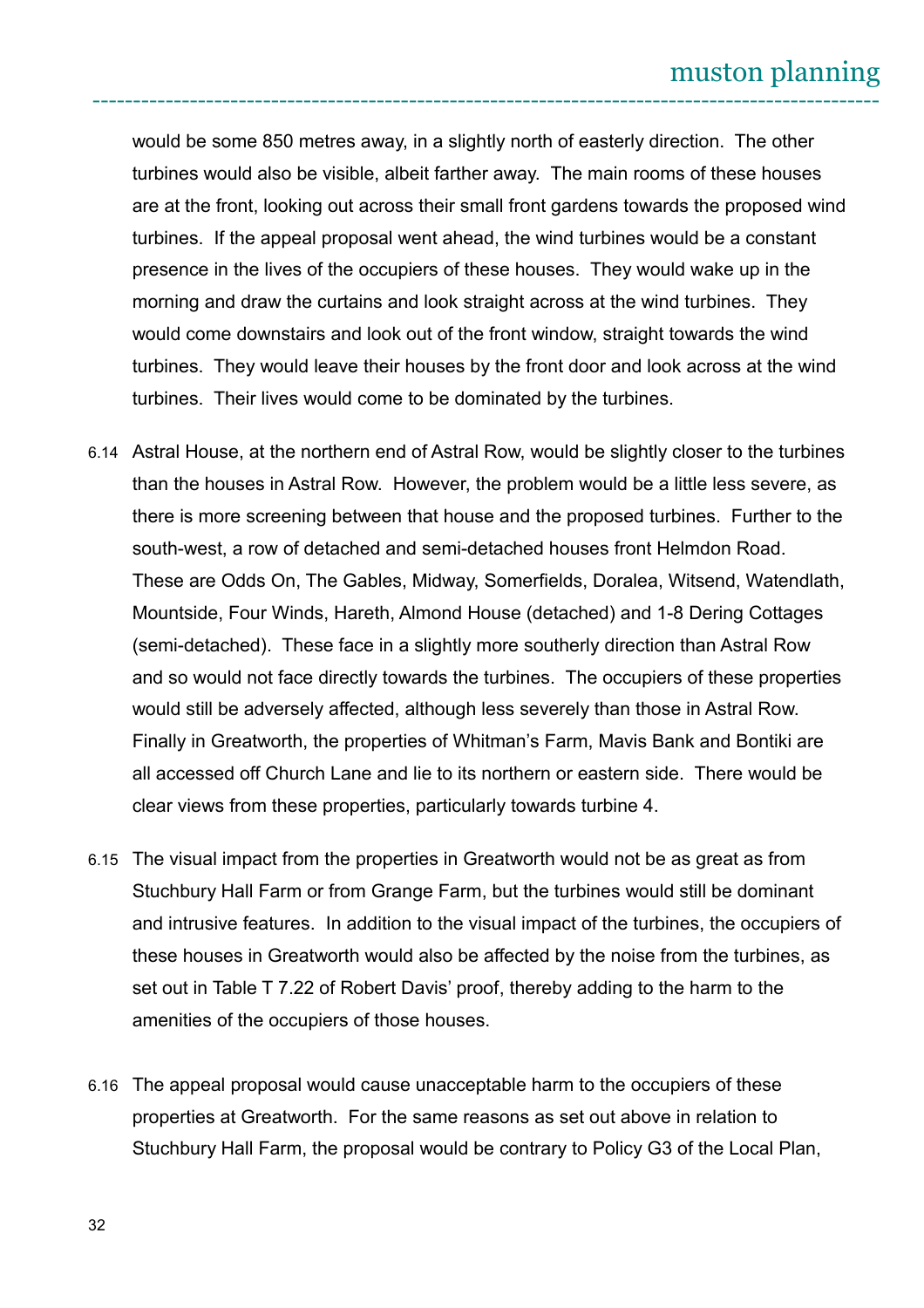Policy S11 of the emerging Core Strategy, the Framework and the SPD on wind turbines.

- 6.17 It is important to remember that, if the appeal scheme goes ahead, the same people would be experiencing two negative impacts (visual impact and noise) simultaneously. It is therefore not acceptable or appropriate to consider each in isolation. The cumulative impact of the effects on local residents must be considered. In my opinion, the combination of harmful visual impacts and unacceptable noise increases adds up to an overwhelming case against permitting the turbines in this location. This site is simply too close to residential properties for a development of this scale and number of turbines to lead to acceptable land use impacts in terms of noise and visual amenity.
- 6.18 This is a case where private interests and public interests coincide and where the planning system ought to act because of the unacceptable effect on amenity and the use of land, which ought to be protected in the public interest. It is not accepted that the so-called Lavender test is the appropriate way in which to approach consideration of impacts on amenity. The Lavender test appears to operate by saying that if harm caused does not cross a particular threshold, then it will be ignored. In my view this cannot be right. A series of harms caused under different headings to different occupiers collectively must surely be given as much, if not more, weight in a balancing exercise on a proposal than one identified harm to one individual, that just crosses a threshold. Impact must surely be seen as a gradation, from none to very serious, and given weight accordingly, rather than only being given weight if it crosses a particular threshold. It is not appropriate to say that because an adverse impact on amenity does not cross a particular threshold it must be left out of account.
- 6.19 I am aware of very large numbers of proposals of all types where the adverse impact on the living conditions of neighbours has been found to be sufficient reason to refuse permission, or to dismiss an appeal. This is the case even where the effects fall far short of being so unpleasant, overwhelming or oppressive that the house would become an unattractive or unsatisfactory place to live. Where a development will have such an impact on nearby houses that it is likely to have real-world land use consequences, that must be a relevant consideration, which weighs against the development. In this case, in the circumstances I have described above, it is very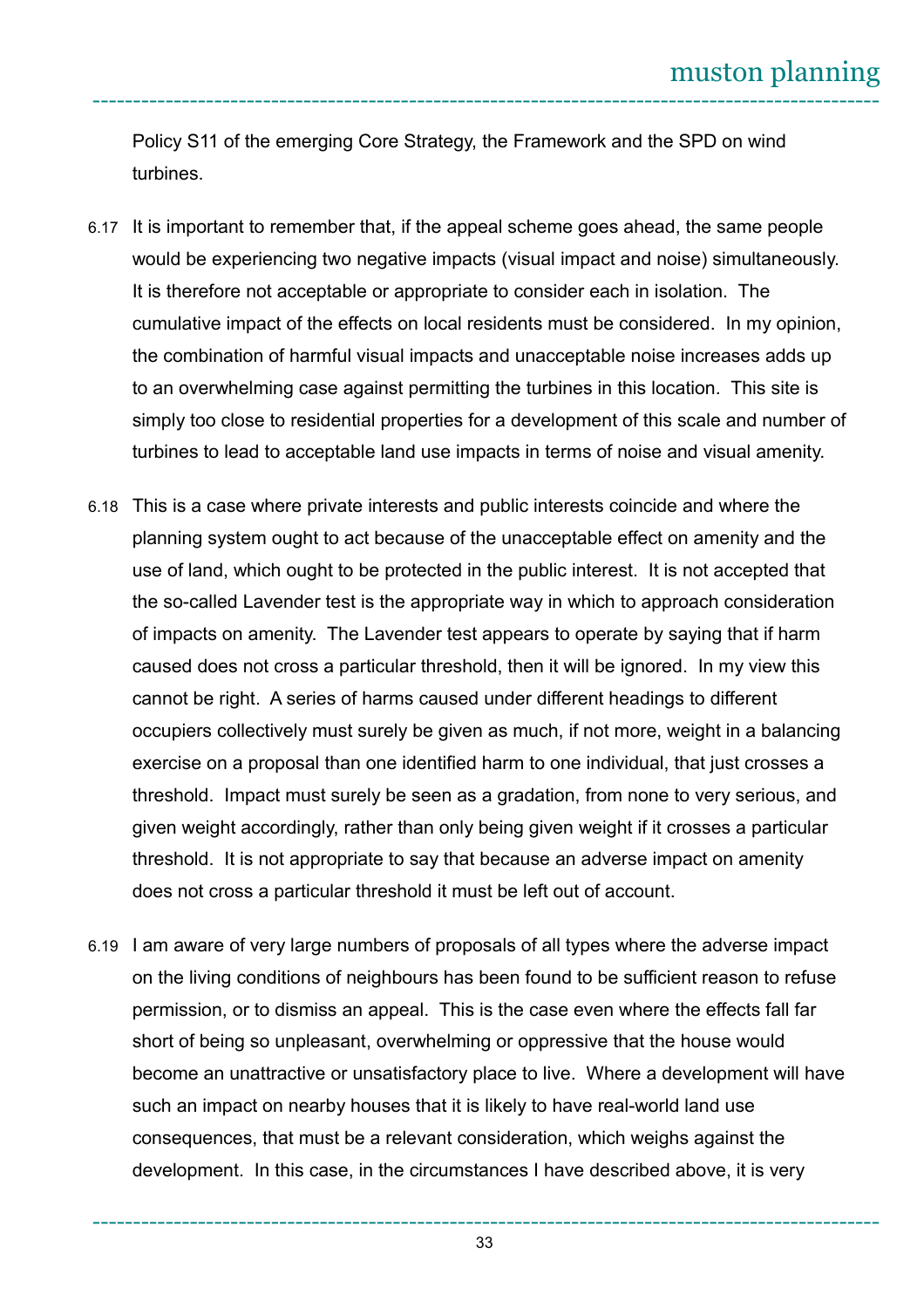likely that people at particular houses would after construction of the development not use or enjoy their gardens to the same extent as now, not open their windows as they do now, not use or enjoy particular rooms in their houses as they do now. It cannot be said that these real-world land use consequences of the development are irrelevant considerations. They go far beyond simply a change in the outlook from a house or a reduction in the pleasantness of a view.

- 6.20 Although neither remains extant, I note the following from previous planning guidance which supports my own professional opinion. The 'General Principles' document which accompanied PPS1 said at paragraph 29 that the question was *"whether the proposal would unacceptably affect amenities and the existing use of land and buildings which ought to be protected in the public interest"*. The Technical Annex on Wind in the Companion Guide to PPS22 said that *"the material question is whether the proposal would have a detrimental effect … on amenities that ought, in the public interest, to be protected"*.
- 6.21 It is necessary also to consider matters in terms of the Development Plan. Local Plan Policy G3(D) asks whether the development would *"not unacceptably harm the amenities of any neighbouring properties"*.
- 6.22 It is my firm view that these impacts on living conditions are relevant considerations, amount to impacts that are not "acceptable" within the meaning of paragraph 98 of the NPPF, do constitute matters of public interest and should be given substantial weight in the balancing exercise.
- 6.23 NPS EN-3,whilst endorsing ETSU-R-97 as the appropriate method of assessing noise from wind turbines, does not state that demonstration of compliance with the ETSU-R-97 noise limits is the sole test to be applied to a proposed wind farm when assessing the impact of the resulting noise levels, but clearly allows for flexibility (para 2.7.58). The scale of the increases in actual noise levels, and what they mean in terms of the actual effect on the living conditions and amenity of nearby occupiers, are relevant questions under planning policy and as material planning considerations. ETSU permits very substantial increases in actual noise levels and therefore adverse noise impact, as explained by Robert Davis in his proof.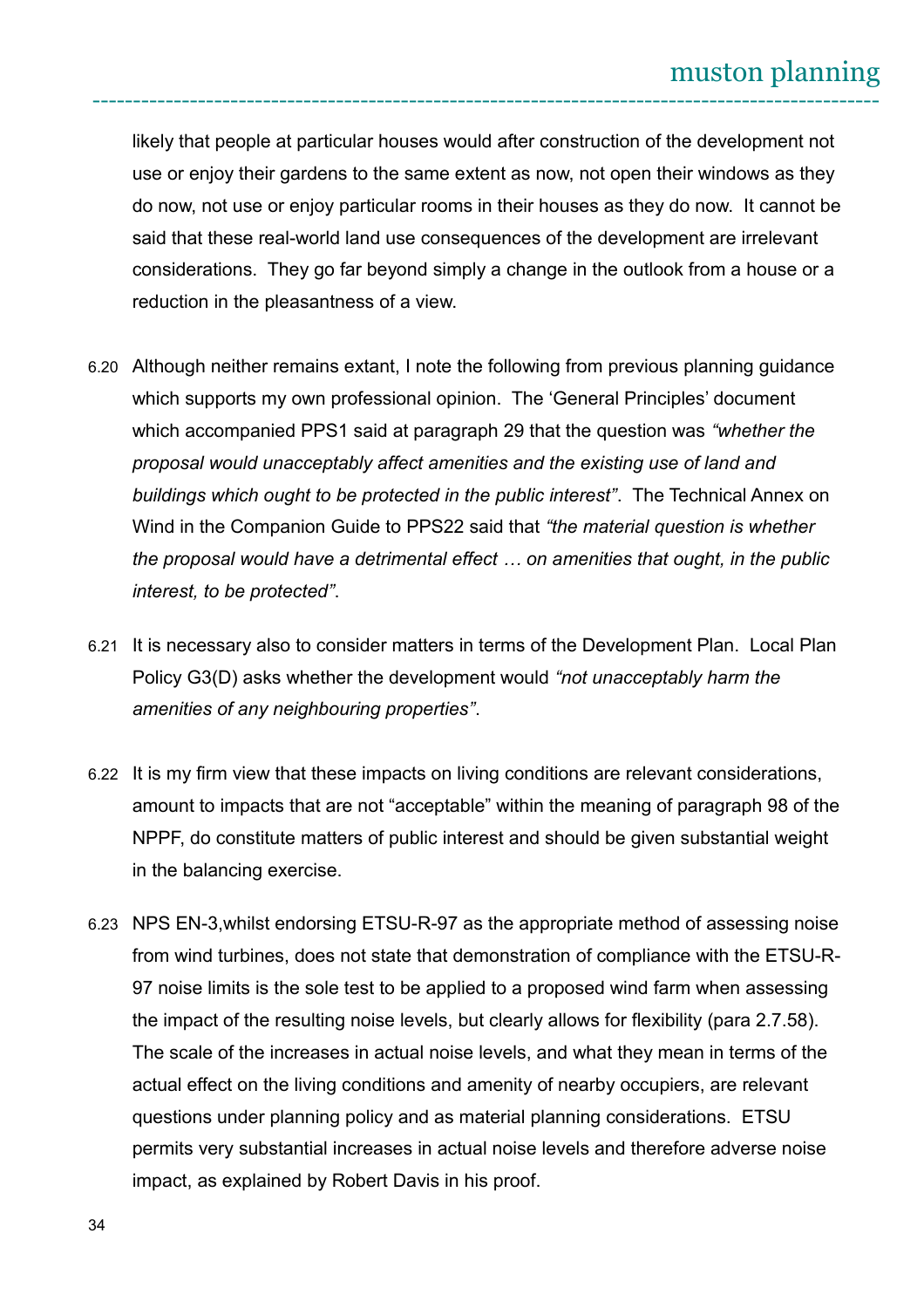6.24 The Inspector is entitled to find that, although a proposed wind farm may operate within the derived ETSU limits, local residents would experience unacceptable noise disturbance. It must be remembered that the adverse impacts of noise, as set out by Robert Davis in his proof, would be experienced by the same residents as the adverse effect on outlook and overbearing effect. In my opinion, when the two are considered together, as they should be, they amount to a significant factor against the proposal. Overall, the effects of the development on the amenity of nearby residential occupiers are unacceptable.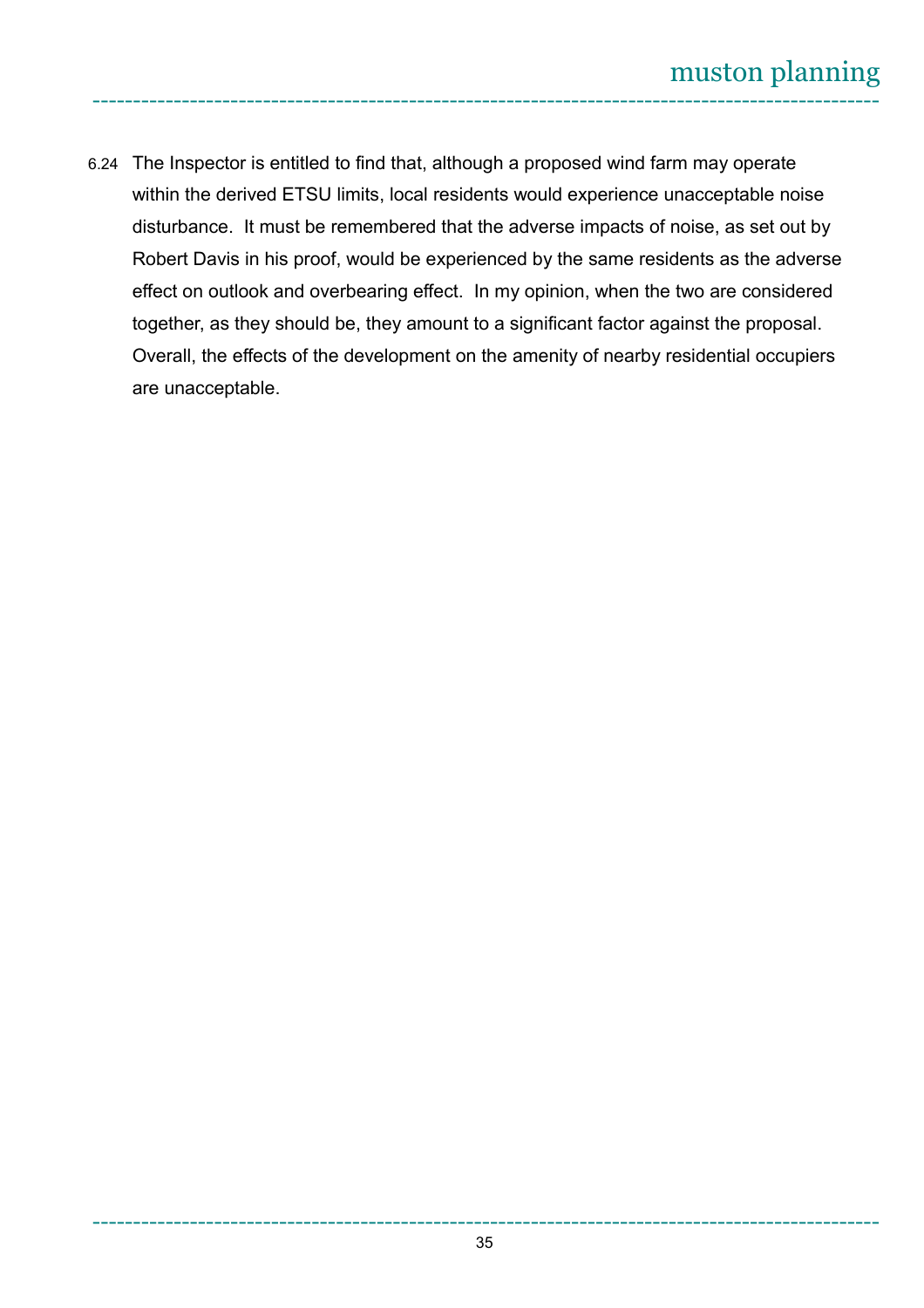### **7 ) IMPACT ON RIGHTS OF WAY AND AMENITY OF THE LOCALITY**

- 7.1 At present, the appeal site and its surroundings are appreciated as an area of high quality, ageless and tranquil English countryside from a number of public and private viewpoints. The B and C roads around the site provide numerous viewpoints from which the tranquillity of the countryside that currently characterises the appeal site can be appreciated. In addition, there are numerous locations, from individual properties and gardens, particularly in Sulgrave, Helmdon and Greatworth, from where this tranquillity can be experienced and appreciated.
- 7.2 What makes the area around the appeal site particularly unusual however is that it is crossed by a very high density of public rights of way. As the map attached as Appendix 3 shows, the appeal site itself is crossed by byway AN36 and footpaths AN7, AN8, AN9 and AN10. In addition, as set out in Alison Farmer's evidence, a network of other rights of way cross the northern slopes of the valley within which the turbines would be located, providing clear views of all 5 turbines.
- 7.3 It is important to remember that public rights of way in parts of rural England such as this are today not primarily used simply as a means of getting from A to B. They are used by local people as a way of enjoying the peace and quiet of the countryside, whilst at the same time providing a valuable form of exercise, both on foot and by riding horses. They will continue to fulfil this function as long as they are perceived by local people as places that they wish to visit, and routes that they wish to walk or ride horses along. If their attractiveness as places to visit and enjoy the countryside declines, local people are very likely to vote with their feet (or their horses) and take their exercise elsewhere, whether on other rights of way or in other ways entirely.
- 7.4 It therefore matters considerably if the public perception of the quality and amenity of a network of rights of way is diminished. The network would as a result be less used and a valuable resource would be significantly downgraded. These are land use impacts which must be considered. It is no answer to say that the rights of way will remain open and capable of being walked. Whilst they would remain available, their use would be very greatly reduced due to the radical change in the amenity of the rights of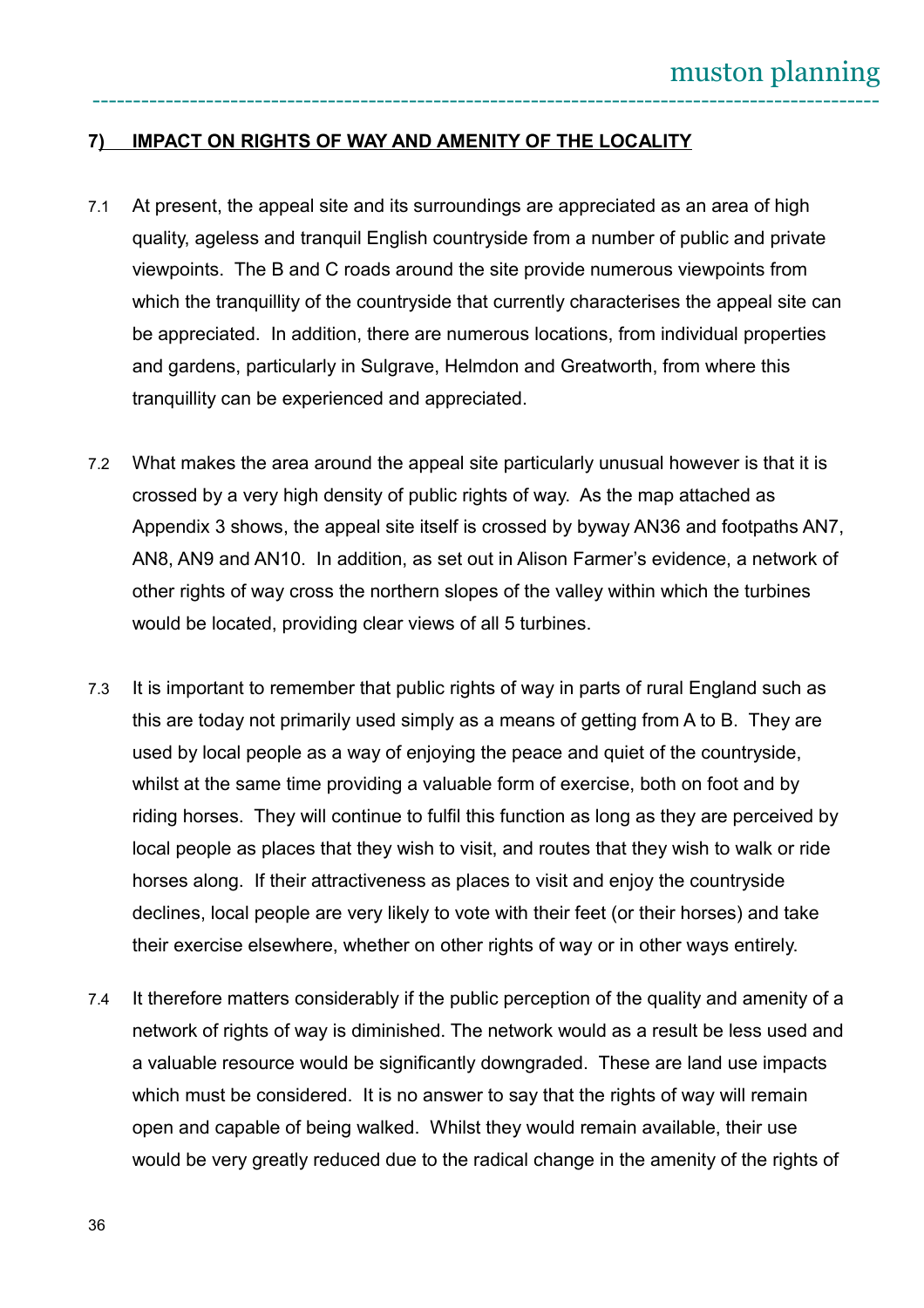way. The development will have the effect of sterilizing the rights of way network in this locality by removing the very reason why they are walked, their amenity.

- 7.5 The evidence of Alison Farmer demonstrates the impacts the turbines would have on the landscape and sets out the visual impacts the turbines would have on users of the public rights of way. The evidence of Robert Davis explains how the users of these rights of way would suffer from noise from the turbines.
- 7.6 The existence of so many public rights of way in the vicinity of the turbines means that the harmful effects identified by these two witnesses would be experienced from a large number of public viewpoints in the area. The previous Inspector notes in her decision (para 73) that she sees "*no reason to doubt that the majority in the vicinity of, and crossing the appeal site are well used with several included in promoted routes*". I agree. As a result, not only are there more public viewpoints from which the turbines can be seen, but also, as these are well used, more members of the public whose quiet enjoyment of the countryside would be disrupted by the proximity of the turbines.
- 7.7 The evidence of both Richard Hall and Roger Miles to this inquiry further demonstrates that the public rights of way through and close to the appeal site are well used. The letter of objection from the County Council as highway authority also asks the Inspector to give weight to Richard Hall's evidence and to note the adverse effect on horses, riders and walkers.
- 7.8 The previous Inspector concludes in paragraph 79 that *"the proposed development would be a visible presence in the area and result in the loss of a perception of tranquillity"* contrary to the aims of Local Plan Policy G3 and Core Strategy Policy S1. I agree. She goes on to conclude that the proposal would not result in any public right of way being inaccessible or unavailable. This may be true. However, their peacefulness and attractiveness would be substantially diminished. As a result, members of the public wishing to walk or ride in a peaceful part of the countryside would be very much less likely to use the rights of way in and around the appeal site. In addition, the fact that the adverse impacts on the landscape would be seen from such a wide variety of well used public viewpoints, some of which are in very close proximity to the turbines, is another factor weighing heavily against the appeal proposal.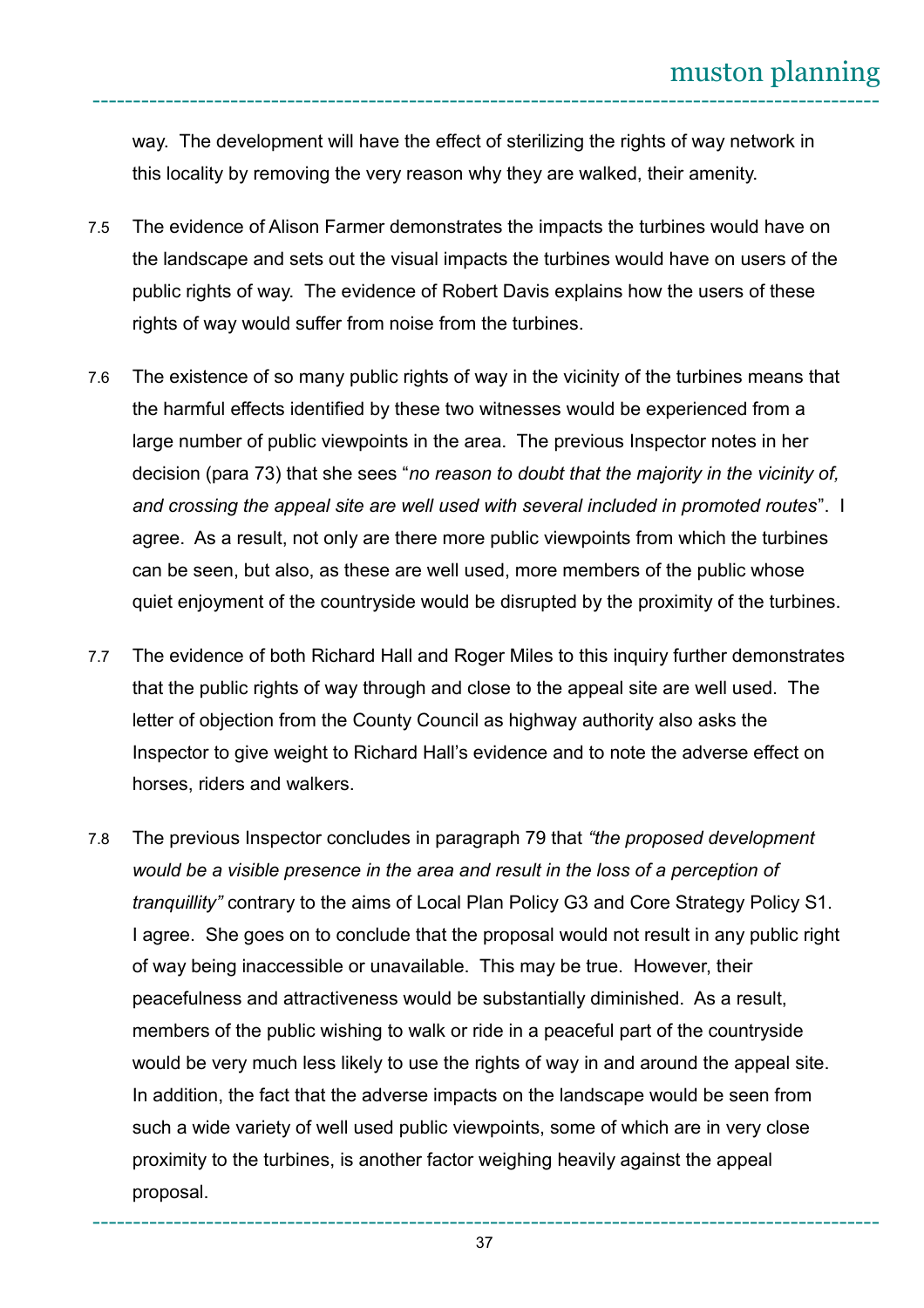- 7.9 The NPPF urges Councils to identify and protect areas of tranquillity which have remained relatively undisturbed by noise and are prized for their recreational and amenity value for this reason. In my view, the valley in which the appeal site is located is just such an area. It is very tranquil and is well used by both local people and others for recreation and amenity, by walking or riding along the many rights of way. Tranquillity is made up of both visual and aural components. The appeal proposal would destroy, both visually and aurally, that tranquillity, contrary to the advice in paragraph 123 of the NPPF. In addition, in my opinion, this effect would not be "acceptable" as set out in paragraph 98 of the NPPF. By being incompatible in terms of scale, siting, design and materials with the existing character of the locality, the proposal would also be contrary to Policy G3 of the Local Plan.
- 7.10 The Inspector is urged to walk the network of rights of way now, without the turbines in place, and to fully consider the experience. Walking or riding these rights of way now is to experience the English countryside; tranquil and with the predominant sights and sounds being those of nature. Contrast that with the experience if the wind farm is erected. Walking or riding these public rights of way then would be to walk through a wind farm landscape. One would walk from one turbine to another and at different points on the walk a different turbine would tower above you. At the same time, the noise of the turning blades of the turbines would be all pervading and, as set out in Robert Davis' proof, would mask commonplace country sounds such as birdsong. The harm caused would be considerable and would not in my view be "acceptable" as set out in paragraph 98 of the NPPF.
- 7.11 The public rights of way would mean that the impacts of the turbines would be experienced at very close quarters by those who continue to use them. However, the adverse impacts I have identified in respect of users of these rights of way would also be felt by those walking, cycling or travelling on the lanes around the site from where the turbines would be visible, and by those using their homes and gardens on the edge of the surrounding villages. These views would in my opinion add to the harm caused to users of the rights of way and make the impact of the proposal on the rural character of the area even less acceptable.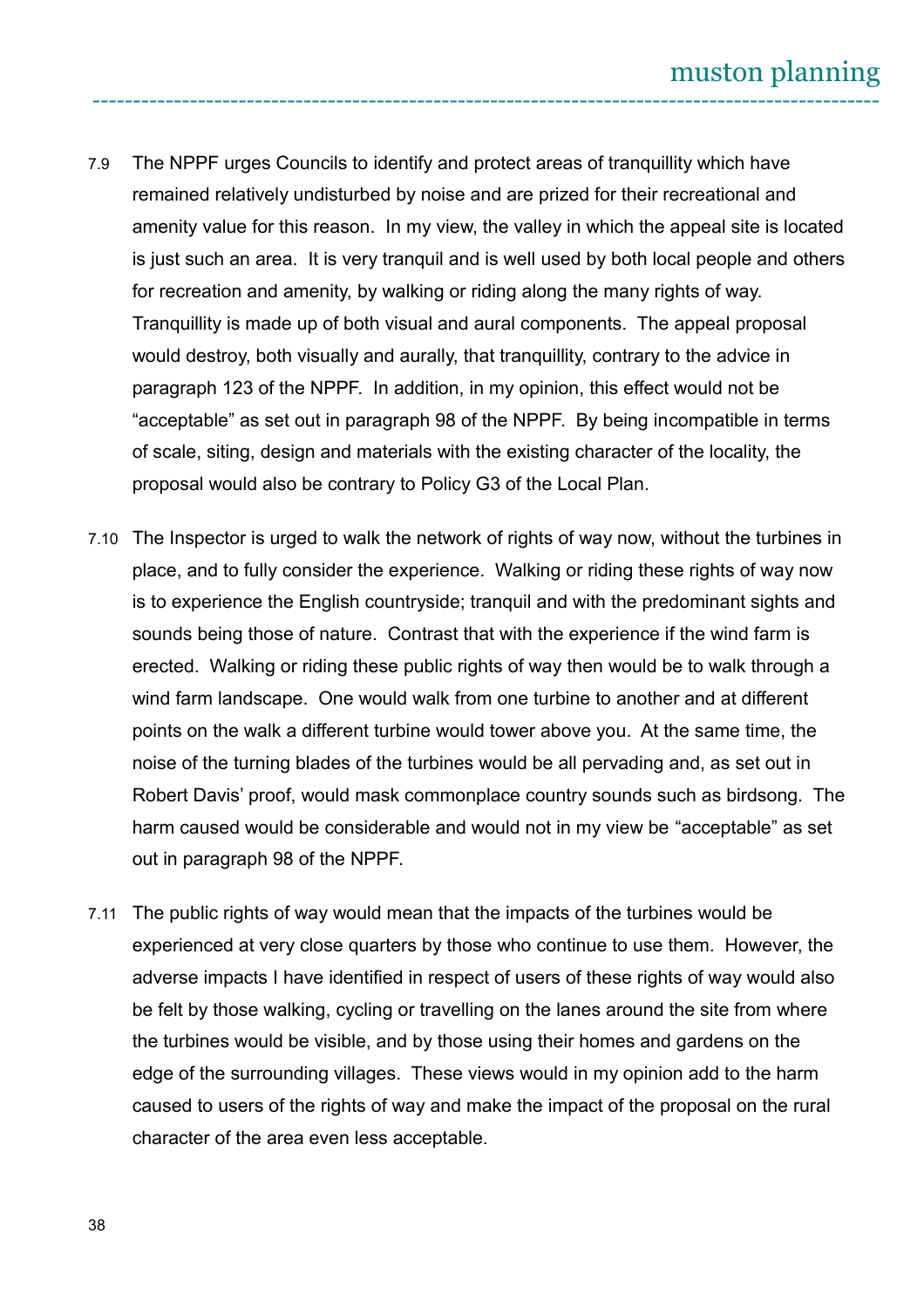## 8) HIGHWAY SAFETY

- 8.1 The County Council is objecting to the proposal on the grounds of highway safety, as set out in its letter to the Planning Inspectorate dated 21 May 2013. Its letter of objection notes that the B4525 is used as a key route from Northampton to Banbury and is a designated red route. I understand that a red route is a road identified by the County Council as a route with a high number of accidents resulting in a fatality or serious injury. It is essentially a particularly dangerous road. The County Council's letter points out that this road has an unfortunate record of accidents, some of them fatal, and says that this is not a road where any encouragement should be permitted in terms of distractions to road users. Veronica Ward notes in her letter of objection to the inquiry, submitted on 22 May 2013, that since the last inquiry there has been another accident near the site at Spring Farm.
- 8.2 The B4525 to the south of the appeal site is well used, as noted by the County Council, and I observed on a site visit to the area that traffic tends to drive fast, probably because a lot of it is on a longer journey comprising mainly faster multi-lane roads. I observed on my visit examples of cars travelling at high speeds and overtaking in potentially dangerous locations, including on shallow bends in the road.
- 8.3 As pointed out by Veronica Ward in her objection, the section of the B4525 most affected by the proposed turbines lies between the Sulgrave to Marston St. Lawrence cross roads and the Helmdon to Radstone cross roads. As she points out, there are twelve junctions, including the cross roads, within this short stretch of the B4525. These are a mix of road junctions, farm entrances, driveways, a bridleway crossing, entrances to a small industrial estate and a farmyard office complex, two access roads to anaerobic digesters, and an entrance to a site for corporate entertainment. This collection of junctions means there is the potential for a large number of turning manoeuvres. Such manoeuvres involve vehicle movements across the path of other vehicles and must be undertaken with real concentration if accidents are to be avoided. In addition, the B4525 to the south of the appeal site undulates both horizontally and vertically. It requires considerable concentration to drive along it, particularly at speed. Any distraction of a driver making a turning manoeuvre, driving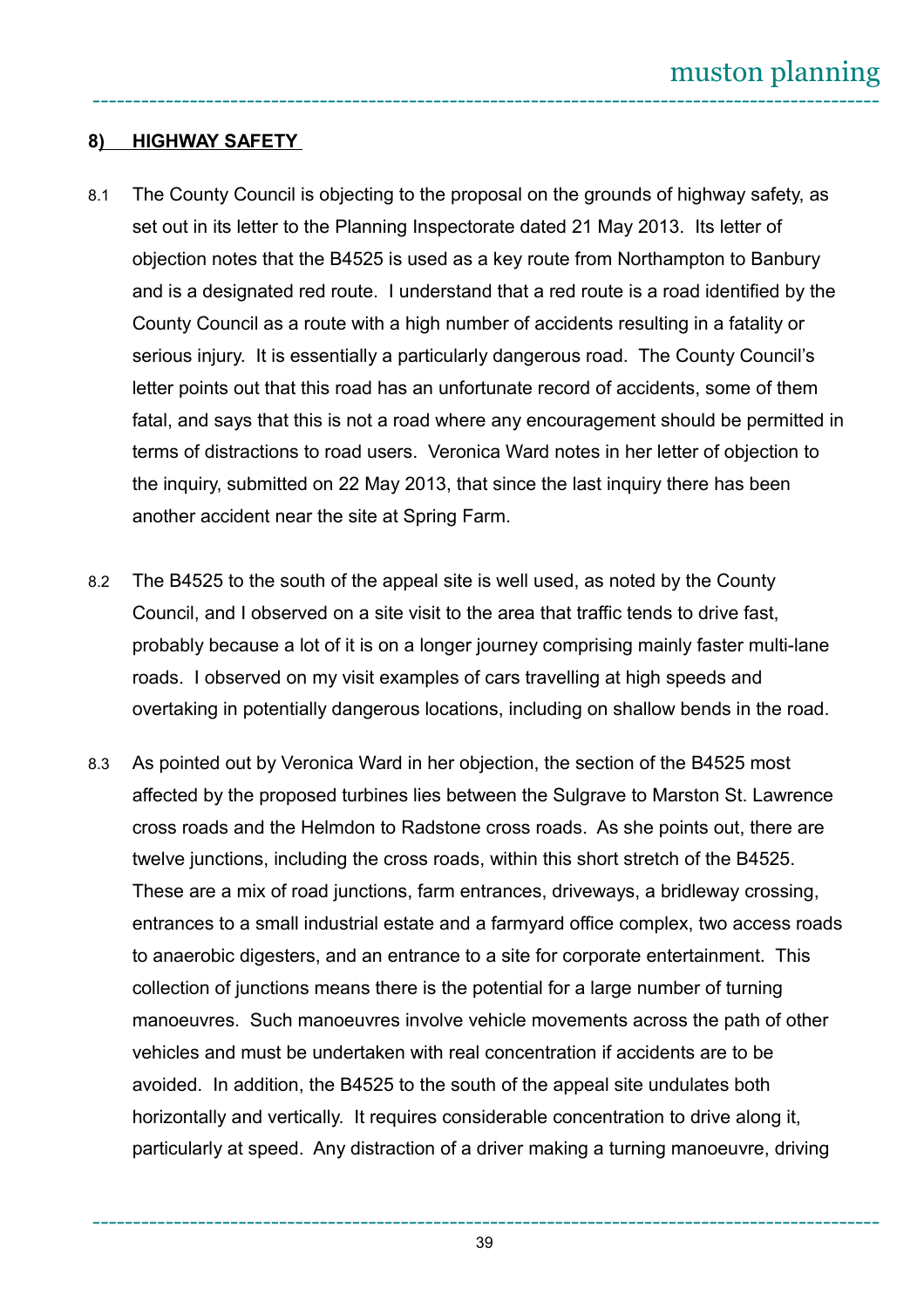fast, or executing an overtaking manoeuvre, all of which require high levels of concentration, could result in an accident, and potentially a serious or fatal one.

- 8.4 If the appeal proposal is allowed, 4 of the 5 turbines would be clearly visible from the B4525, in both directions. Particularly on a windy day, when the blades of the turbines are moving, they would represent a distraction to some drivers on the road. As Veronica Ward notes in her objection, the turbines would appear and disappear constantly along this stretch causing, because of their size, their alignment with each other and the movement of their blades, a dangerous distraction to drivers.
- 8.5 Veronica Ward draws attention in her objection to what she perceives as a particularly dangerous junction, the junction with the road to Greatworth to the west of the appeal site. As she says, when a driver approaches that junction from the west, all the turbines would suddenly become visible. Because of their alignment, they would appear behind each other and, in windy weather, as a mass of moving blades. They would act as a significant distraction to drivers approaching a junction where full concentration is needed, and would risk causing accidents as a result.
- 8.6 The Highways Agency advice note, SP12/09, quoted in the Council's SPD, says that "*Wind farms should not be located where motorists need to pay particular attention to the driving task, such as the immediate vicinity of road junctions, sharp or unexpected bends and crossings for pedestrians and cyclists."* The appeal proposal would position wind turbines close to road junctions and bends in the road. The proposal is therefore contrary to that advice.
- 8.7 I consider that the turbines would distract some drivers on the B4525 and that this would materially harm highway safety. I consider this to be another element of harm to be weighed against the appeal proposal. It should also be borne in mind that the highway authority is objecting on highway safety grounds, which they were not at the time of the last appeal. The previous Inspector discounted highway safety concerns (her paragraph 83) on the basis that "*the local highway authority raised no objection in principle and did not consider distraction to be a cause for concern"*. However, the highway authority is now objecting, which should be given appropriate weight when considering objections on highway safety grounds.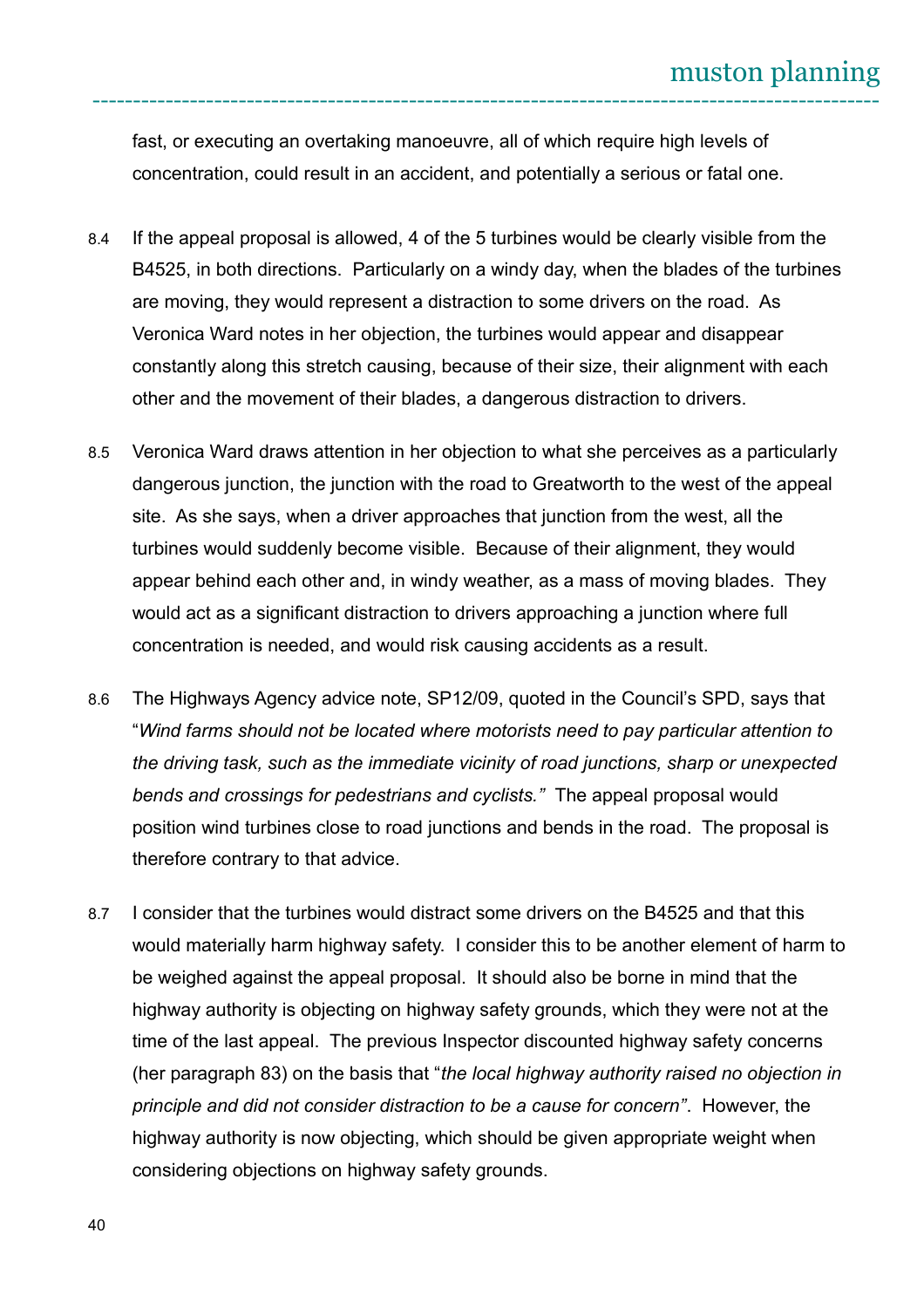8.8 The harm caused to highway safety would not in my view be "acceptable" as set out in paragraph 98 of the NPPF.

-------------------------------------------------------------------------------------------------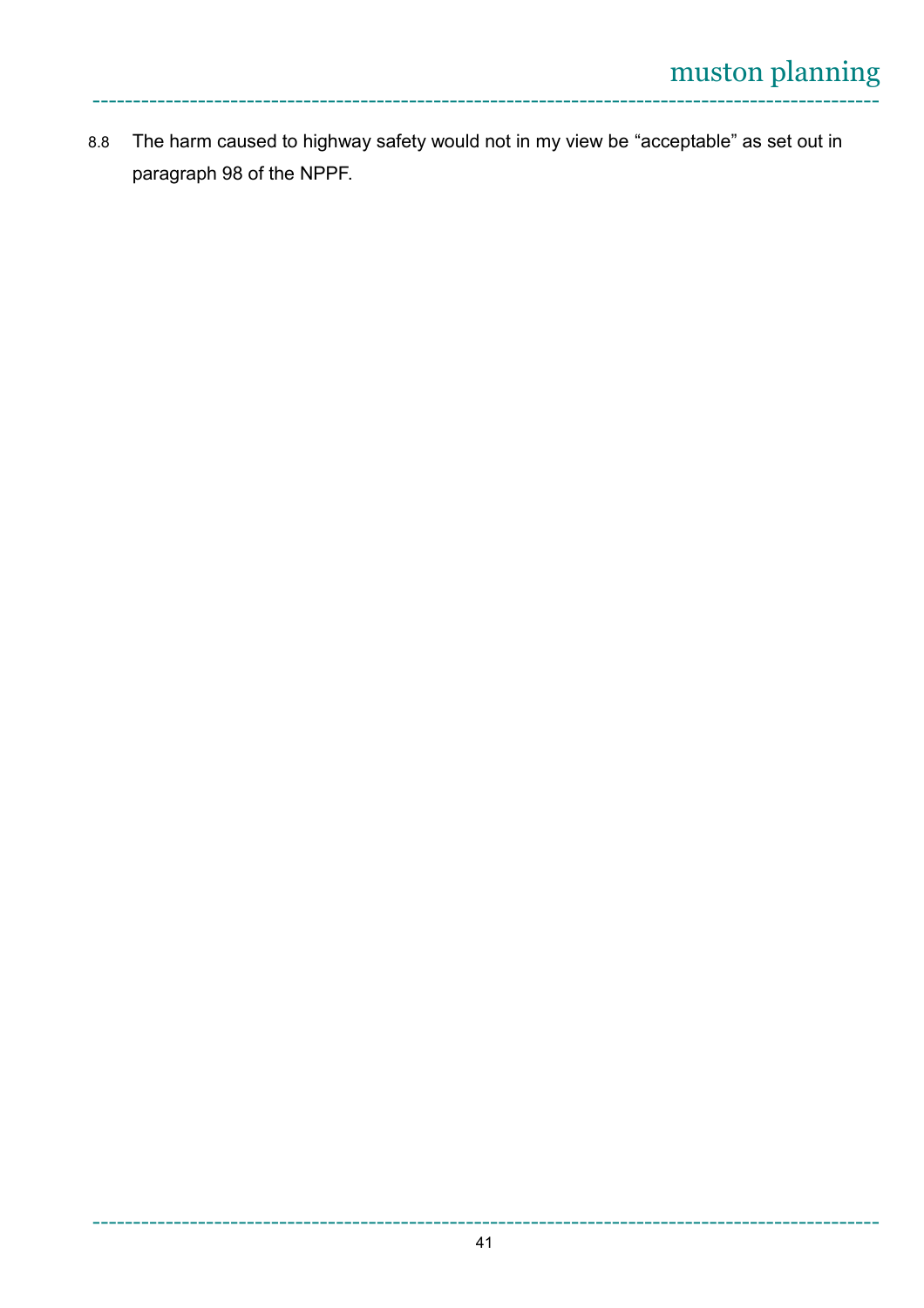### **9) BENEFITS OF THE PROPOSAL**

- 9.1 I accept that the proposal would generate renewable energy, which is supported in Government policy and for which there is an urgent need, and that it is right and proper to afford this great weight. I also note that the NPPF advises that we must recognise that even small-scale projects provide a valuable contribution to cutting greenhouse gas emissions.
- 9.2 However, paragraph 38 of the new planning practice guidance points out that the energy generated by a particular turbine or wind farm can vary for a number of reasons. As pointed out in the Council's adopted SPD on wind turbines, a balance must be struck between benefits and harm in many cases and this is only possible if the electricity produced and CO2 saved is known. The key issue here is whether the amount of CO2 saved from the scheme, compared to other energy sources, outweighs the local environmental disbenefits that arise from the proposal. Paragraph 98 of the Framework says that the appellant should not be required *"to demonstrate the overall need for renewable or low carbon energy"*. However, part of the exercise in assessing the planning balance is deciding how much weight should be given to the benefits arising from the particular wind farm scheme. This can only be done if the renewable energy generated, and the CO2 saved, is known.
- 9.3 In the appeal scheme, it is not known whether each turbine would generate 2 or 3 MW. The total to be installed capacity would thus vary between 10 and 15 MW. This is a very great difference. If the installed capacity was 15 rather than 10 MW then the benefits would be 50% greater. Nor is anything known about the capacity factor for this site, which the planning practice guidance describes as "useful information" in relation to the balancing exercise. The only person that can provide the information as to how much electricity would be generated is the Appellant and it has failed to do so. The Inspector cannot therefore say with any certainty how much electricity would be generated or how much CO2 would be saved. It is therefore not possible to give weight to the benefits of the proposal on any informed basis.
- 9.4 In the circumstances, it is necessary to assume that the lowest amount of electricity generated (2MW per turbine and 10 MW in total) is what would actually be generated.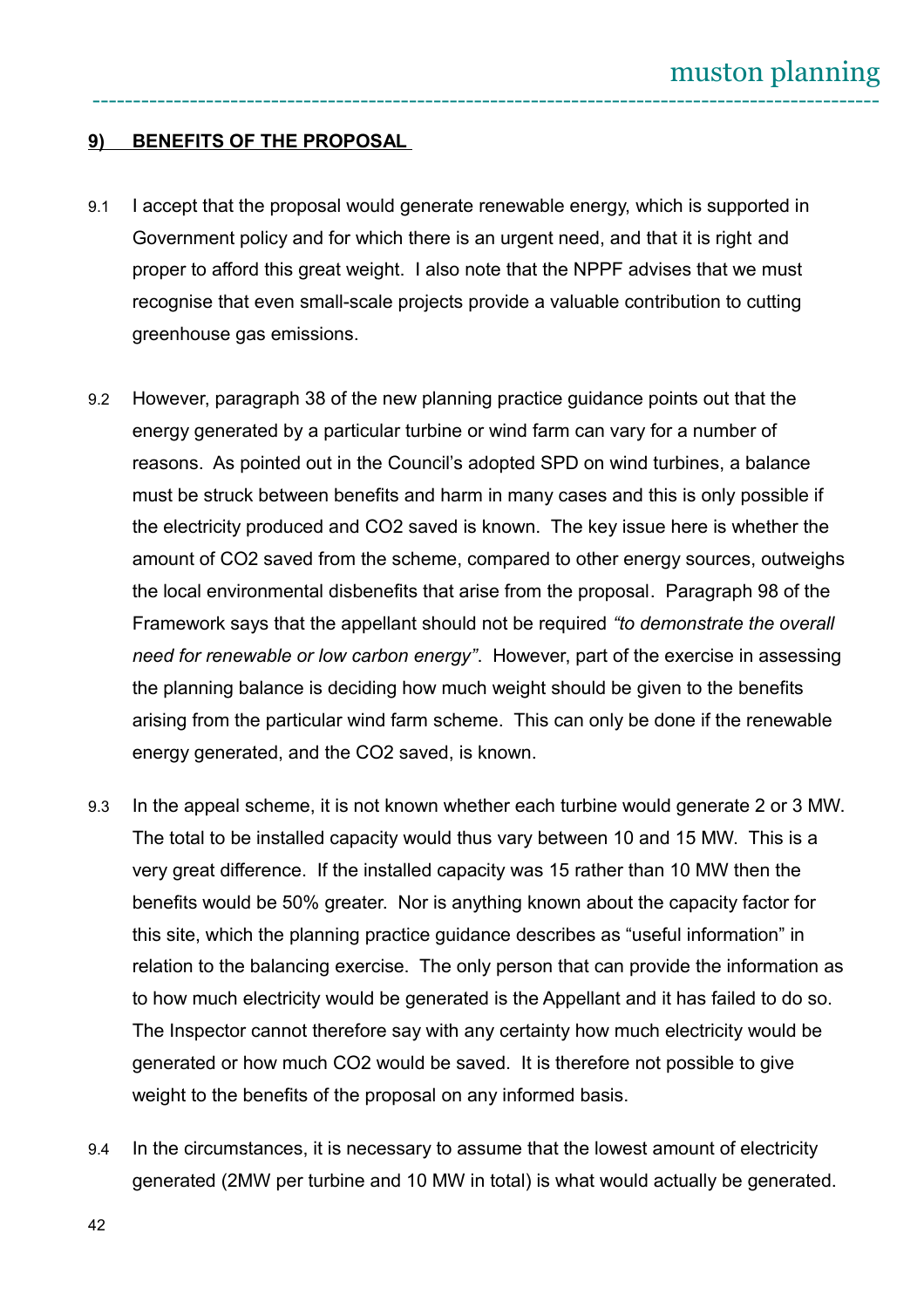It is possible to make an accurate assessment of the adverse impacts of this development, but with such uncertainty about the installed capacity of the wind farm (let alone the capacity factor) it is not possible to make an informed assumption about whether the installed capacity would exceed 10 MW. To make a robust comparison of the benefits against the harm, it cannot be assumed that the capacity would be 15 MW rather than 10 MW.

- 9.5 A 10 MW total is not large; many wind farm proposals would generate far more than this. Whilst I do not dispute that considerable weight must still be attached to the generation of even this modest amount of renewable energy, I do think that this weight would be substantially less than would be the case were we here considering a large wind farm generating may times this amount of renewable energy.
- 9.6 At the time of the previous appeal decision, the Regional Spatial Strategy (RSS) for the East Midlands was still in place. In her decision letter, the Inspector noted the targets set out in the RSS and stated that *"There is a clear national and regional need for renewable energy which weighs heavily in favour of the development".* The RSS has now been revoked. Whilst the national need still exists, a particular target in the East Midlands does not. A megawatt of renewable energy provided anywhere in the country should now be given the same weight, rather than the previous situation where more weight (sometimes described as "super weight") was given to provision in areas where targets had been missed than in areas where they had been met or exceeded.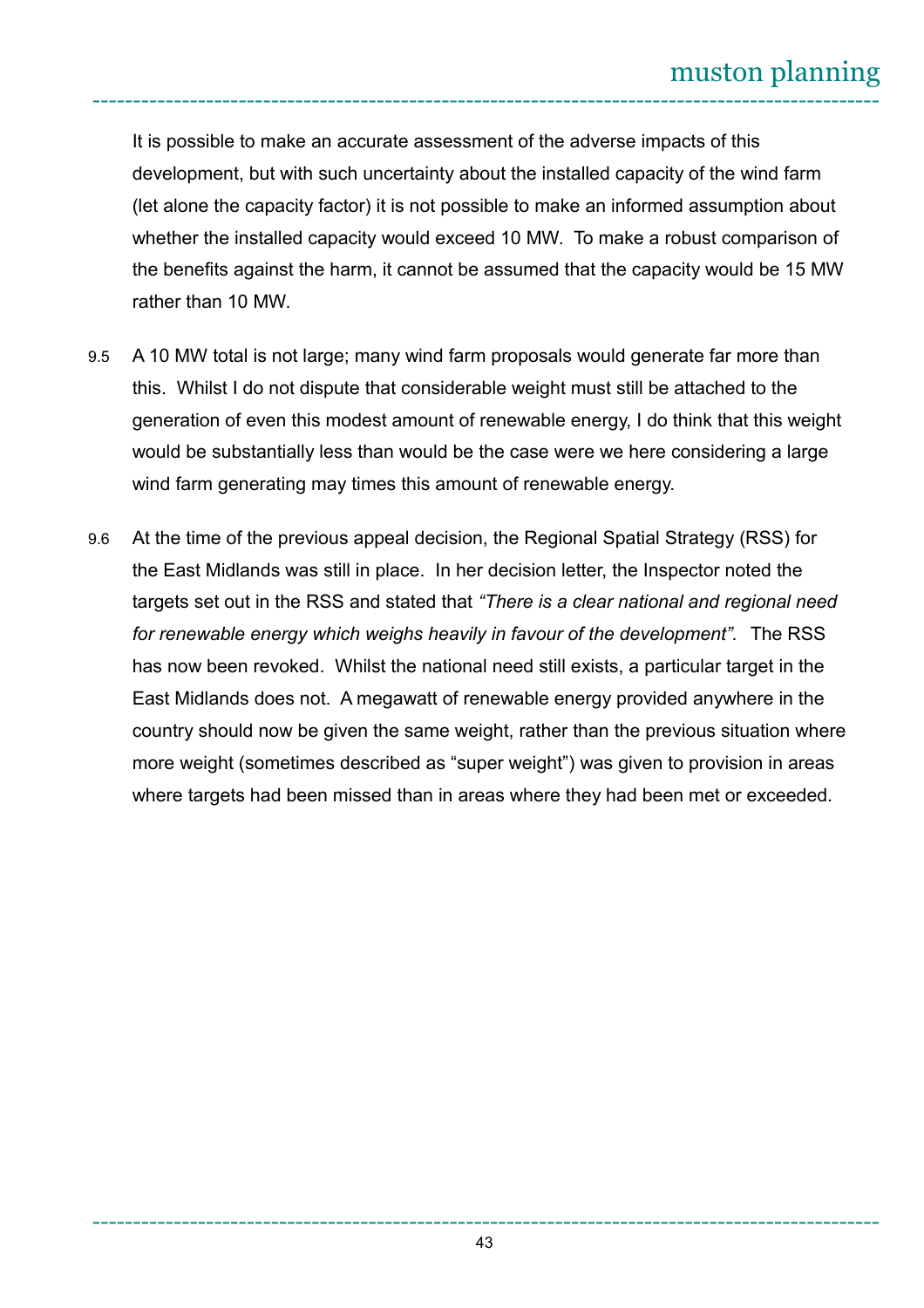#### **10) OTHER MATTERS – COMMUNITY ENGAGEMENT**

- 10.1 The June 2013 Ministerial Statement and July 2013 guidance issued by the Government stresses the importance of engaging with the local community. In this case, the level of engagement by the appellants with the local community has been minimal. In her statement to the last inquiry, Fiona Davies (Appendix 2 to this proof) described it as "academic". As she points out in her statement, the consultations undertaken were the bare minimum and the impression given was that they were "standard" consultations, with only the name changed from a scheme elsewhere. The local community strongly feel that the attempts made to suggest that the impacts would not be as serious as was obviously the case were "ridiculous" (Fiona's word).
- 10.2 In my opinion, the lack of adequate pre-application consultation and engagement with the community in this case is reflected in the quality of the development proposed. There was in this case no real attempt to engage with the local community, as opposed simply to providing information. As a result, the application proposal was not informed by local views, which might have allowed a more sensitive development to be brought forward. Instead, the changes to the scheme were all about one thing – trying to address individual constraints in a piecemeal fashion. As the design process progressed it became increasingly evident that the site was too constrained to allow the re-positioning of turbines to meet the many concerns of local people and effective community engagement became impossible.
- 10.3 This lack of engagement is both a material consideration weighing against the grant of permission, being contrary to the approach advocated by the Government (as very recently reinforced), and a reason why the development that has resulted is unacceptable in pure land use planning terms.
- 10.2 The level of community engagement undertaken was insufficient at the time it was undertaken. The expectation as to such engagement has now I understand that a red route is a road identified by the County Council as a route with a high number of accidents resulting in a fatality or serious injury. It is essentially a particularly dangerous road. The County Council's letter, with the new guidance and statement produced in the summer of 2013. What was then already insufficient is now even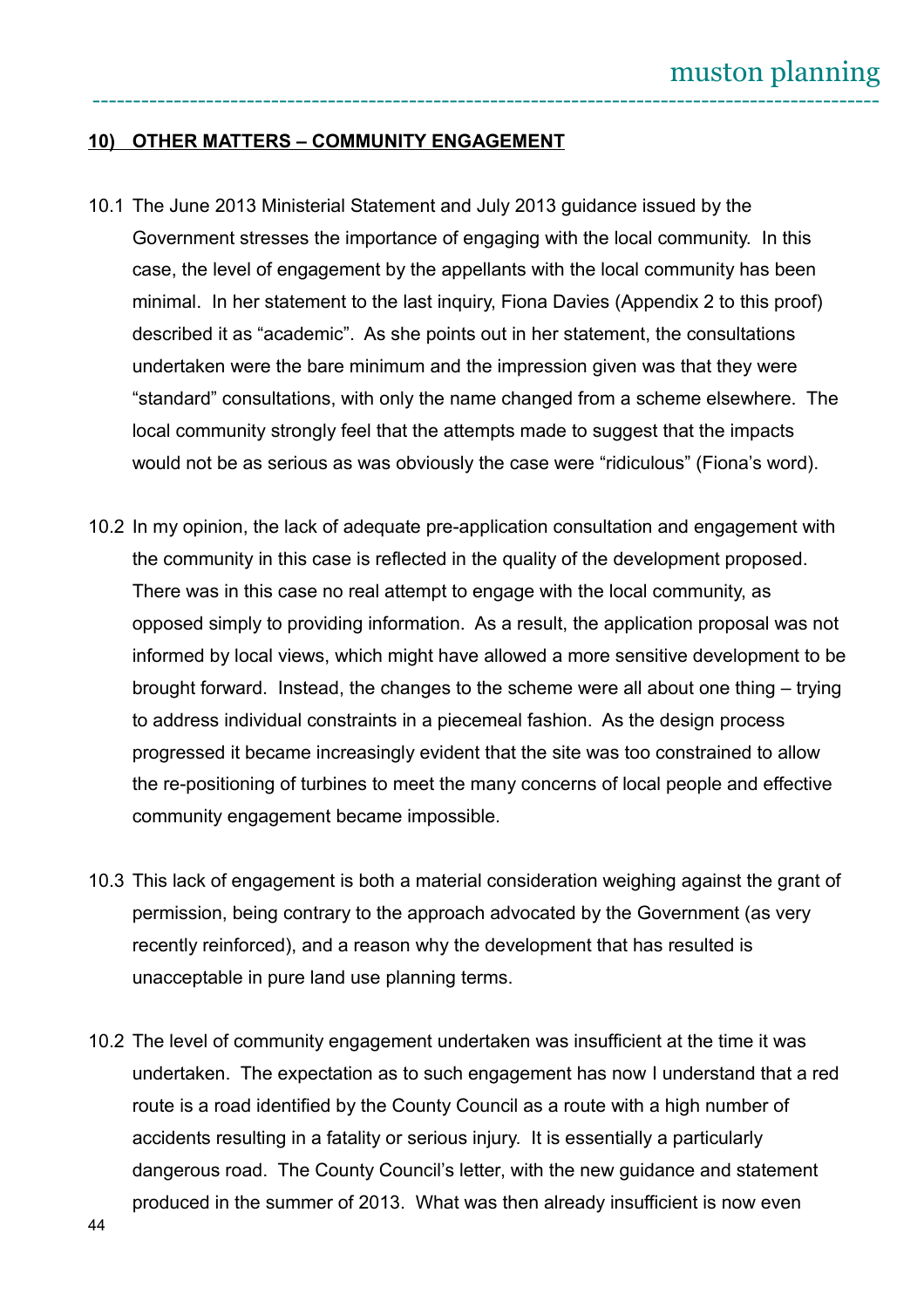more evidently insufficient. Whilst not enough to dismiss the appeal in its own right, the failure to properly engage with the community is another matter to weigh in the balance against the proposal.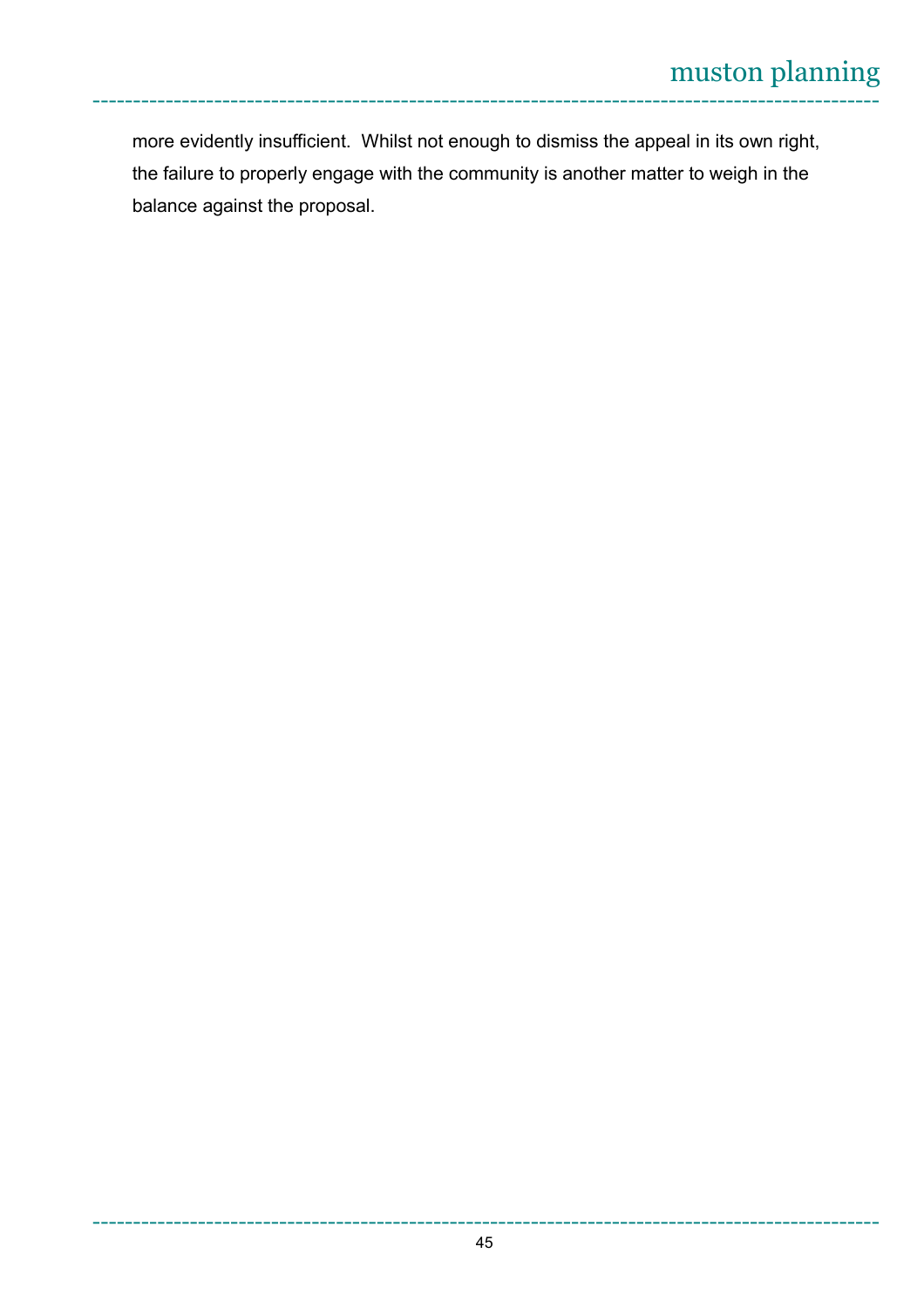### **11) OVERALL BALANCE**

- 11.1 I have summarised in this proof the areas where the proposal would cause harm. I have identified considerable harm that would be caused, including in respect of the impact on the landscape, heritage assets, the amenity (both visual and from noise disturbance) of local residents, the impact on the tranquillity of the countryside, including as experienced from the many rights of way in the area, the impact on highway safety and the lack of community engagement.
- 11.2 In my opinion, this amounts to a very significant amount of harm that would be caused by the appeal proposal. I consider it necessary to take this harm into account cumulatively. After all, the impacts would all be felt, so should all be taken into account together. I consider they should be afforded very great weight because of their scale and nature in this case, as explained in this proof.
- 11.3 Government policy advocates an increase in renewable energy projects across the country. However, these are dependent on individual schemes not being unacceptable and in every case a weighing of the particular benefits of the particular scheme against any harm caused by that scheme. As I set out above, the benefits of this proposal are not especially great, and are difficult to quantify. I consider that they are very clearly outweighed by the harm that I have set out in this proof.
- 11.4 It is necessary in this case to apply the test in Section 38(6), giving primacy to the statutory development plan. In this case all the considerations point in the same direction as the development plan, to show that this is a development which has unacceptable impacts in its context and which ought not to be permitted.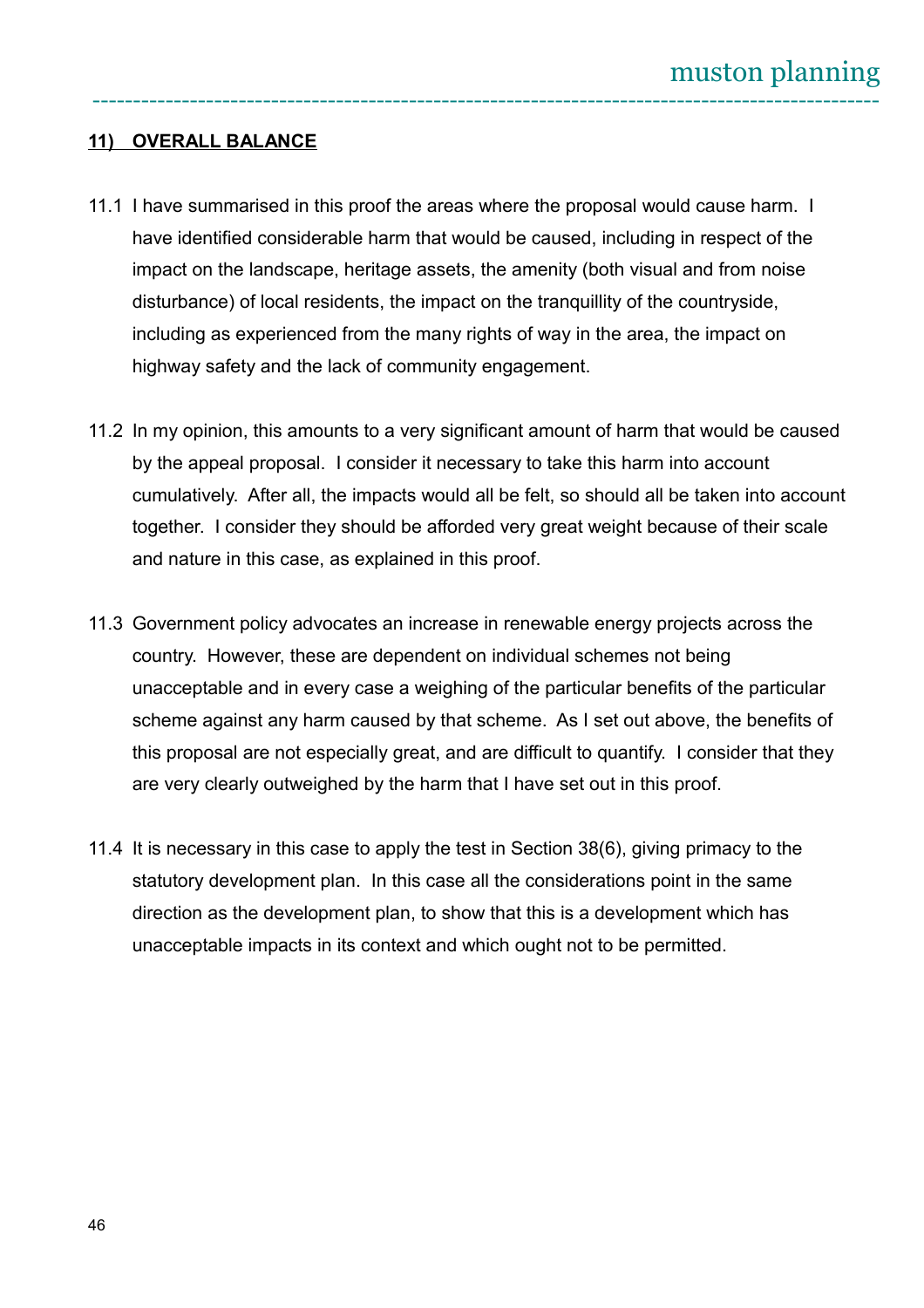## **12) CONCLUSIONS**

- 12.1 The starting point in this appeal is the position in relation to the Development Plan the South Northamptonshire Local Plan. I have shown that the all but one of the relevant policies from the Local Plan are compliant with the National Planning Policy Framework and should therefore be given full weight. I have also shown that the proposal is contrary to NPPF compliant and saved Policies EV1, EV11 and EV12 of the Local Plan.
- 12.2 I have shown that the Development Plan is not out of date, silent or absent in relation to judging the appeal proposal. It may not contain a policy that deals specifically with wind farms, but it does contain all the necessary policies to allow the proposal to be considered and is consistent with the NPPF.
- 12.3 If the Inspector disagrees in relation to the status of the Development Plan policies, then I would comment that significant weight should be given to the policies of the emerging Core Strategy, in particular Policy S11. This policy is compliant with the NPPF and is a more appropriate and local expression of policy in relation to wind farms than simply falling back on the national policy stance contained in the NPPF. It is after all the Government's stated position that policies should be formulated and acted upon locally and this objective should be acted upon in this case.
- 12.4 The proposal is in any event contrary to specific guidance in the NPPF, notably on heritage assets, tranquillity and conserving the natural environment and landscape character. I have also shown that the proposal is contrary to other guidance, including the recently published central Government guidance, adopted SPDs, Highways Agency advice note SP12/09, and PPS5 Practice Guidance.
- 12.5 I have drawn on the evidence given by Alison Farmer, Robert Davis and affected local residents and shown that the proposal would be seriously harmful to the living conditions of a large number of local residents. The Tims at Stuchbury Hall Farm would be particularly severely affected, but other residents at Grange Farm and in Greatworth would also suffer serious negative impacts on their amenities.